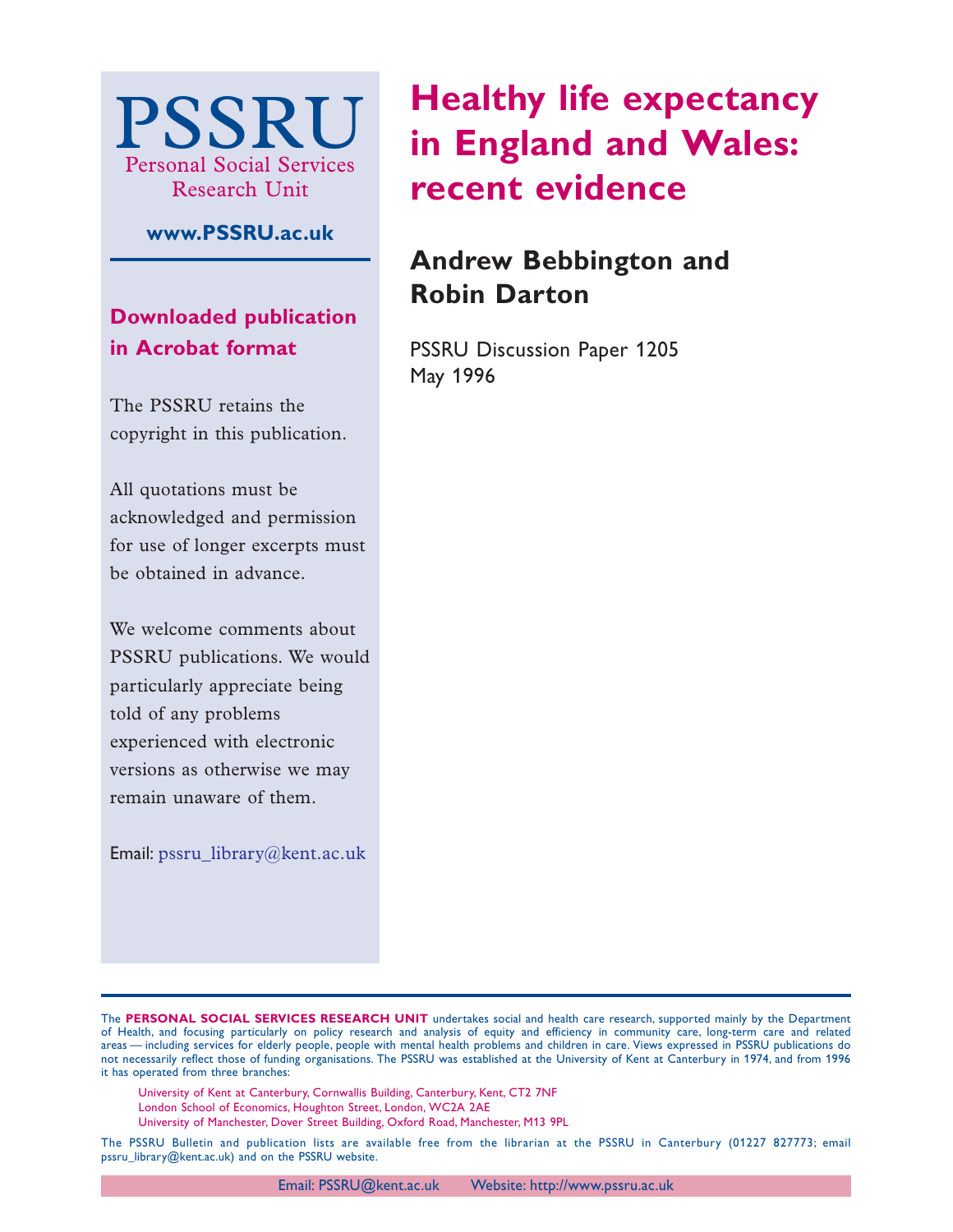# **Healthy Life Expectancy in England and Wales: Recent Evidence**

# **A.C. Bebbington and R.A. Darton**

# **PSSRU DP 1205: May 1996**

## *Synopsis*

*This report has two main purposes. The first is to updates the evidence about trends in healthy life expectancy using the 1994 GHS, which included both the limiting longstanding illness question and a section of the health of elderly people comparable to that asked in 1981 and 1985.* 

*There are various problems with using these household surveys for measuring states of health, and Appendix A discusses what might be done to establish a more suitable basis for measuring the need for long-term care.* 

*The report finds that there has been an improvement in healthy life expectancy for the elderly in relation to climbing stairs, little change in mobility outdoors, and a continuing decline for everyone in relation to limiting longstanding illness. A possible explanation of this pattern is that while people are continuing to encounter disability creating conditions at a similar rate, the most severe levels of disability are being successfully contained. If these trends continue, then in future as the number of elderly people increases, there will be more with minor problems, though the demand for services for severe disablement may not necessarily increase.* 

*The second purpose is to compare estimates of healthy life expectancy from limiting longstanding illness with quality adjusted life years using the EuroQol battery, based on the 1995 Omnibus Survey. The expected quality-adjusted life years at 15 from this survey are 51.9 for a man, 54.5 for a woman: compared with a healthy life expectancy using limiting longstanding illness of 46.3 years for men and 48.0 years for women.* 

*In other respects, despite their conceptual differences the two measures are highly correlated and in a range of epidemiological applications describing and comparing the health of broad groups of the population, defined by age, gender or region, lead to similar types of conclusion, especially after allowing for the fact that EuroQol based QALYs measure health at a rather more severe level on average than limiting longstanding illness.* 

*A regional analysis based on the Omnibus Survey finds that the North/West versus South/East divide in healthy life expectancy continues, with the difference in healthy life expectancy (measured with by QALYs or using LLI rates) consistently greater than differences in life expectancy. Appendix B discusses the effect of migration on local or regional estimates, using the Longitudinal Survey, and finds some remarkable differences between counties in the health of their immigrants and emigrants, but concludes that the net effect on estimates of healthy life expectancy are probably not great.*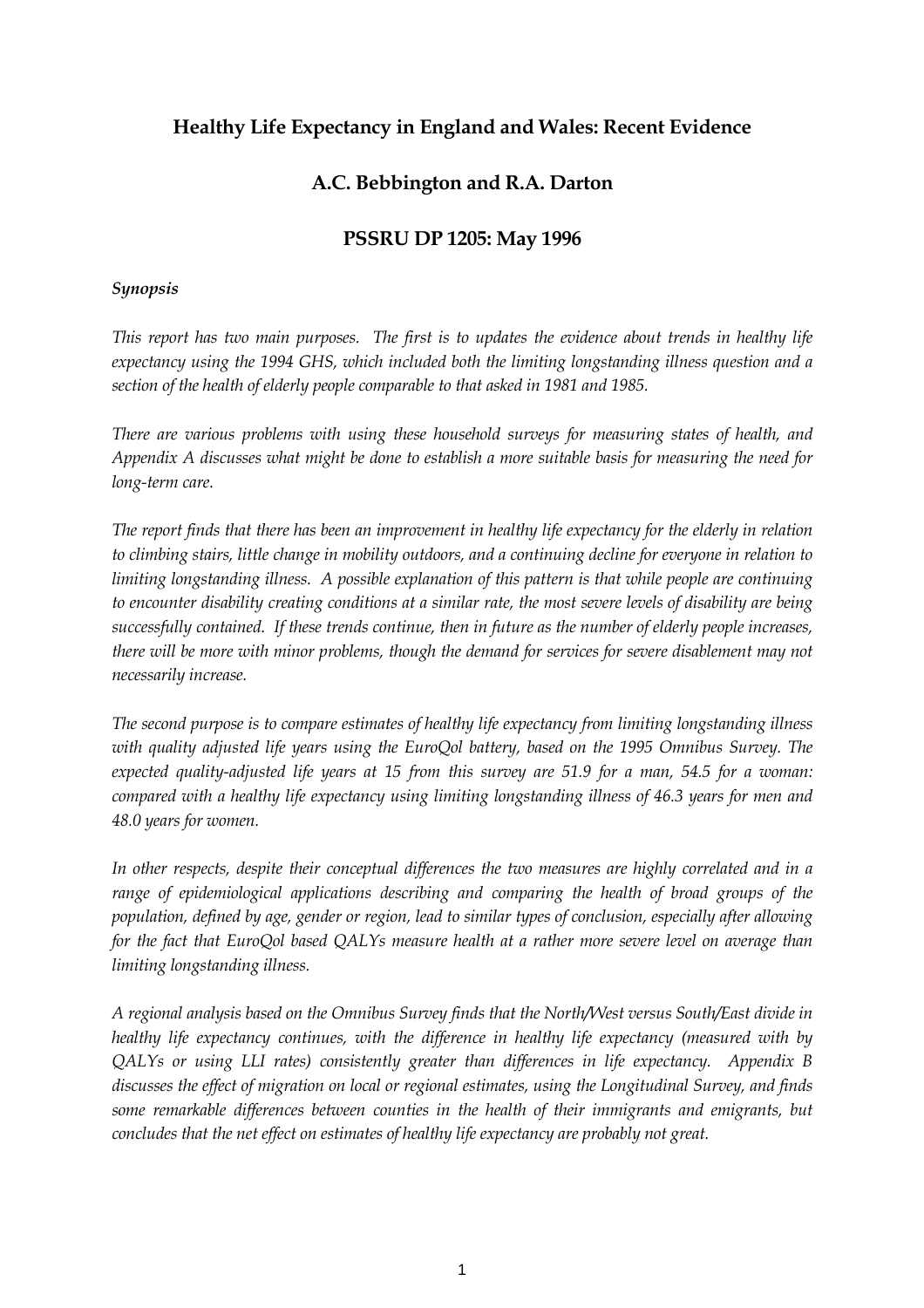# **1. Introduction**

The purpose of this report is to describe recent evidence based on the 1994 General Household Survey (GHS) and the 1995 (First Quarter) Omnibus Survey, concerning healthy life expectancy in England and Wales. These findings extend some of the analysis described in *Healthy Life Expectancy and Its Uses* (Bone et al., 1995), and provide further evidence of trends in disability.

The remainder of this section describes the background to this research. Section 2 outlines the method of measuring health expectancies.

Section 3 analyses 1994 GHS in a manner comparable with estimates using past rounds of the GHS, in order to project forward trends in healthy life expectancy. This uses firstly the limiting longstanding illness question and secondly, for elderly people, activities of daily living. (It had been hoped to include estimates by social class, but mortality rates by social class are not yet available from OPCS.)

Section 4 uses 1995 Omnibus Survey data to demonstrate the comparison of healthy life expectancy using the limiting longstanding illness question, and quality adjusted life years using the Euroqual scale. A regional analysis is included.

There are three appendices. Appendix A comments on the relevance of the questions being used in the General Household Survey, to issues concerning resource use and financing of community care. Appendix B examines evidence from the Longitudinal Survey about the health of migrants, and comments on the effect of migration on estimates of the healthiness of local populations in England & Wales. Appendix C describes the methods used to approximate disability in communal establishments in order to obtain estimates of healthy life expectancy from the GHS and Omnibus Surveys.

# **1.1 Background**

There is an international effort to establish trends in healthy life expectancy. A core question is whether the recent lowering of mortality rates, which have lead to an aging of the population in most developed nations, are being accompanied by a corresponding improvement in morbidity rates, particularly among older people.

What makes health expectancy, the number of years a person can expect to live at a given state of health, of particular interest to this question is that it provides a summary measure of health that is independent of the age structure of populations. It provides a measure of a nation's continued success in improving the health of its population. Moreover it presents information about health in the population in a form that has immediate implications for an individual planning for his or her own future health needs.

The trend in health expectancy offers an answer to the question of whether over the coming decades we can expect an expansion or compression of morbidity: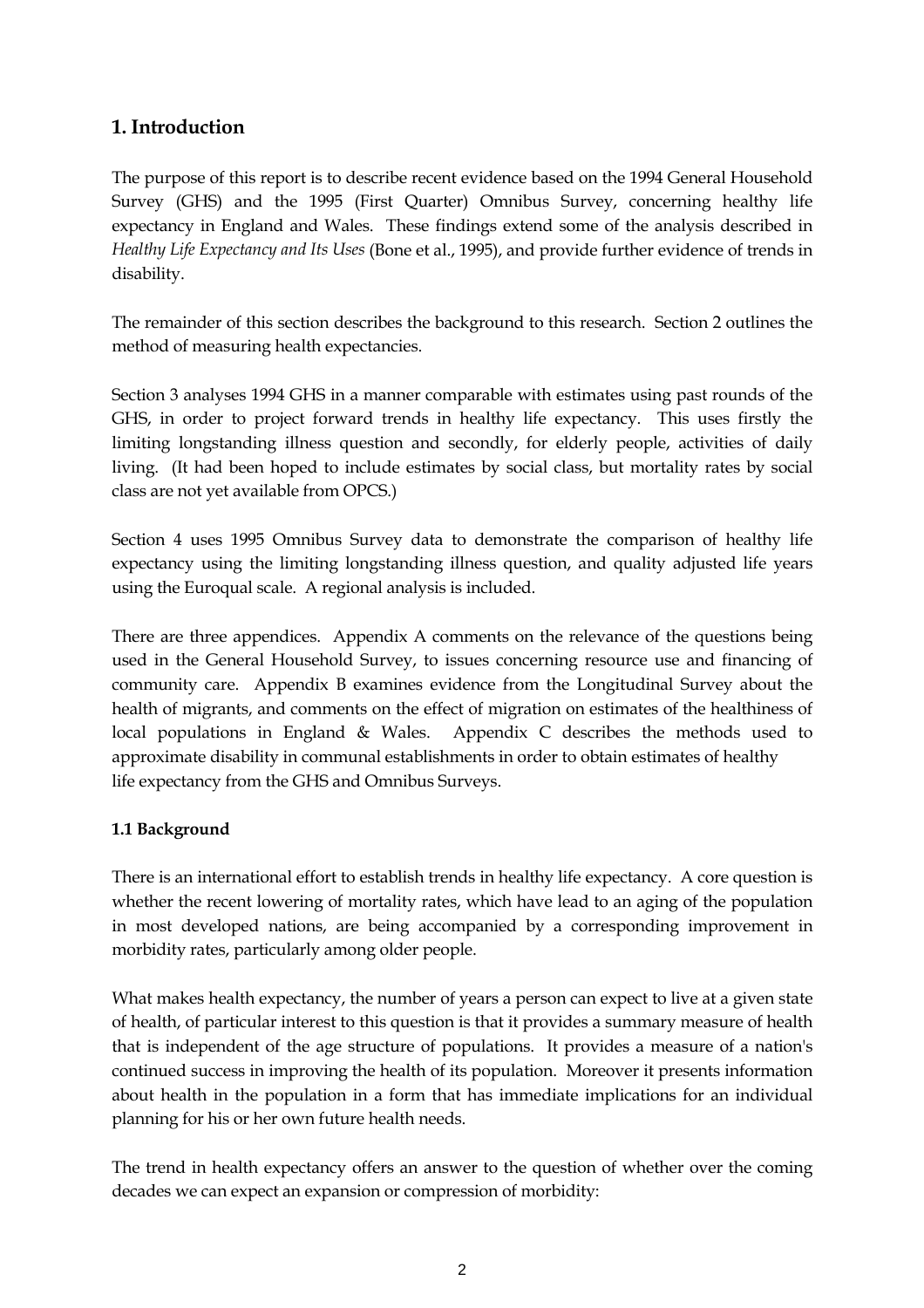- Expansion of morbidity occurs when the decline in the incidence of morbidity is less than the incidence of mortality (Olshansky et al., 1991), which produces an increase in the expectation of the proportion of life lived in chronic ill-health, and is associated with a high growth in the prevalence of morbidity. The usual most pessimistic assumption is that age-specific morbidity rates will be unchanged, which is indeed the implicit position of the simplest forecasts of future health expenditure need. However, it is not impossible that age-specific morbidity might get worse in some circumstances.
- Compression of morbidity (Fries, 1980), conversely, means a reduction in the proportion of life lived in chronic ill-health, and is associated with low growth or even a decline in the prevalence of morbidity. Probably the most optimistic assumption is that the expectation of years in ill-health will remain unchanged as life-span increases, (though Fries has argued that the expectation of ill-health may actually fall). This is equivalent, under certain conditions, to an assumption that the prevalence of ill-health remains unchanged.

The converse of health expectancy, ill-health expectancy, follows directly. The trend in this will be crucial to the future costs of long-term care particularly for elderly people.

Comparison of health expectancy between population groups is an important source of evidence about equity and the need to target health care resources. It can also be of value in the search for common risk factors, by identifying relevant variables which appear to be associated with differences in health.

Other policy applications of health expectancy measures are discussed in Bone et al. (1995).

# **2. Methods of measuring health expectancy**

# **2.1 Analytic methods**

This report estimates health expectancy using the now widely used method introduced by Sullivan (1971) and popularised through the work of the International Network on Health Expectancy (Robine et al., 1995). This is essentially a *period* approach in which the estimates reflect the hypothetical expectation of an individual who through his/her life experienced agespecific mortality and ill-health rates equal to the current average rates, and is to be distinguished from the *cohort* approach which tracks the actual experience of individuals through their life-time. Sullivan's approach combines mortality table data with information about the prevalence of ill-health from a cross-sectional study. Box 1 contains details of the method of calculation.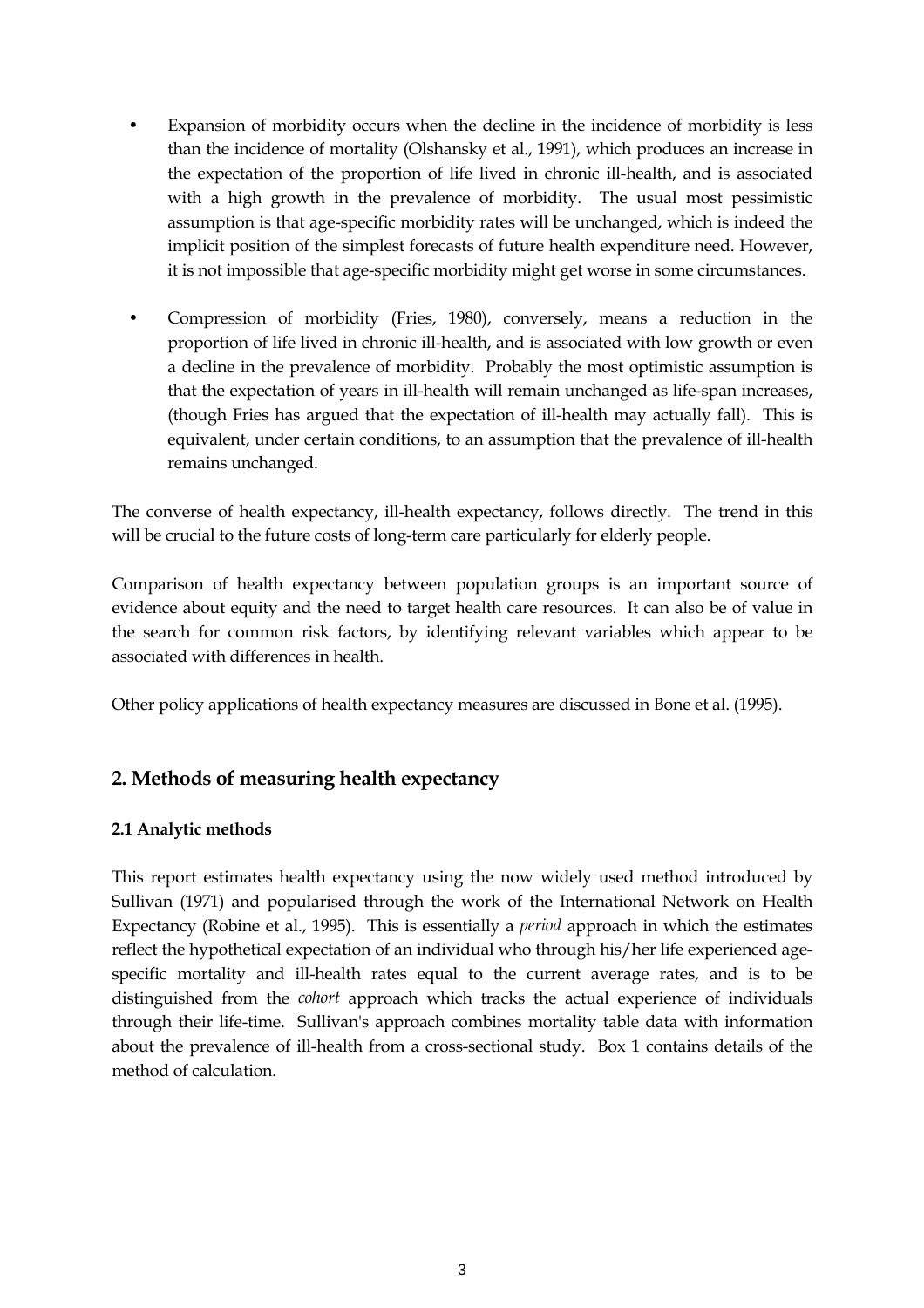# **Box 1: Calculating healthy life expectancy by the Sullivan method.**

1. Obtain the life table schedules  $l(x)$  and the expectation of life  $e(x)$  at ages x for the year of interest.

Calculate:

 $L(x,n) = e(x) \cdot l(x) - e(x+n) \cdot l(x+n)$ 

 $L(x,n)$  is the conventional life table measure of the average number of person years lived in the age interval  $x$  to  $x+n$ . (Alternatively this may be calculated from mortality rates).

2. Obtain the ill-health rate  $d(x,n)$  in each age group observed in a survey or census. Include people in communal establishments. Calculate the average number of persons aged  $x$  to  $x+n$  living without disability in each age/sex group as

$$
L_{HL}(x,n) = L(x,n) \cdot (1-d(x,n))
$$

3. Calculate healthy life expectancy as

 $\text{e}_{\text{HL}}(x) = \frac{\sum \text{L}}{\text{HL}}(t,n) / \frac{1}{t}$ 

where the summation is from  $t=x$  up to the top age group.

Note. This approach may be adapted for measuring population QALYs by estimating the average QALY tariff  $q(x,n)$  in each age group in the population, and replacing  $(1-d(x,n))$  in equation 2 by  $q(x,n)$ . The resulting measure  $L_H(x,n)$  is then the estimated number of quality adjusted life years lived by the population in that age group; and  $\rho_H(x)$  is the estimate of the expected future QALY's for a person aged 'x', assuming the mortality schedule and average tariffs remain unchanged.

This approach is generally agreed to be less satisfactory than true period estimates based on the age-specific rates of transition between good health, ill-health and death (e.g. Manton & Stallard, 1988) but its limitations are now well understood. In particular, Sullivan's method is not suitable for detecting recent abrupt changes in trends, nor for estimating incidence rates, prognosis, or life-time risk. It is however suitable for long term trends and comparisons between populations and subgroups, provided there is little migration among those subgroups.

Direct estimation of transition rates requires some form of registration or longitudinal data. This method is much more difficult to put into practice and has been confined to studies of specific diseases, and in a few countries, to health expectancies beyond 65.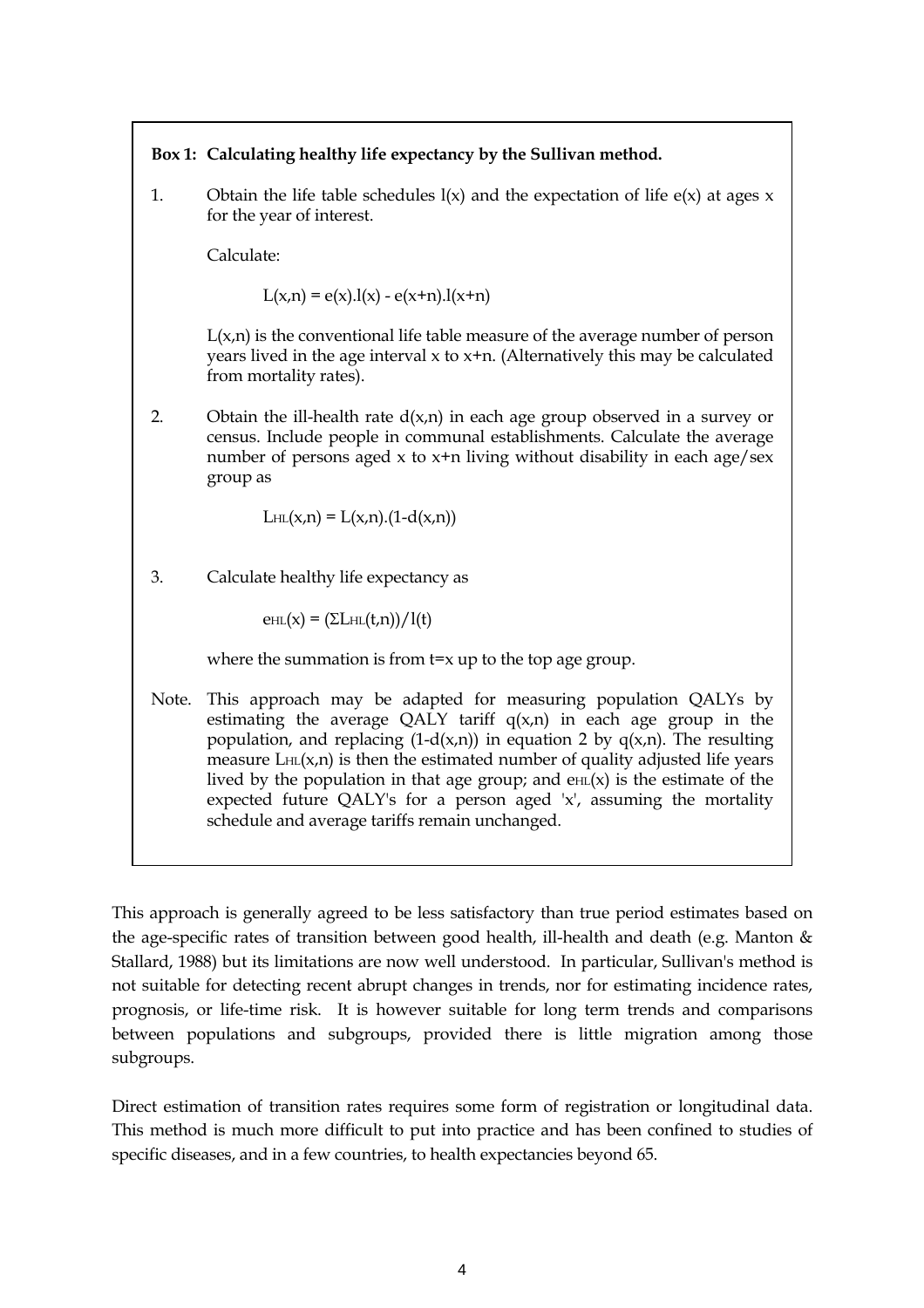# **2.2 Measures of Health**

Health expectancy is a generic term that can be applied to a range of chronic or irreversible conditions or health events. The approach has been applied to specific diseases such as cancer and dementia; to impairment, disability and handicap (IDH: Duckworth 1983); to events such as admission to long stay institutional care. The present report is concerned primarily with disability related measures. Specific measures are presented for:

- *Limiting Longstanding Illness (LLI)*. Whether or not someone has a longstanding illness that limits their ability to undertake normal activities has been asked in every annual General Household Survey since 1976, and more recently in the 1995 Omnibus Survey. This is essentially a disability measure. A modified form was used in the 1991 Census.
- *Activities of Daily Living (ADL)*. A standard series of questions about degree of difficulty with activities of daily living was asked of people aged 65+ in the *Elderly at Home* survey of 1976, and again in the 1980, 1985, 1991 and 1994 General Household Surveys. These are disability measures, more specific than LLI.
- *The EuroQol Scale*. This was asked in the 1995 Omnibus Survey, and from it expected quality-adjusted life years can be calculated by the health expectancy method. This is a health-related quality of life measure which uses a valuation of each possible health state in relation to perfect health.

Table 1 contains details of each of these scales.

There are two practical difficulties with estimating health expectancy from health measures of this type.

### *2.2.1 Validity and reliability*

All the above are self-assessment scales. This raises the question of whether they are reasonable measures of their respective aspects of health, and whether the responses obtained from each individual are stable and consistent.

- The limiting longstanding illness question is subjective. Although it demonstrates good correlation with independent measures of health, it is possible that answers are culturally conditioned by expectations about health, which throws doubt on its validity for certain types of comparison, for example between ethnic groups or over long time periods. Small wording differences appear to have a big effect on response, as has been demonstrated in recent national surveys (Bone et al., 1995, chapter 3).
- The activities of daily living have formed the basis of many disability scales, through which they have demonstrated reasonable properties, at least when asked of elderly people. They focus on a comparatively narrow aspect of health. These items are more objective in nature than those of the other measures considered here. Even so, responses are known to be sensitive to exact presentation.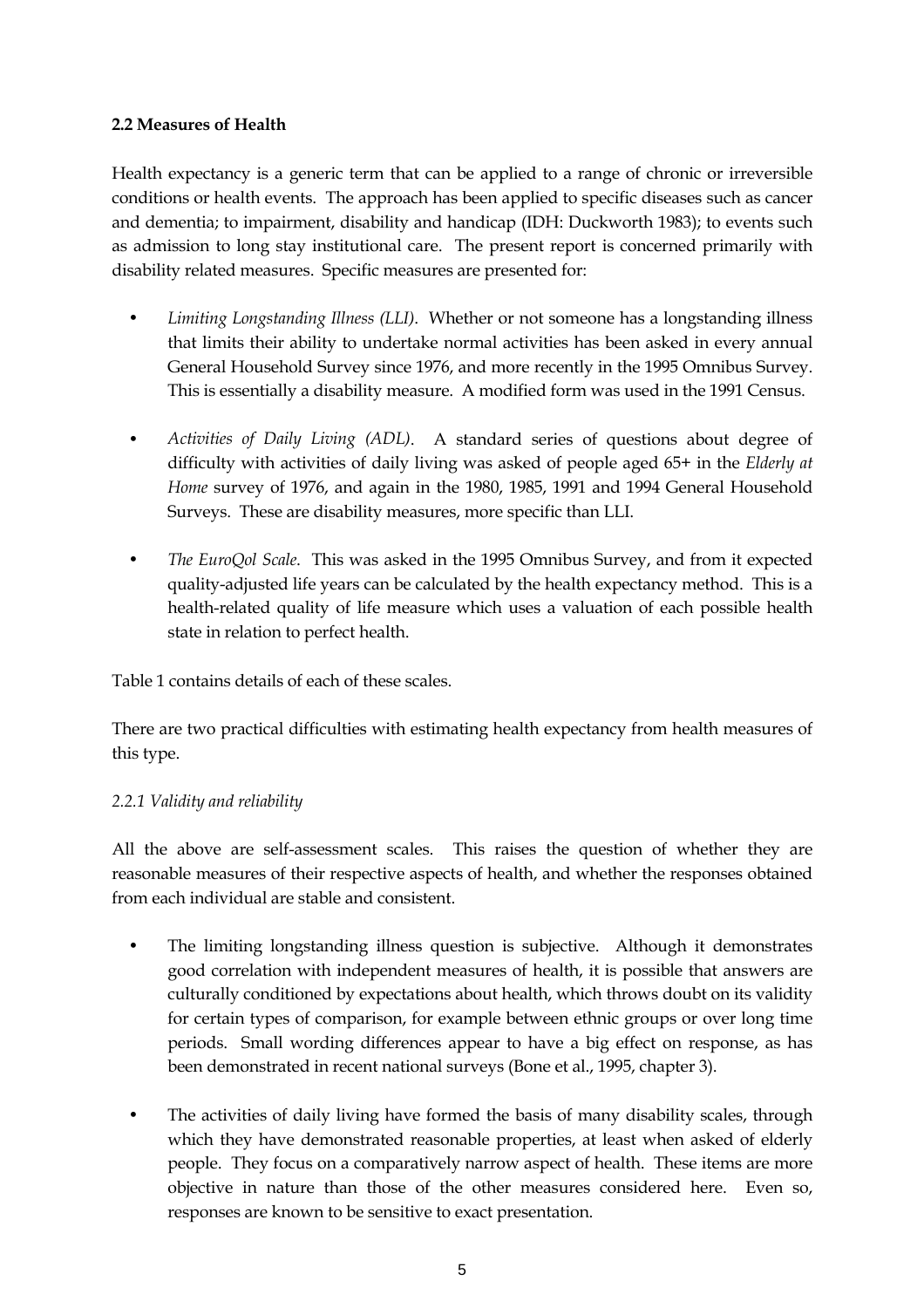The items in the EuroQol scale are also subjective. However the scaling method is anchored in relation to two states: perfect health, and death. In so far as these are culturally universal the approach may be more suitable for comparative work. Some reliability testing has been undertaken: cf Williams (1995).

# *2.2.2 Applicability to Children and People in Communal Establishments*

The second concerns the applicability of these scales to all types of individual. There is great difficulty in designing disability questions that will be appropriate to all people.

- Abilities may differ even between people thought to be in perfect health. In particular, children are not disabled by being unable to work, cook, or at younger ages, to walk outdoors.
- Abilities are affected by context. In particular, people who might face certain disabilities if living alone, may not do so in a supported environment, such as a residential home. It may be difficult to establish what would be the equivalent abilities of a person living in such an environment.

The result is that it is unusual for surveys of disability related health measures to include all sections of the community. Where they do so, it is necessary for the questions to be very general in nature so that they are applicable in all contexts. (An exception is the 1986-8 UK Disability Survey which used complex scaling to equate questions asked to different sections of the community.) Of the measures examined here:

- Only the limiting longstanding illness question has been asked of all people (in the 1991 Census); though in the General Household Survey it has been applied only to people living in the community.
- The ADL questions are only asked routinely of elderly people (65+) living in the community in the General Household Survey, though they were asked of all adults both in the community and institutions in the 1986-8 Disability Survey.
- The EuroQol questions, though probably of sufficient generality to ask everyone, are asked only of adults (16+) living in the community in the Omnibus Survey.

These omissions have two consequences for the calculation of healthy life expectancy. Where questions have not been asked of people below a certain age, then healthy life expectancy can be calculated only for that age group and above, not from birth. Where questions have not been asked to people in institutions, then it is necessary to impute values for those people in order to make the calculation.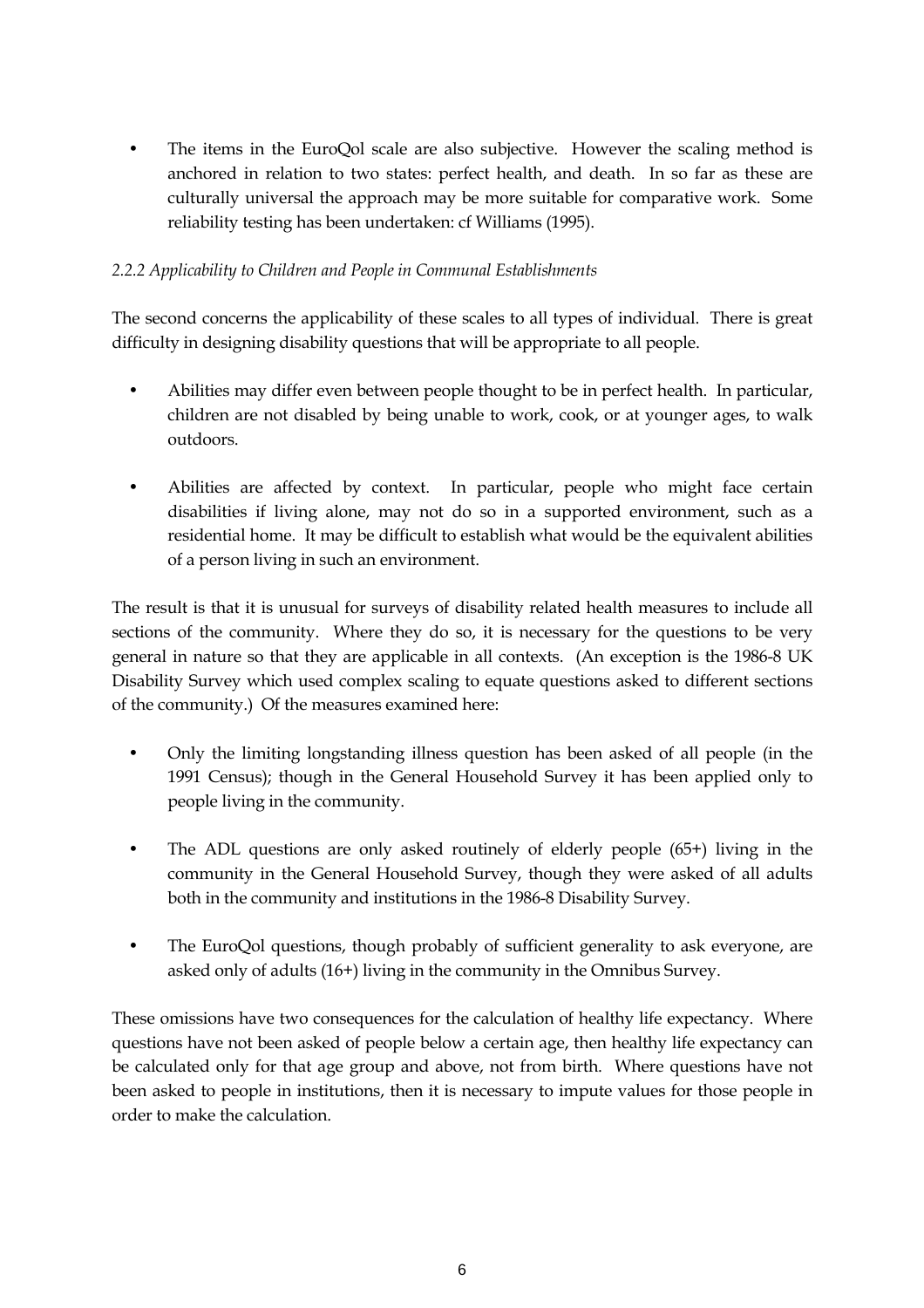### **2.3 Residents of Communal Establishments**

Imputing health states of residents of communal establishments is important because those living in health care institutions (and this is the majority), are particularly likely to have health problems. This would be more of a problem except that the total number is comparatively small (7 per cent of all people with limiting longstanding illness in the 1991 Census were living in communal establishments).

The general approach is to separate residents of health care establishments from the remainder. It is then assumed that resident staff, and all residents in establishments not for health care, have a similar health status to the general population. (The 1991 Census also includes visitors in communal establishments: these are generally people staying for short periods who would be recorded at their home address in household surveys like the GHS and Omnibus Survey.)

It is first necessary to establish how many people are living in health care establishments in non-census years, by age and sex. In earlier studies various methods have been used. Bebbington (1988) used annual administrative statistics, while Bone et al. (1995) used interpolation between the 1981 and 1991 censuses. Neither of these methods is entirely satisfactory, the first because the administrative records have changed format so much, and the second because years such as 1976 and 1994 involve extrapolation. Instead a new combined approach has been adopted, separating each of the main types of establishment identified by the 1991 Census (excluding children's homes). This method is described in Appendix C, and yields estimates of the intercensal resident population in health care establishments that are more reliable than those published in earlier papers.

The second step is to determine what is the disability rate among people in communal establishments. This is described in more detail in the relevant sections below, but relies heavily on the limiting longstanding illness rate in the 1991 Census, and ADL disability rates in the communal establishments part of the 1986-8 UK Disability Survey.

# **3. Trends in health expectancy from the General Household Survey**

### **3.1 Findings**

This section extends previous calculations of trends in healthy life expectancy in England and Wales based on the General Household Survey (Bone et al., 1995); to include data for 1994. The analytical method (Sullivan's method) is described in the box above. The purpose of this analysis is to examine whether increases in life expectancy are being matched by corresponding improvements in morbidity. This is relevant to predictions of the future demand for long-term care as the population ages.

Table 2 contains full details of the workings of this calculation for each of the years 1976, 1981, 1985, 1988, 1991, 1992 and 1994. This table contains four groups of columns: population and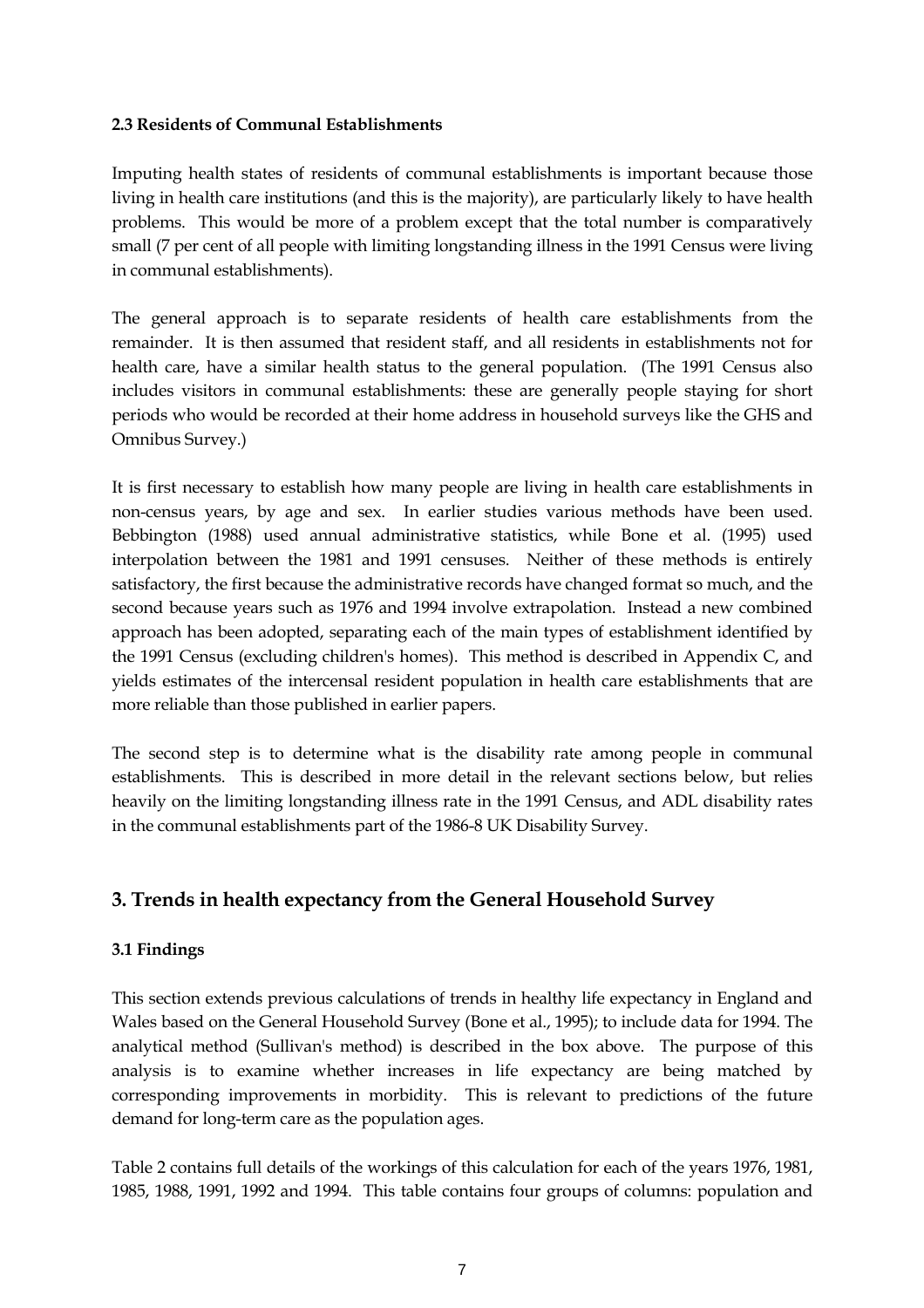life table estimates from OPCS (3 columns); estimated age-specific rate of LLI (6 columns); calculation of healthy life expectancy (2 columns); and a comparison between life and healthy life expectancy (2 columns).

The main evidence for the LLI rate is taken from the GHS question concerning limiting long-standing illness, answers of `yes' to both of the following:

- Do you have any long-standing illness, disability or infirmity?
- Does this illness or disability limit your activities in any way?

The figures are taken from the published reports in most years<sup>1</sup> but in 1994 are derived from secondary analysis. These are shown in table 2 (by age group and sex), for the years in the column marked GHS LLI%; together with the sample sizes on which they were based.

To allow for people not living in private households, the method described in §2.3 has been used. Table 2 shows estimates of the numbers of residents in health care related establishments (excluding staff) at each point in time, and also the age/sex specific LLI rates calculated from the 1991 census. From this the overall LLI rate can be estimated.

With this in mind, table 2 shows the life table  $\lceil x \rceil$ , life expectancy  $\lceil e(x) \rceil$ , healthy life expectancy `e $H_L(x)$ ', and expectation of years of ill-health `Years LLI', at various ages, for men and women in 1976, 1981, 1985, 1988, 1991, 1992 and 1994. In 1994, healthy life expectancy at birth was 59.2 years for men and 62.2 years for women.

Table 2 continues to confirm the now well established result that although women live longer than men, a greater proportion of their lives will be in ill-health. Based on 1994 rates, men can expect to live 74 years of which 15 will be with limiting ill-health, while women can expect to live 79½ years of which 17½ will be with limiting longstanding ill-health.

Between 1976 and 1994 there has been a phenomenal rise in period life expectancies for both men and women, equivalent to a gain of about 0.2 of a year per annum. By contrast healthy life expectancy (using LLI) has risen by only 0.04 of a year per annum for men, and so unsteadily that it is doubtful whether this is a genuine increase; and not at all for women. The consequence is an increase of over 3 years in life-time expectancy of limiting long-term ill-health, for both men and women. Judged by this standard, all the increase in life expectancy over the last 18 years has been in years of ill-health. This is illustrated graphically in table 3.

 $\overline{a}$ 

<span id="page-8-0"></span><sup>&</sup>lt;sup>1</sup> The published figures generally apply to GB as a whole but are assumed to apply equally to England and Wales.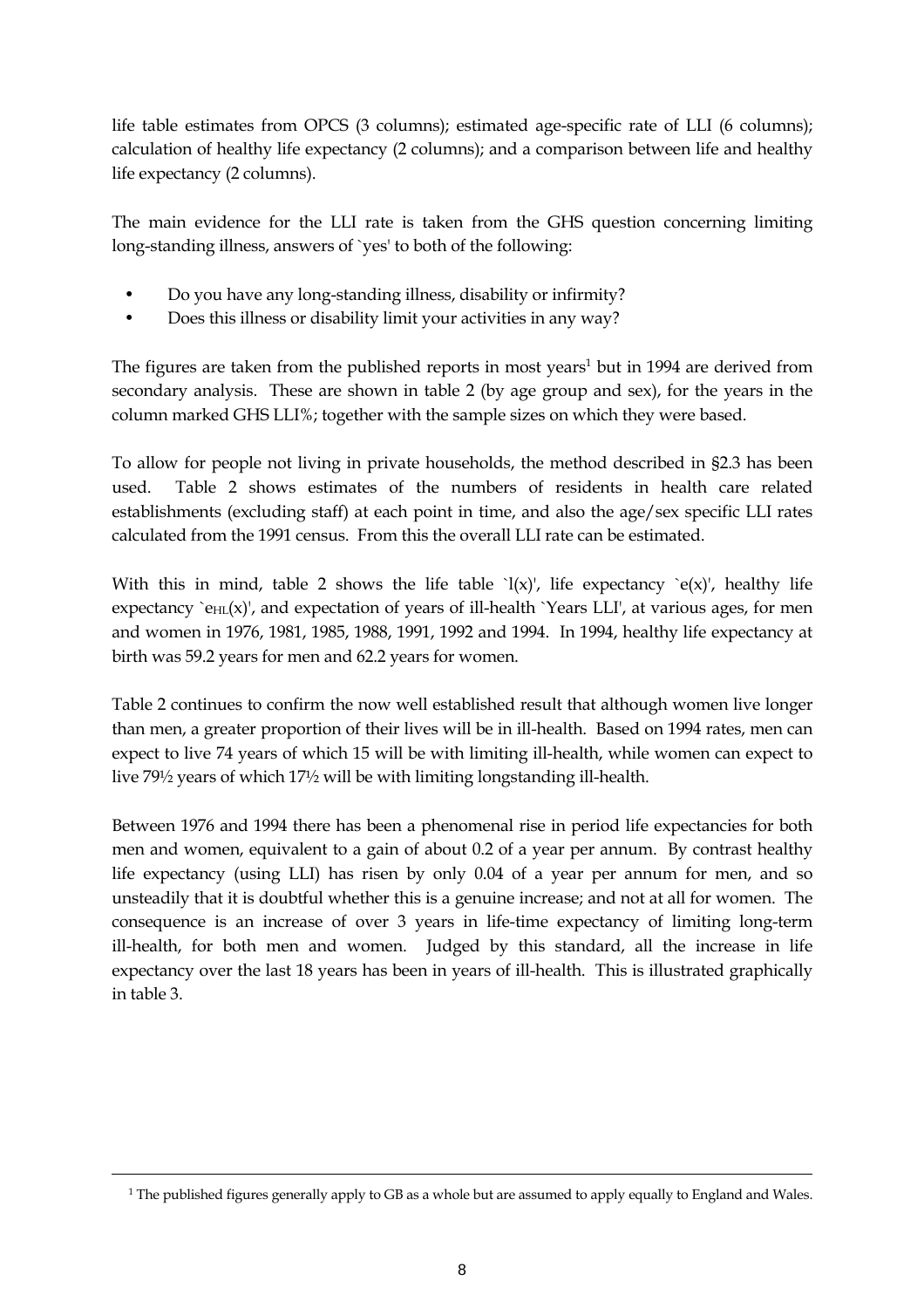### *3.1.1 Standard Errors*

 $\overline{a}$ 

The sampling error of the estimates in table 2 are determined entirely by the sampling error of the age specific LLI rates in the GHS. Using the notation of box 1, the sampling error is:

$$
se\{e_{HL}(x)\}=\frac{1}{l(x)}\sqrt{\sum_{t=x}^{\infty}L^2(t,n).Var\{d(t,n)\}}\ 1
$$

since the age-specific rates ` $d(x,n)$ ' are independent: and

 $Var\{d(x,n)\}\_ \delta = \frac{deff\{d'(x,n)\}x}{N(x,n)}\frac{d'(x,n)\}2$  where d'(x,n) denotes the disability rates in the GHS.

Estimated age-specific Deft's (square root of design effect) for LLI with the present design for the General Household Survey were given by Breeze (1990, table A8). These, and the resulting standard errors for the 1994 estimates, are shown in table 3. It will be seen that the standard errors, and resulting sampling errors, are quite small.

### *3.1.2 Estimated numbers in communal establishments*

The General Household Survey data also contains various types of non-sampling error<sup>2</sup>. In so far as the non-sampling errors are consistent from year to year, these should not affect evidence about trends. Probably the main concern in the method is the rough and ready treatment of limiting longstanding illness rates in communal establishments. Rates of limiting long standing illness in communal establishments in the Census would not necessarily be comparable with the GHS. Moreover it is doubtful that LLI rates in communal establishments have remained stationary over 15 years.

Nevertheless, this simple assumption is made tenable for the purpose of estimating overall LLI rates because the estimated number of disabled people in private households greatly outnumbers those in communal establishments. This can be demonstrated by a sensitivity analysis.

Example 1: Assume 100 per cent LLI among males resident in communal health care establishments in 1994. Then the estimate of expected healthy life at birth reduces by less than 0.1 years from that shown in table 2.

Example 2: Additionally assume that for males in 1976, the rate of LLI among males resident in health care establishments is the same as that among males living in the community. Then the estimate of expected healthy life at birth is increased by only 0.4 years. In this case the expected years of LLI would be in 11.2 rather than 11.6 in 1976: and 15.1 rather than 15.0 in 1994.

From these and other examples we conclude that a reasonable range of alternative assumptions about LLI rates in communal establishments will not significantly affect the main conclusions in this section.

<span id="page-9-0"></span><sup>2</sup> It is known, for example, that the GHS under-represents women in the very highest age-groups.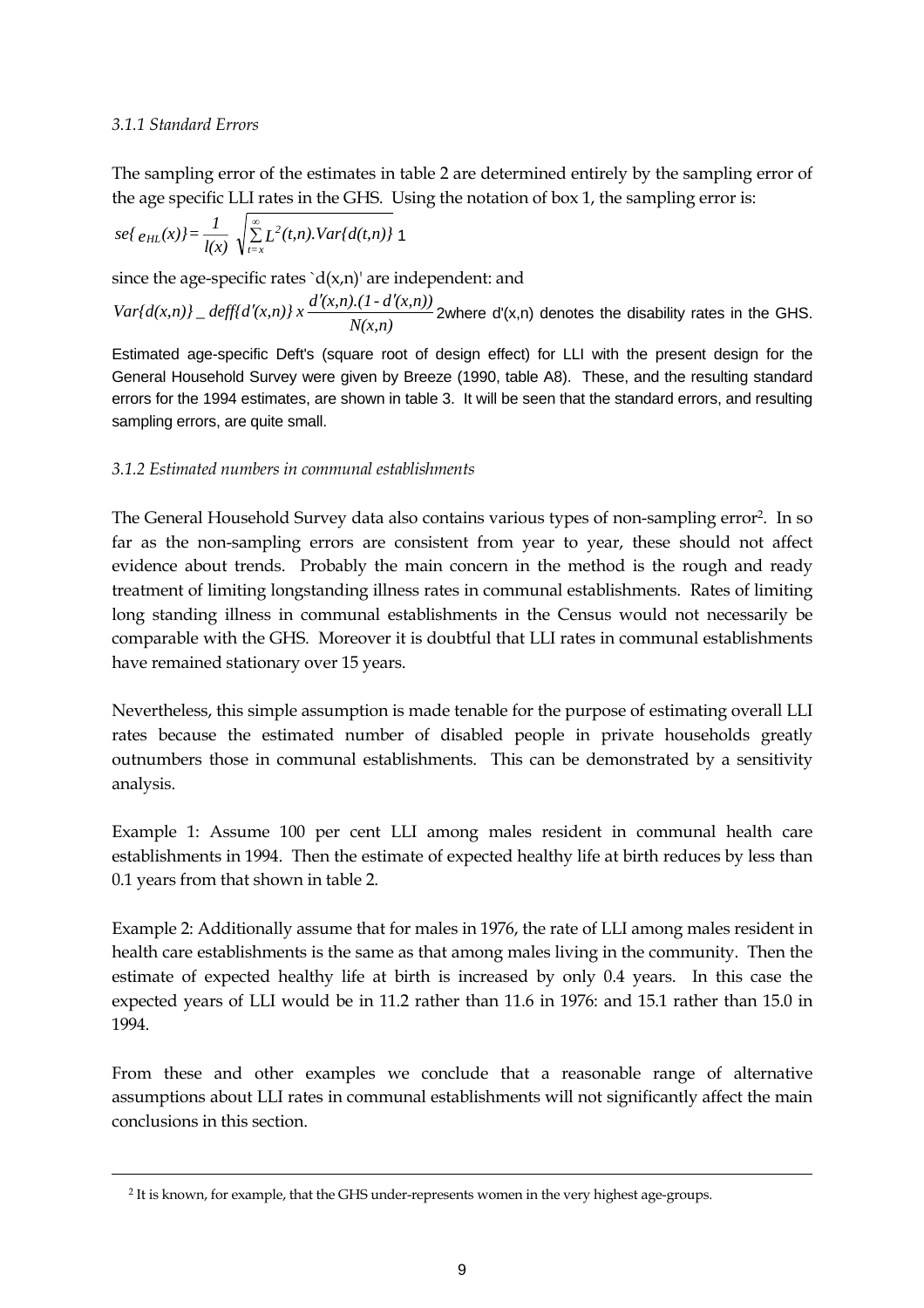# **3.2 ADL related disability for people aged 65, 1980-1994**

This section examines trends in healthy life expectancy based on more severe aspects of disability for people aged 65 and over living in England and Wales. Three measures of disability have been included:

- the ability to walk up and down stairs without help;
- the ability to go outdoors without help;
- independence in performing bathing, transfer, feeding, getting to the toilet.

Details of the measures are shown in table 1.

Bone et al. (1995) compared these measures over a number of years, but as they have not always been asked comparably in the GHS, problems of interpretation arose. However, these items were treated identically in 1980, 1985 and 1994, and it is on these years that the present analysis is based. A wider choice of identically defined measures is available for these three years alone. Katz et al's (1963) original ADL scale included continence and dressing as well as the four items in the third of our measures. However, we have chosen to use the same measures as were used by Bone et al. (1995).

Table 4 shows the proportion of people over 65 living in private households in England and Wales, who were dependent in respect of each of the above three measures, in the GHS for 1980, 1985 and 1994. As with the limiting longstanding illness analysis, the private household data was adjusted to account for disabled people living in health related communal establishments based on estimates of numbers in the three years, and the corresponding rates of disablement among elderly residents of such establishments from the UK Disability Survey in 1986. This approach assumes that the rate of disablement in communal establishments is unchanged: for further comments see §3.2.1 below.

Table 5 shows the results. Life table estimates for 1980, 1985 and 1994 were derived from abridged life tables using all-cause mortality statistics for England and Wales (OPCS DS1) for 1980 and 1985 and comparable figures provided by OPCS for 1994.

Healthy life expectancy for people aged 65+ has improved between 1980 and 1994 with respect to all three of these measures: for example the expectation of years free of any of the four ADL disabilities for men aged 65 has improved from 11.6 years in 1980 to 13.3 years in 1994.

The ability to perform ADLs, and to get up and down stairs without help show a similar pattern. Healthy life expectancy at 65 has increased at a similar rate to total life expectancy, with the result that the proportion of remaining years of life free of these disabilities has been almost stable in this period. So the expectation of years of disability has increased only very slightly: for men possibly not at all.

For the ability to walk outdoors unaided, the improvement has been less, and has not kept up with the improvement in life expectancy. As a result the expectation of years of disability have increased somewhat between 1980 and 1994.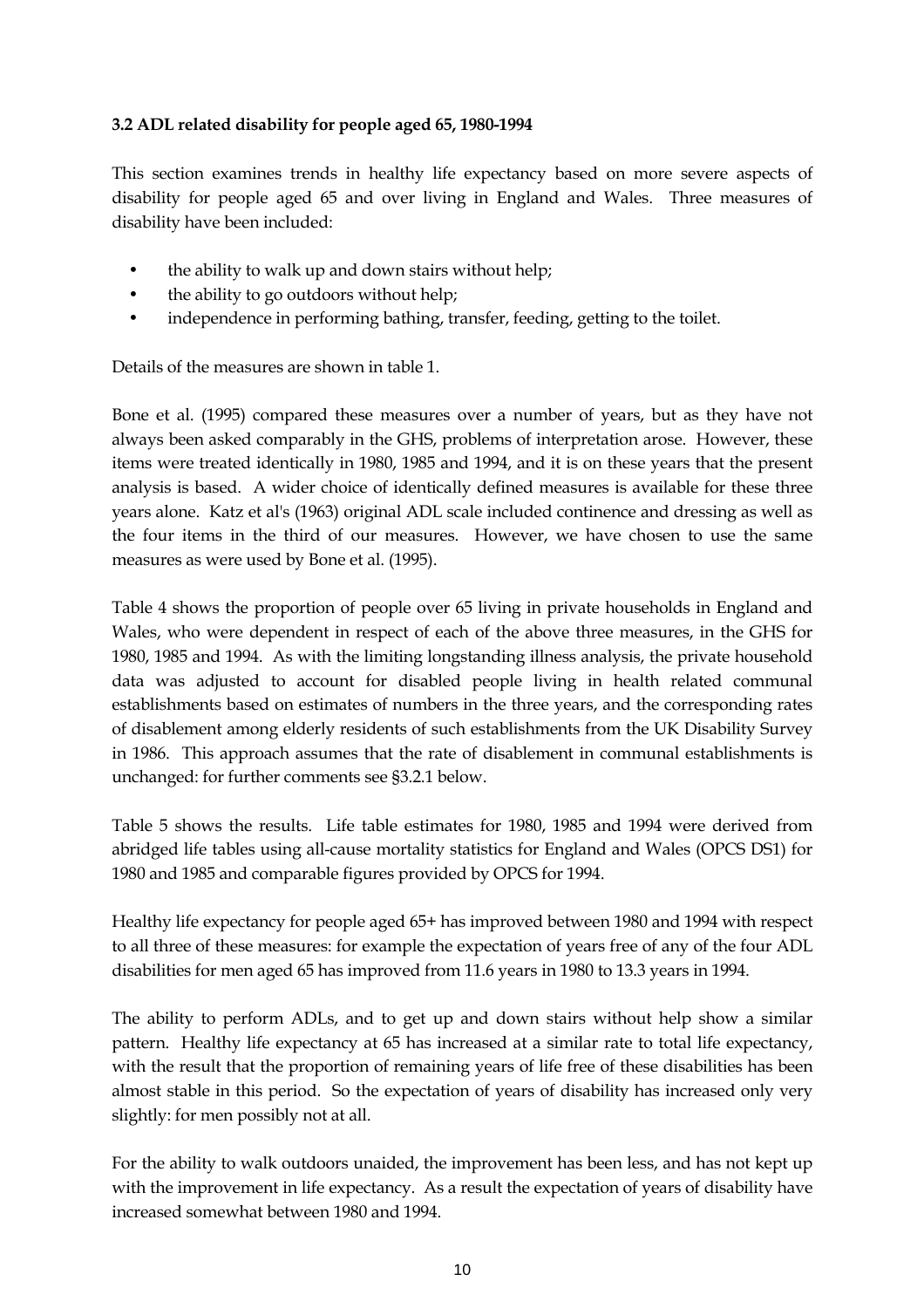## *3.2.1 Standard Errors*

As design effects for ADL questions in GHS are not quoted, it is not possible to estimate sampling errors. But it is unlikely that these would be any greater than those quoted for LLI in table 3, and it is safe to assume these are small.

# *3.2.2 Estimated numbers in communal establishments*

Once again the main concern will be with the treatment of disability rates in health-related communal establishments. Different procedures for establishing disability were used in the Disability Survey, and rates would not necessarily be comparable with the GHS. Moreover there is evidence that disability rates have been increasing in residential and nursing home facilities (Darton, 1996). A PSSRU survey of local authority supported residents of residential homes (now the majority of all such people) found in 1981 that 77 per cent needed help bathing; and 71 per cent had restricted mobility outdoors. A recent unpublished survey of local authority supported residents suggests that these rates have increased possibly to around 90 per cent and 83 per cent respectively now.

Because a much larger proportion of all people with ADL difficulties come from communal establishments than for LLI, crude assumptions about ADLs are much less satisfactory here. For example, from table 5, one third of all elderly people disabled in one of four ADLs are assumed to be living in a health related communal establishment.

To illustrate the sensitivity of the results to assumptions about health in communal establishments, consider the implications of assuming an increase in dependency as follows. Suppose the age specific disability, for disability in one of four ADLs, was 77 per cent at all ages for both men and women in 1980, and similarly 90 per cent in 1994. This would change the healthy life expectancy at 65,  $\text{e}_{\text{HL}}(65)$ , by no more than 0.1 years in any case, and the change through time by no more than 0.2 years. Such a change would have no significant impact on our general conclusions.

# **3.3 Discussion**

Trends from the measures of ill-health and disability from the General Household Survey are variable, but for people over 65 at least, there is a pattern.

The most optimistic picture comes from disability with regard to climbing stairs and in performing ADLs. These are severe disabilities, shared by only 9 per cent and 8 per cent respectively of people aged 65+ in 1994. It appears that there is no expansion in the expectation of disability in these respects. The implication is that an aging population will not result in an increase in the severest forms of disability.

The situation for disability in regard to mobility outdoors is less optimistic. This is a commoner disability, shared by 16 per cent of people aged 65+ in 1994. People do have a greater expectation of living longer without this disability, but also will live longer with it, than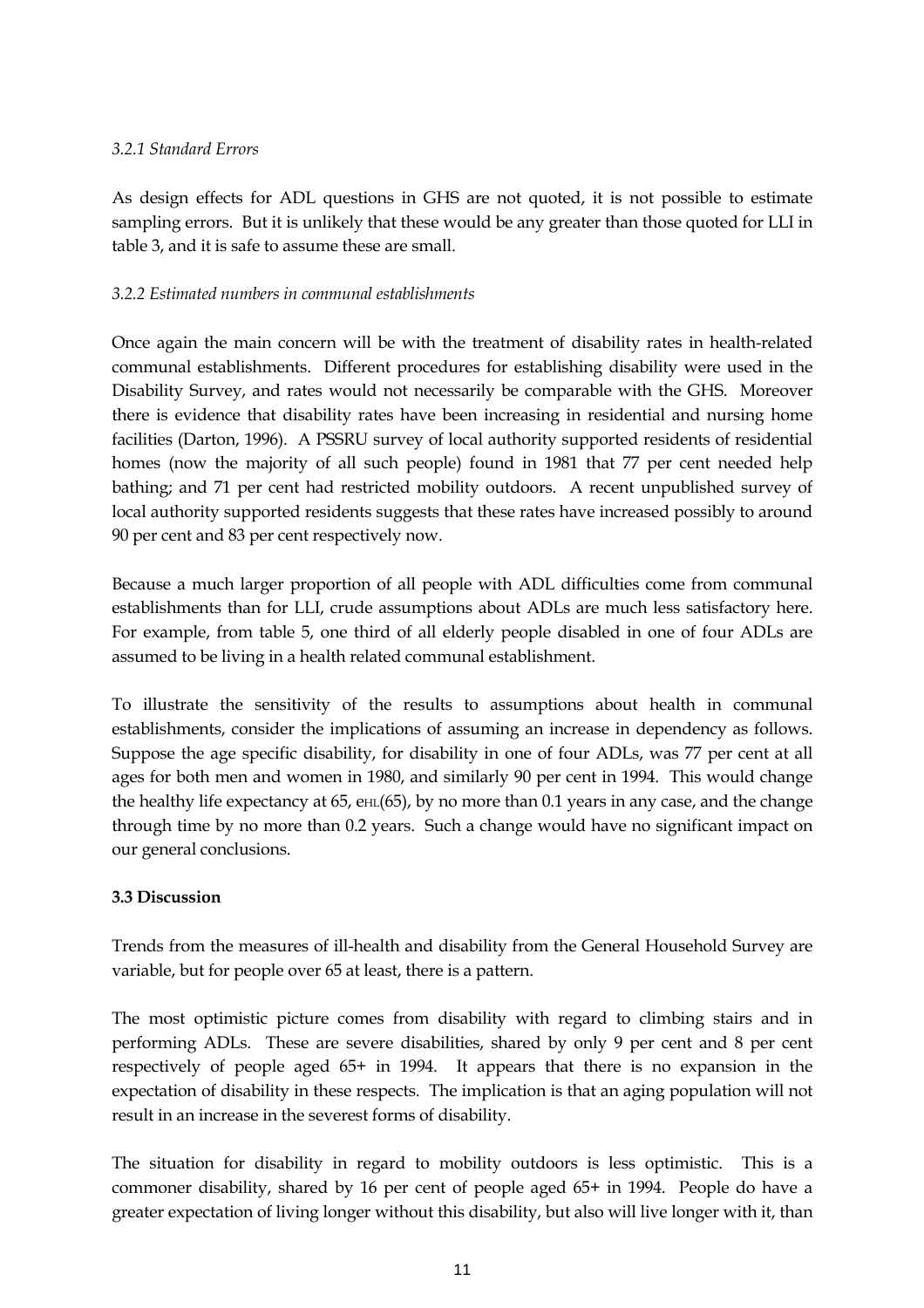would have been expected in 1980. The implication is that an aging population will result in some increase in this disability, though not by as much as the increase in the numbers of elderly people.

The situation with regard to limiting longstanding illness is most pessimistic. This is a common problem, experienced by 43 per cent of people aged 65+ in 1994. There have been no improvements in the expectation of life free from limiting longstanding illness. The implication is that an aging population will result in a corresponding increase in the number of people with limiting longstanding illness.

This is similar to patterns reported elsewhere. Crimmins et al. (1989) report that between 1970 and 1980 in the USA, for people aged 65 there was no improvement in the proportion of selfreported disability free life, but a marked improvement in relation to confinement to bed, which is closely related to one of the measures in our ADL scale. Robine et al. (1995) summarise a range of international evidence which reinforces this point about greatest expansion at mildest levels of disability.

What does this pattern signify? Possibly the lack of improvement in self rated health is due to greater awareness of ill-health combined perhaps with improving diagnostic techniques identifying diseases earlier. Mobility outdoors, may have been reduced by social as well as health changes: the rise in private and decline in public transport, increased fears of vulnerability among the elderly. The ability to perform specific tasks might seem to some a much more reliable measure of purely health related disability, though here too social changes can be important, such as the decline in informal support, as well as improvements in rehabilitation and aids for managing disability.

An alternative explanation is that, perhaps as a consequence of a differential response of the health care system, that while people are continuing to encounter disability creating conditions at a similar rate, the severest levels of disability are being successfully contained. If these trends continue, then with population aging a future world will need to gear itself to coping with a much larger number of people with minor problems, though the demand for services for severe disablement may not necessarily increase.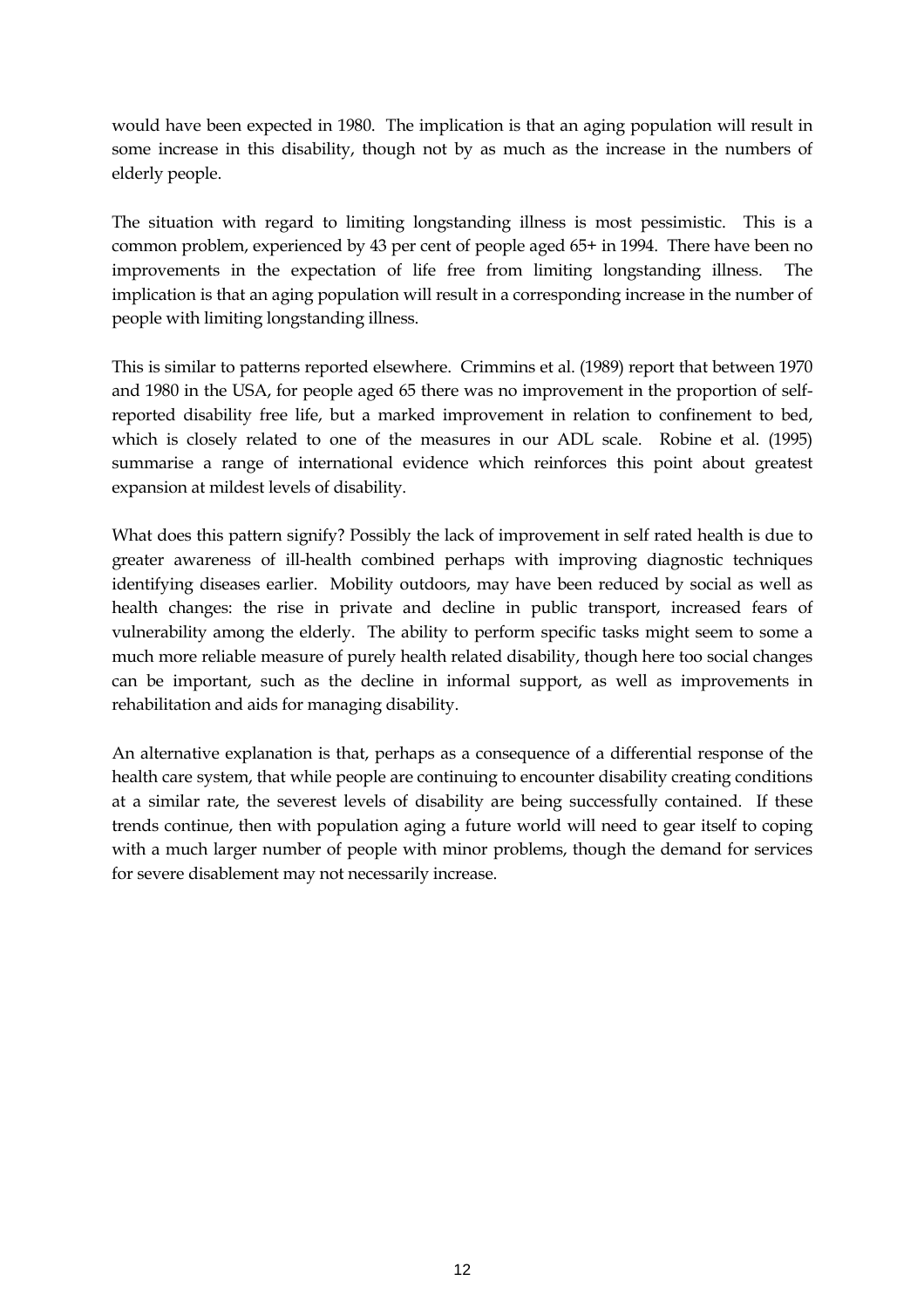# **4. Healthy Life Expectancy and Quality Adjusted Life Years**

# **4.1 QALYs and LLI**

 $\overline{a}$ 

So far the measures of health have been purely yes/no: either a person is healthy or he/she is not. It is clearly more sophisticated to consider severity of ill-health, though this gives rise to the need to be able to rate one state of health against another. Quality Adjusted Life Years (QALYs) rely on the valuing any given state against a state of perfect health which scores 1 and death which scores 0: quality adjusted life years. This score, or tariff, corresponds to the time trade off between the time in perfect health that would be valued equally to a year of the given health (Torrance, 1986)<sup>3</sup>. In practice some states of health may be valued as negative - worse than death.

The calculation of quality adjusted life years has been facilitated by two developments.

The first, as previously mentioned, is the simplified health scale, the five point EuroQol Scale (EuroQol Group, 1990), shown in table 1, which has recently been asked of around 6000 adults living in private households, in the UK Omnibus Survey. Table 6 shows the distribution of each of the five EuroQol scales, and, for each group the proportion with limiting longstanding illness. The second is a regression-analysis based tariff valuing each possible state of the EuroQol Scale, derived from a time-trade study of 3,235 adults (Dolan et al., 1995, table 1). We do not reproduce this here, but some examples will suffice.

- The state corresponding to position 1 on all items perfect health has a tariff value of 1.000;
- The state corresponding to position 2 on all items has a tariff value of 0.516;
- The state corresponding to position 3 on all items has a tariff value of -0.594 (worse than death);
- Permanent unconsciousness has a tariff value of -0.402.

The high correlation between limiting longstanding illness and the EuroQol items is selfevident. Indeed, the following group of EuroQol types comprises 78 per cent of the total adult population in the Omnibus Survey, of whom 11 per cent have LLI: 11111, 11112, 11121, 11122, 11211, 11212, 12111, 12112, 21111, 21112, 22111: this group . Of the 22 per cent in the other 234 EuroQol groups, 75 per cent have LLI. Furthermore, using the tariff, people scoring above 0.84 do not usually have LLI, those below mostly do have.

Bebbington (1992) illustrated the use of Sullivan's method to compute Quality Adjusted Life Years given a tariff. Table 7 uses a slightly different method, as shown in box 1. As with other measures of Healthy Life Expectancy, some estimate is required of the average state of health of people in health related communal establishments. Though such establishments are dedicated to maintaining quality of life, it is likely that quality would be rated below the

<span id="page-13-0"></span><sup>&</sup>lt;sup>3</sup> The time trade-off method. We do not wish to enter the debate over the merits of QALY's versus Healthy Years Equivalents, and alternative methods of valuation such as the standard gamble. (See various papers in J. Health Economics vol 12 part 3, 1993).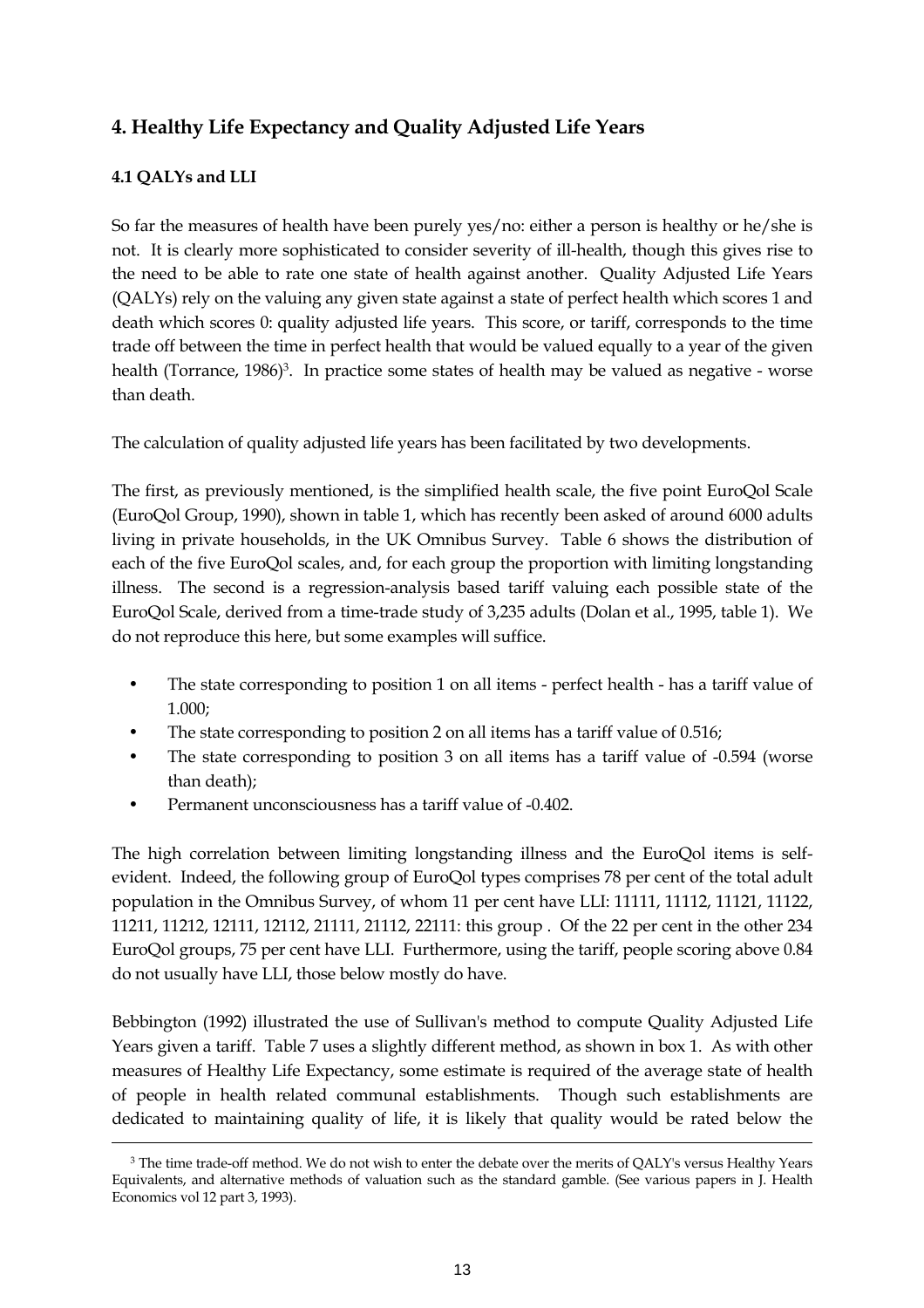average level of people living at home and we have simply assumed an average value of 0.500 would apply to all age groups<sup>4</sup>. With this assumption, the expected quality-adjusted life years at 15 are 51.9 for a man, 54.5 for a woman. This is rather more than the disability-free life expectancy using limiting longstanding illness which is shown for comparison in table 6, from the same individuals in the Omnibus Survey, which is 46.3 years for men and 48.0 years for women. We can infer that QALYs on average indicate a more severe level of ill-health than does limiting longstanding illness.

In other respects, the general pattern of results from QALYs matches that of disability-free life expectancy using LLI. Women have a greater health expectancy than men, but just as a smaller proportion of their life will be lived in good health (LLI) so their average level of QALY will be lower. The pattern across age groups also seem to follow similar trends between the two measures: with a steady decline both in the proportion of remaining life lived in good health (LLI), and in the ratio of expected QALYs to life years; the decline being steeper for men than women. Table 8 compares the pattern of limiting longstanding illness rates and mean QOL tariffs across groups of regions. The two measures are correlated (negatively) 0.78 for men and 0.88 for women; and would lead to similar broad inferences about the regional distribution of good health.

Despite their conceptual differences, in these epidemiological applications of describing and comparing the health of broad groups of the population, defined by age, gender or region, it seems likely that average QALYs are going to lead to similar types of conclusion as comparable `simple' health measures. Table 7 suggests that QALYs produce high expectations of health than does disability-free life expectancy based on LLI. We offer the speculation that in comparing population groups, average QALYs will produce broadly similar results to a measure of health that is correlated with LLI but slightly more severe, more at the level of limited outdoors mobility (see table 1).

### **4.2 Regional Variations**

 $\overline{a}$ 

Table 8 is of interest in its own right. Together with table 9 it provides estimates of regional variations in healthy life expectancy, measured either from LLI rates or by QALYs. In view of the small sample sizes and the clustered design it is only practicable to develop estimates for groups of regions.

Table 8 shows that there are significant variations between regions in average health levels, whether measured by LLI rates or QOL tariffs. Comparing this with the first column of table 9 shows that the pattern of variations in health rates are not dissimilar to the variations in life expectancy.

Table 9 computes the regional LLI healthy life expectancy and QALYs, as well as life expectancies using similar assumptions as before, though additionally that the health rates in health-care institutions are everywhere the same. Regional groupings have been used because

<span id="page-14-0"></span><sup>4</sup> A sensitivity test using 0.000 has also been run: the overall results are little different for the same reason as discussed in section 3.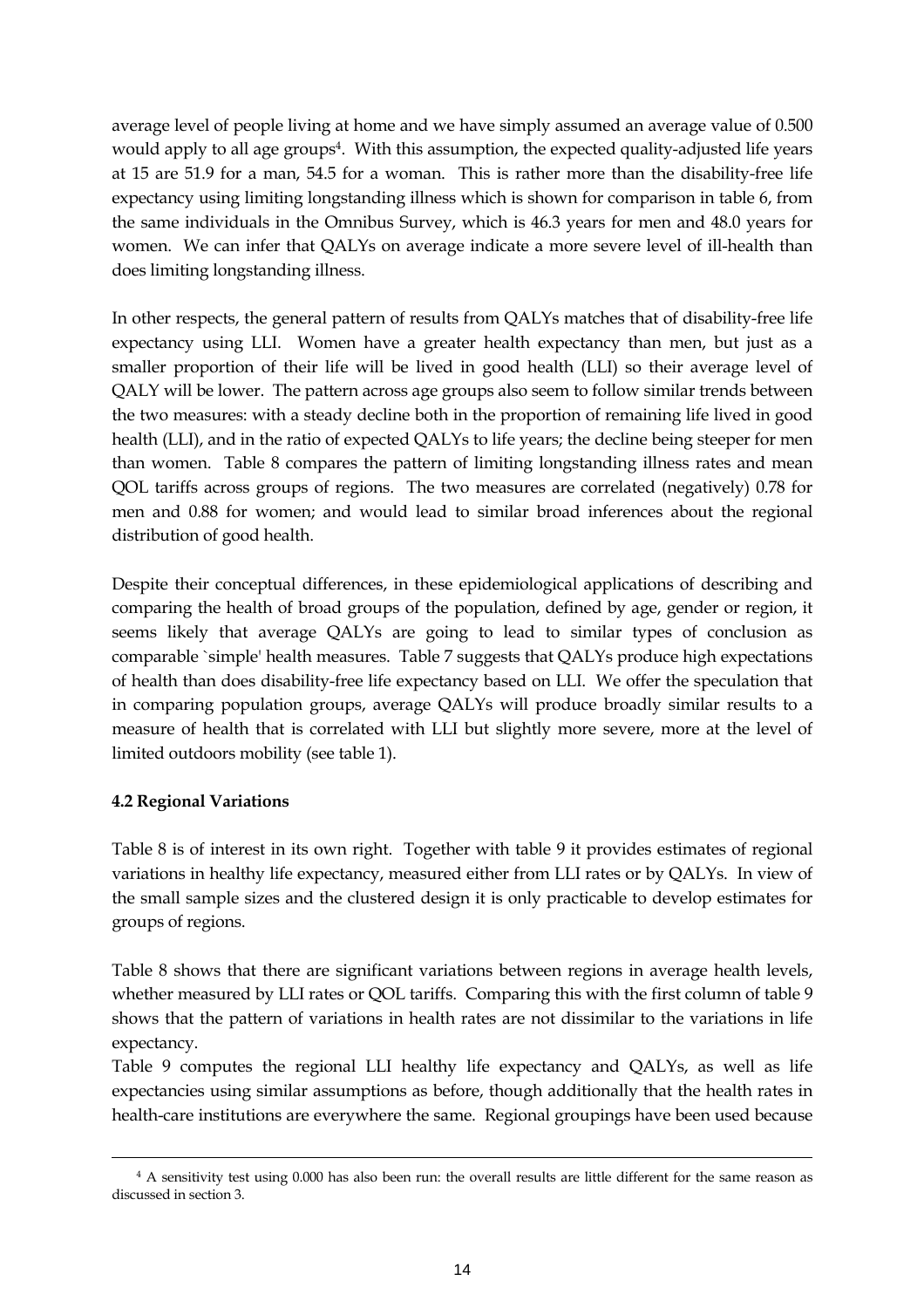the sample size with the Omnibus Survey is not sufficiently large to undertake comparisons of each region separately, particularly as the sample is clustered within regions.

In making comparisons between regions, some consideration should be given to the potential effects of migration. For example, it is possible that the retirement migration of healthy, comparatively wealthy people to the south-west may improve health rates among older people and consequently result in an overestimate of the (healthy) life expectancy of an indigenous resident. The opposite argument may be put for London. We are not able to allow for this with the present analysis, but Appendix B presents some previous evidence based on analysis of counties where people lived 10 years previously using the Census based Longitudinal Survey. The conclusion from this is tentative, but suggests that recent migration has only limited impact on local estimates of healthy expectancies.

With these caveats, there are two main conclusions to draw from this analysis.

The first is that variations between regions for all three of these indicators and both sexes follows a broadly South and East versus a North and West divide. This confirms previous and more detailed results based on the Census (Bone et al., 1995).

The second is that because health rates are worst in regions with low life expectancy, the effect on healthy life expectancy is reinforced. The range in life expectancy is two years between the South East and the North/North West/Yorks Humberside region: with QALYs the range increases to 3-4 years, and for healthy life expectancy it is as much as 5 years. This implies a compression of morbidity effect between regions. The explanation of why QALYs are less variable than LLI rates between regions can, from this hypothesis, be attributed to their indicating more severe rates of ill-health.

These results confirm previous regional analysis by Bebbington (1993) using the 1986 Disability Survey, though the differences between regions seem if anything greater than before.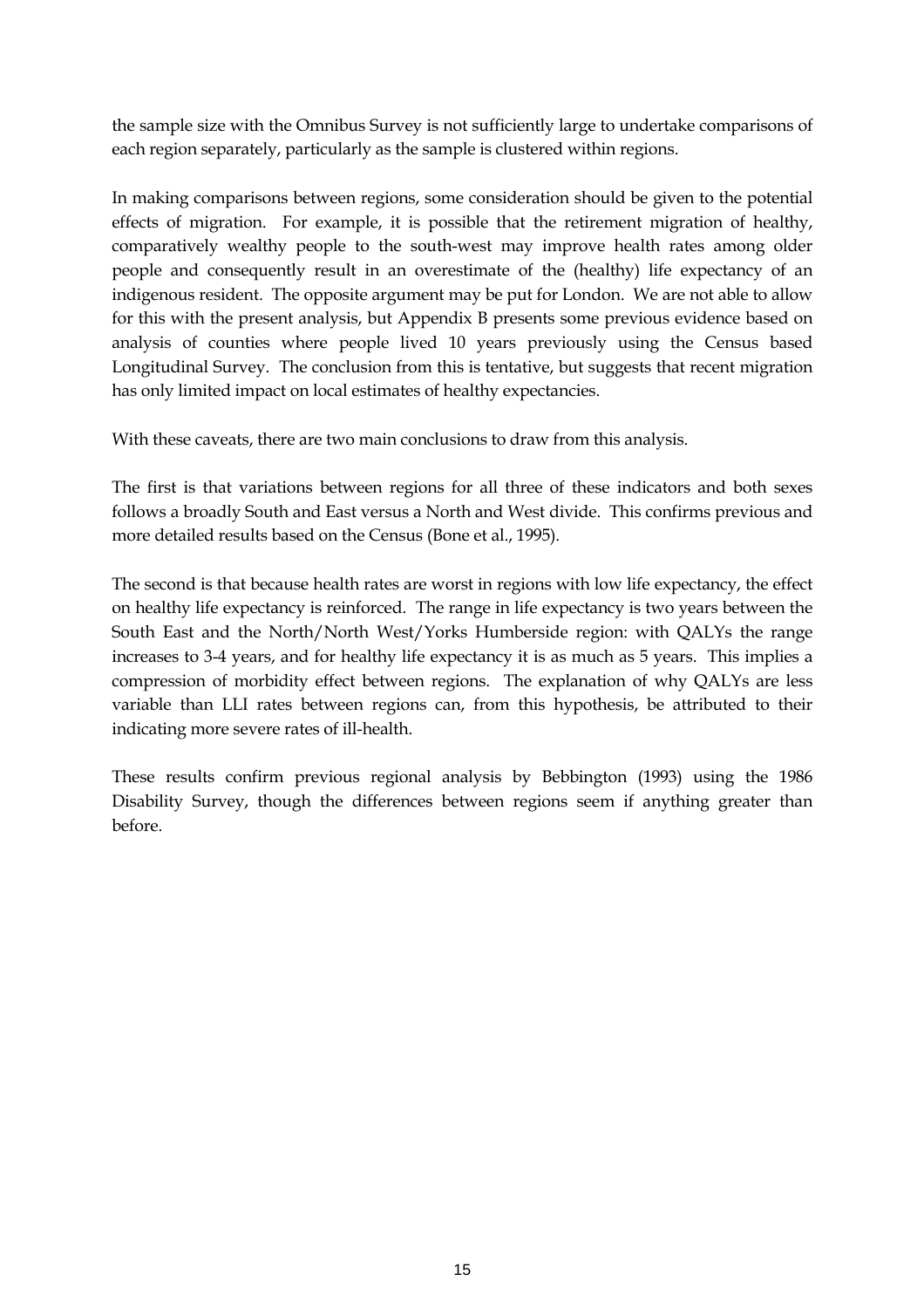# **5. Acknowledgements**

We would like to thank Bill Hageman of the Department of Health for supplying the mortality data from ONS used in these tables: also Raphael Wittenberg also of DH for supplying the 1994 GHS and 1995 Omnibus Survey as well as for much helpful advice. The project was funded by the Department of Health and we are grateful to Susan Lonsdale for her encouragement and support.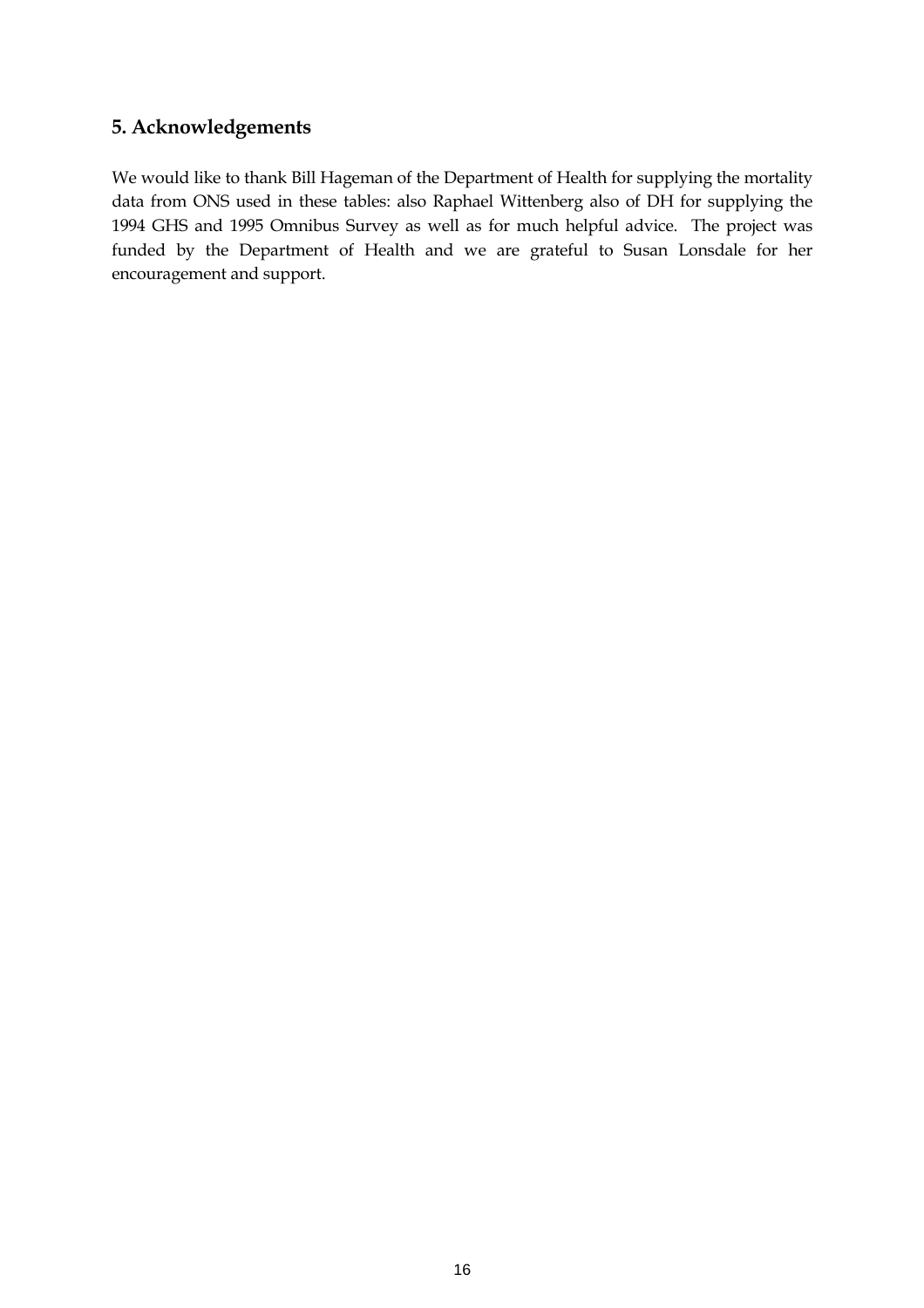# **6. References**

Bebbington, A.C. (1992) Expectation of life measured from the OPCS Disability Surveys, in Robine, J.M., Blanchet, M. and Dowd J.E. (eds) *Health Expectancy (OPCS Series SMPS No. 54)*, HMSO, London.

Bebbington, A.C. (1993) Regional and social variations in disability-free life expectancy in Great Britain, in Robine, J.M., Mathers, C.D., Bone, M.R. and Romieu, I. (eds) *Calculation of Health Expectancies: Harmonisation, Consensus Achieved and Future Perspectives*, John Libby Eurotext.

Bebbington, A.C. and Tong, M.S. (1986) Trends and changes in old people's homes, in Judge, K. and Sinclair, I. (eds) *Residential Care for Elderly People*, HMSO, London.

Bone, M.R., Bebbington, A.C., Jagger, C., Morgan, K. and Nicholaas, G. (1995) *Health Expectancy and Its Uses*, HMSO, London.

Breeze, E. (1990) *General Household Survey Report on Sampling Error, based on 1985 and 1986 data, OPCS Series GHS No. 18*, HMSO, London.

Burner, S.T., Waldo, D.R. and McKuslick, D.R. (1992) National health care expenditure through 2030, *Health Care Financing Review*, 14, 1-30.

Central Health Monitoring Unit (1992) *The Health of Elderly People: An Epidemiological Overview*, HMSO, London.

Challis, D., Carpenter, I. and Traske, K. (1995) Towards a national standard assessment instrument for residential and nursing home care, Discussion Paper 1179, Personal Social Services Research Unit, University of Kent at Canterbury.

Crimmins, E., Saito, Y. and Hayward, M. (1992b) Sullivan and multistate methods of estimating active life expectancy: two methods, two answers, in Robine, J.M., Mather, C.D., Bone, M.R. and Romieu, I. (eds) *Calculation of Health Expectancies: Harmonization, Consensus Achieved and Future Perspectives*, Colloque INSERM/John Libbey Eurotext Ltd., 226, 155-160.

Darton, R.A. (1996) *Trends in Local Authority Supported Residential and Nursing Care*, Personal Social Services Research Unit, University of Kent at Canterbury, forthcoming.

Dolan, P., Gudex, C., Kind, P. and Williams, A. (1995) A social tariff for EuroQol: results from a UK general population survey, Discussion Paper 138, Centre for Health Economics, University of York.

Dunnell, K. (1995) Are we healthier?, *Population Trends*, 82, 12-18.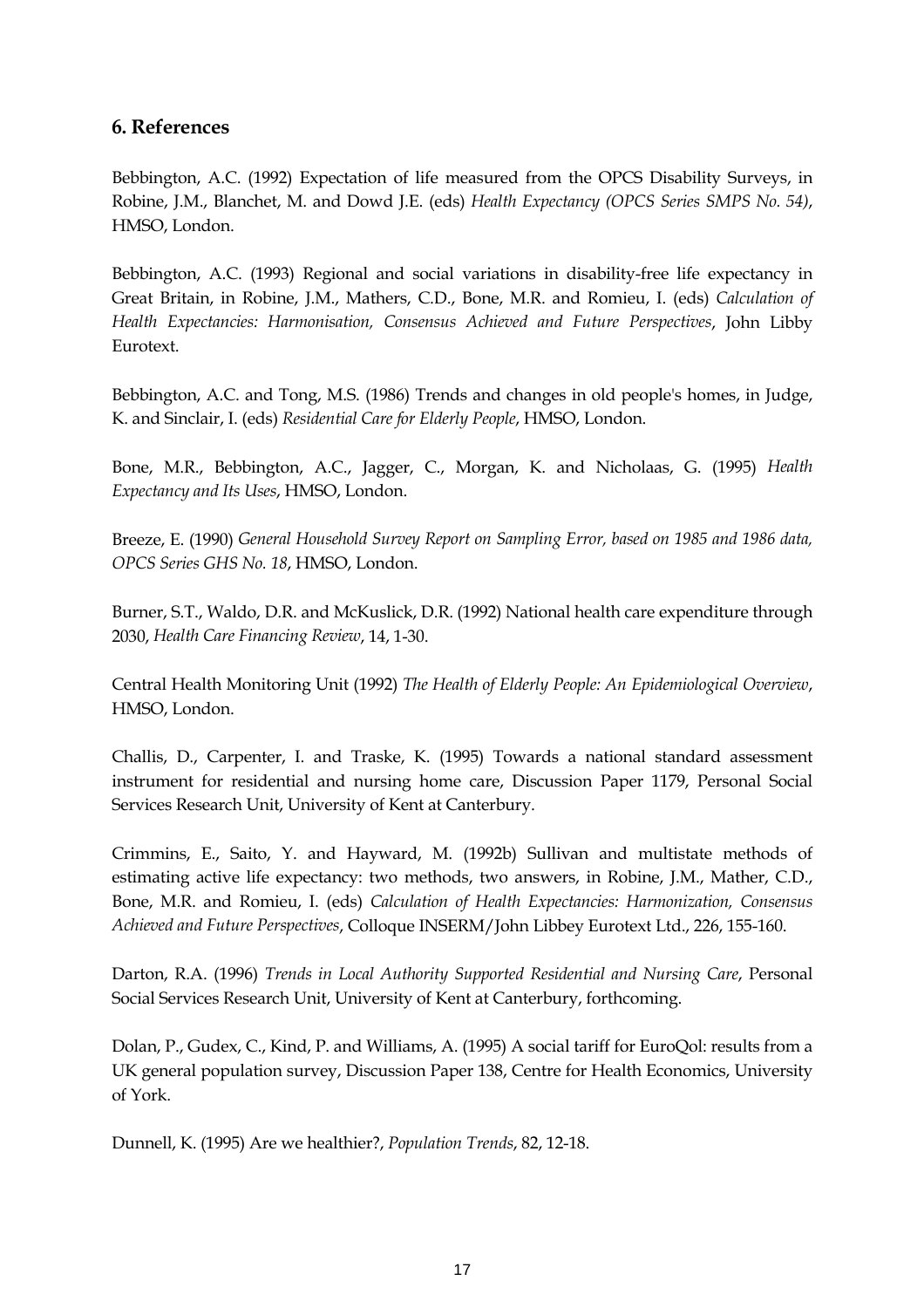Fox, A.J. and Goldblatt, P.O. (1982) *Socio-demographic Mortality Differentials: Longitudinal Study 1971-75, LS No, 1*, HMSO, London.

Hunt, A. (1978) *The Elderly at Home*, HMSO, London.

Katz, S., Ford, A.B., Moskowitz, R.W., Jackson, B.A. and Jaffe, M.W. (1963) Studies of illness in the aged, The Index of ADL: a standardized measure of biological and psychosocial function, *Journal of the American Medical Association*, 185, No. 12, 914-919.

Manton, K.G., Corder, L.S. and Stallard, E. (1993a) Estimates of change in chronic disability and institutional incidence and prevalence rates in the elderly population from the 1982, 1984 and 1989 National Long Term Care survey, *Journal of Gerontology (Social Sciences)*, 48, 153-166.

Manton, K.G., Stallard, E. and Liu, K. (1993) Forecasts of active life expectancy: policy and fiscal implications, *Journal of Gerontology (Special Issue)*, 48, 11-26.

Martin, J., Meltzer, H. and Elliot, D. (1988) *The Prevalence of Disability Among Adults*, HMSO, London.

Medical Research Council (1994) *The Health of the UK's Elderly Population*, MRC Topic Review, Medical Research Council, London.

Olshansky, S.J., Rudberg, M.A., Carnes, B.A., Cassel, C.K. and Brody, J.A. (1991) Trading off longer life for worsening health: the expansion of morbidity hypothesis, *Journal of Ageing and Health*, 3, 194-216.

Robine, J.M., Romieu, I., Cambois, E., van de Water, H.P.A., Boshuizen, H.C. and Jagger, C. (1995) *Contribution of the Network on Health Expectancy and the Disability Process*, World Health Report (WHR95), REVES, Montpelier.

Sullivan, D.F. (1971) A single index of mortality and morbidity, *HMSA Health Report*, 86, 347- 354.

Weiner, J. (1990) *Sharing the Burden,*

Williams, A. (1995) The role of the EuroQol instrument in QALY calculations, Discussion Paper 130, Centre for Health Economics, University of York.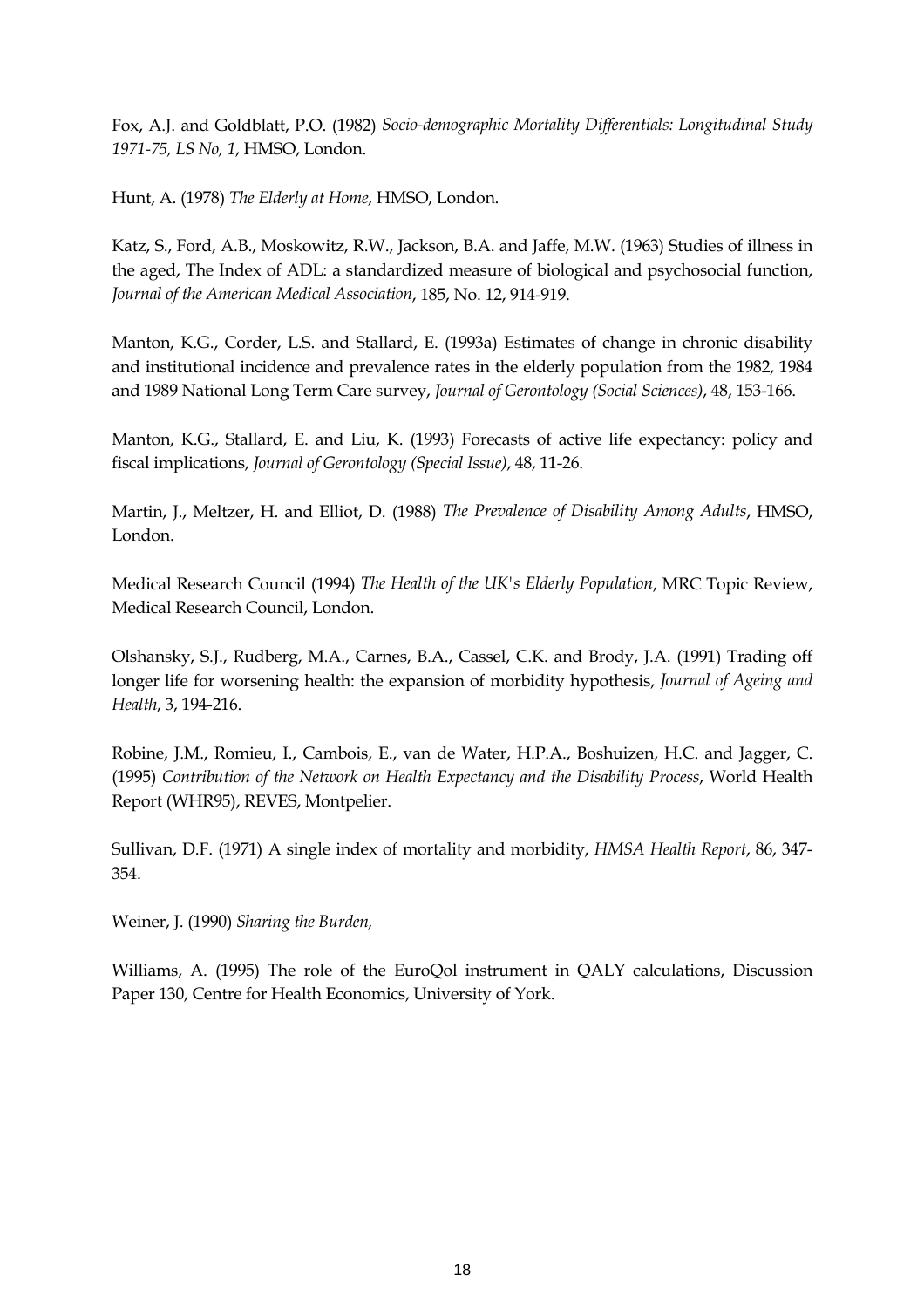### **Table 1: Health Scales**

#### **A. Limiting Longstanding Illness**

In the General Household Survey (1976-94) and the Omnibus Survey (1995), answers of `yes' to both of the following questions:

- 1. Do you have any longstanding illness, disability or infirmity? By longstanding I mean anything that has troubled you over a period of time or that is likely to affect you over a period of time.
- 2. Does this illness or disability limit your activities in any way?

### **B. Dependency in Activities of Daily Living**

In the General Household Survey (1980, 1985, 1994). Based on answers to the following questions:

- 1. Do you usually manage to get up and down stairs .... on your own only with help from someone else not at all
- 2. Do you usually manage to go out of doors and walk down the road ...
- 3. Do you usually manage to get to the toilet ...
- 4. Do you usually manage to get in and out of bed ...
- 5. Do you usually manage to feed yourself ...
- 6. Do you usually manage to bath, shower or wash all over ....

(Nos. 3,4,5 are assumed to be yes for people who find stairs either `very easy' or `fairly easy'). Dependency occurs if the task is managed only with help or not at all. Nos. 3-6 above are combined into a single scale, which identifies people who are "dependent in one or more ADLs".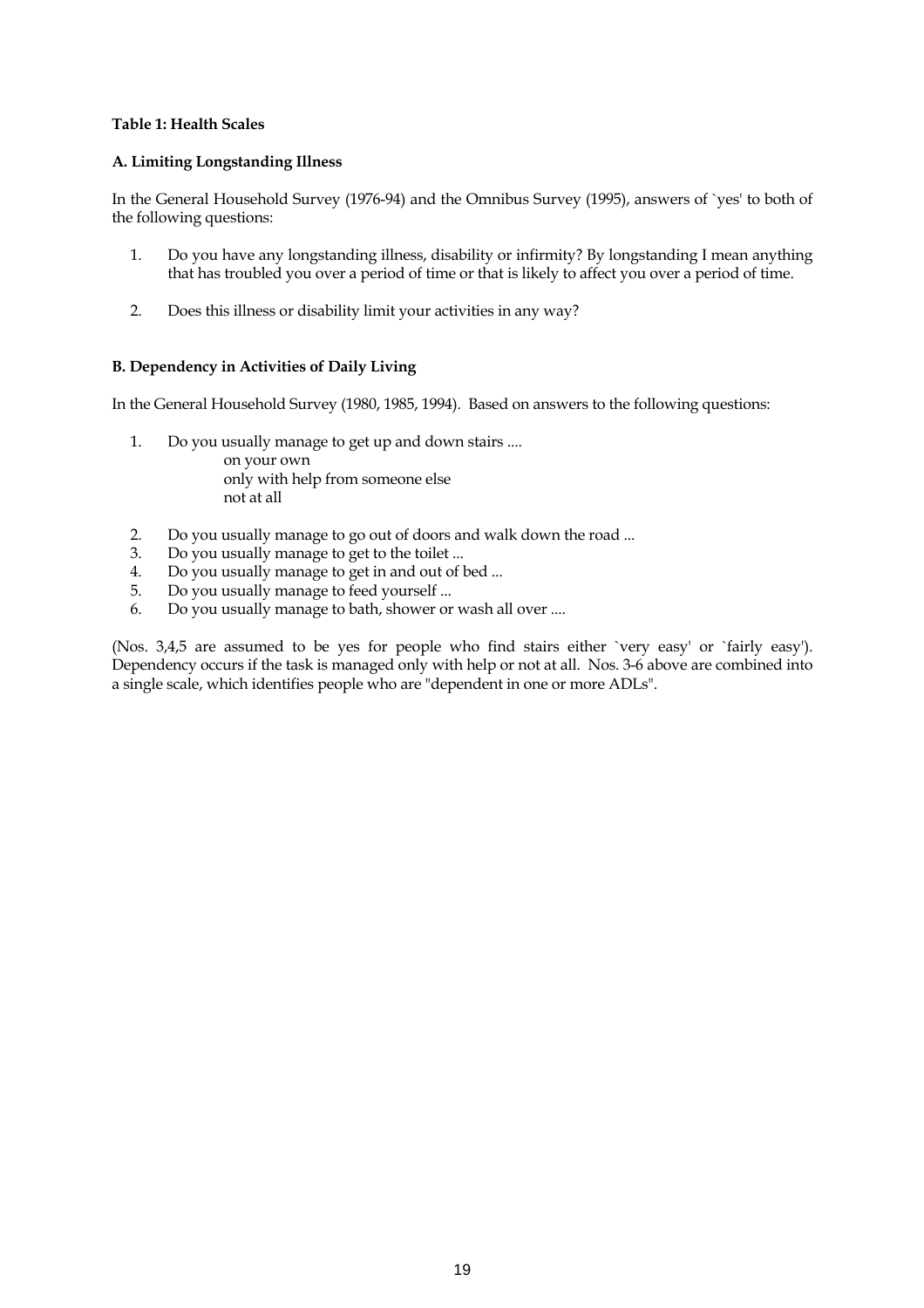#### **Table 1: (continued)**

### **C. Health Related Quality of Life from the EuroQol System**

In the Omnibus Survey (1995):

*Mobility*1.No problems walking about

|                    | 2. Some problems walking about<br>3. Confined to bed                                                                                                                                                         |
|--------------------|--------------------------------------------------------------------------------------------------------------------------------------------------------------------------------------------------------------|
| Self Care          | 1. No problems with self-care<br>2. Some problems washing or dressing self<br>3. Unable to wash or dress self                                                                                                |
| Usual Activities   | 1. No problems with performing usual activities (e.g. work, study,<br>housework, family or leisure activities)<br>2. Some problems with performing usual activities<br>3. Unable to perform usual activities |
| Pain/Discomfort    | 1. No pain or discomfort<br>2. Moderate pain or discomfort<br>3. Extreme pain or discomfort                                                                                                                  |
| Anxiety/Depression | 1. Not anxious or depressed<br>2. Moderately anxious or depressed<br>3. Extremely anxious or depressed                                                                                                       |

The above define  $3^5 = 243$  possible combinations, to which add "unconscious" and "dead" for a total of 245 health states. To use this for evaluating health related quality of life, a scale, or "tariff" is applied to each of these states ranging from 1 (point 1 on all domains) through 0 (dead). Some states may be rated negative (worse than dead). The tariff used in the present analysis derives from a time-trade off exercise with 3000 raters (Dolan et al., 1995).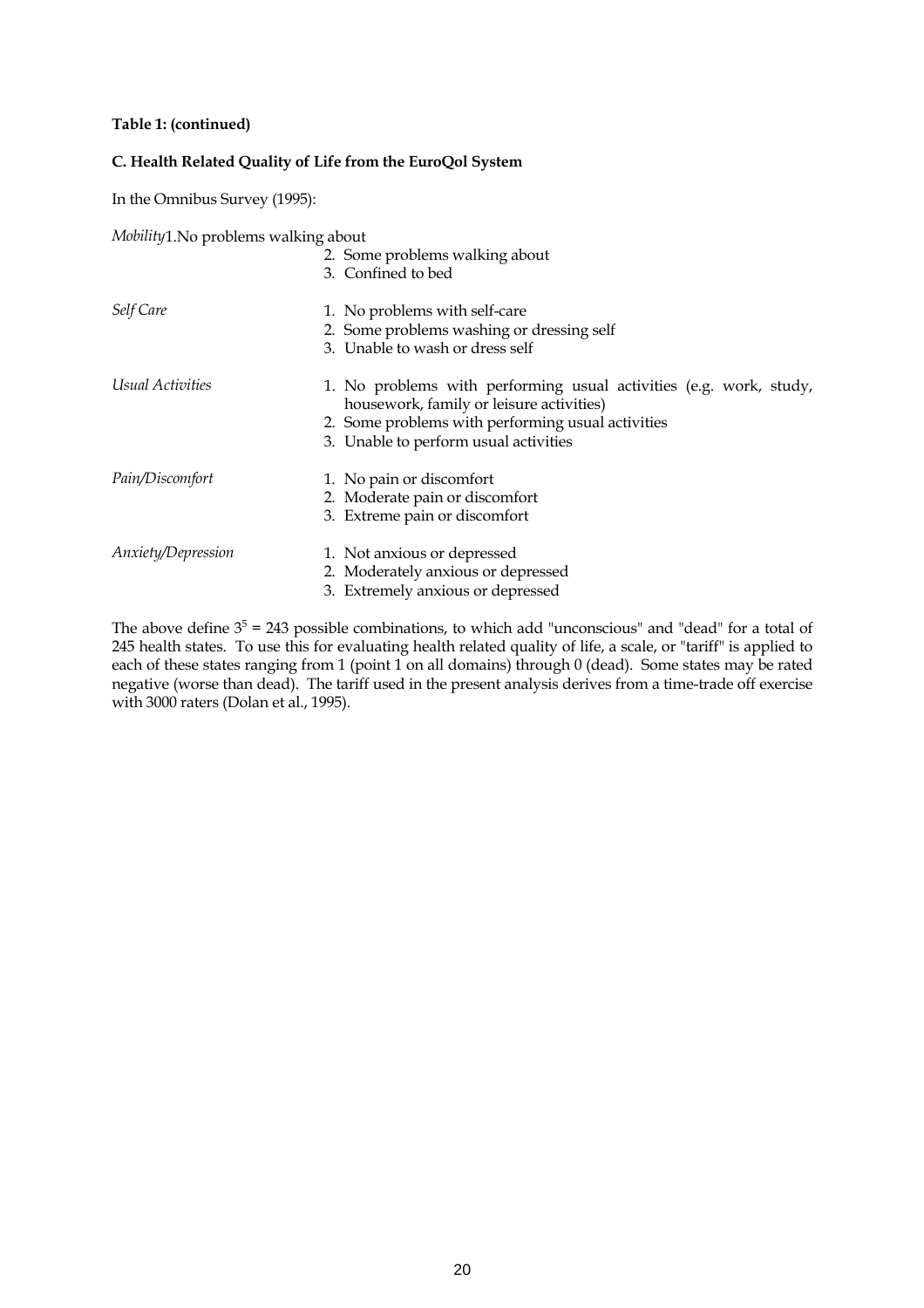| 1976      | Pop.   | l(x)  | e(x)    | <b>GHS</b> | <b>GHS</b>  | Inst   | Inst     | All LLI | All LLI | LHL(x) | EHL(x)                        | EHL(x)       | Years                       |
|-----------|--------|-------|---------|------------|-------------|--------|----------|---------|---------|--------|-------------------------------|--------------|-----------------------------|
| Men       | (thou) |       |         | LLI %      | $\mathbf n$ | pop    | LLI $\%$ | (thou)  | $\%$    |        |                               | e(x)         | $\mathop{\rm LLI}\nolimits$ |
| $0 - 4$   | 1658   | 10000 | 70.0    | 2.2        | 905         | 404    | 39.8     | 36.6    | 2.2     | 48047  | 58.4                          | 83           | 11.6                        |
| $5 - 14$  | 4091   | 9817  | 66.3    | 6.0        | 1976        | 1580   | 39.8     | 246.0   | 6.0     | 92068  | 54.6                          | 82           | $11.7\,$                    |
| $15 - 44$ | 9985   | 9786  | 56.5    | 9.0        | 5121        | 47660  | 81.7     | 933.3   | 9.3     | 262351 | 45.3                          | $80\,$       | 11.2                        |
| $45 - 64$ | 5583   | 9411  | 28.0    | 24.9       | 2666        | 15279  | 95.2     | 1400.9  | 25.1    | 129709 | 19.3                          | 69           | 8.7                         |
| $65 - 74$ | 1963   | 7228  | 12.5    | 37.9       | 965         | 20921  | 93.2     | 755.5   | 38.5    | 36075  | 7.1                           | 57           | $5.4\,$                     |
| $75+$     | 809    | 4284  | $7.4\,$ | 48.4       | 519         | 43573  | 93.5     | 411.2   | 50.8    | 15588  | 3.6                           | 49           | 3.8                         |
| Women     |        |       |         |            |             |        |          |         |         |        |                               |              |                             |
| $0 - 4$   | 1569   | 10000 | 76.1    | 1.7        | 811         | 362    | 37.2     | 26.8    | 1.7     | 48411  | 62.1                          | 82           | 14.0                        |
| $5 - 14$  | 3876   | 9858  | 72.2    | 4.7        | 1833        | 1154   | 37.2     | 182.5   | 4.7     | 93307  | 58.0                          | 80           | 14.2                        |
| $15 - 44$ | 9678   | 9837  | 62.4    | 8.8        | 5229        | 39637  | 62.8     | 873.1   | 9.0     | 266649 | 48.7                          | 78           | 13.7                        |
| $45 - 64$ | 5901   | 9603  | 33.4    | 23.0       | 2844        | 17659  | 96.3     | 1370.2  | 23.2    | 140108 | 22.1                          | 66           | 11.3                        |
| $65 - 74$ | 2577   | 8329  | 16.6    | 40.0       | 1213        | 29235  | 93.9     | 1046.6  | 40.6    | 44863  | 8.7                           | 52           | 7.9                         |
| $75+$     | 1769   | 6400  | 9.8     | 52.9       | 963         | 156196 | 94.7     | 1001.1  | 56.6    | 27226  | 4.3                           | 43           | 5.5                         |
| 1981      | Pop.   | l(x)  | e(x)    | GHS d      | <b>GHS</b>  | Inst   | Inst     | All LLI | All LLI | LHL(x) | $\mathrm{e}_{\mathrm{HL}}(x)$ | $e$ HL $(x)$ | Years                       |
| Men       | (thou) |       |         | LLI %      | $\mathbf n$ | pop    | LLI %    | (thou)  | $\%$    |        |                               | e(x)         | LLI                         |
| $0 - 4$   | 1542   | 10000 | 71.1    | 3.0        | 882         | 433    | 39.8     | 46.4    | 3.0     | 48363  | 58.7                          | 83           | 12.4                        |
| $5 - 14$  | 3639   | 9853  | 67.1    | 8.0        | 1898        | 1513   | 39.8     | 291.6   | $8.0\,$ | 90245  | 54.7                          | 82           | 12.4                        |
| $15 - 44$ | 10603  | 9826  | 57.3    | 10.0       | 4975        | 46213  | 81.7     | 1093.4  | 10.3    | 260949 | 45.7                          | 80           | 11.6                        |
| $45 - 64$ | 5405   | 9480  | 28.7    | 26.0       | 2707        | 17731  | 95.2     | 1417.6  | 26.2    | 128952 | 19.8                          | 69           | 8.9                         |
| $65 - 74$ | 2020   | 7426  | 13.1    | 35.0       | 1040        | 19054  | 93.2     | 718.1   | 35.5    | 39543  | 7.9                           | 60           | 5.2                         |
| $75+$     | 951    | 4606  | 7.8     | 44.0       | 585         | 44730  | 93.5     | 440.6   | 46.3    | 19283  | 4.2                           | 54           | 3.6                         |
| Women     |        |       |         |            |             |        |          |         |         |        |                               |              |                             |
| $0 - 4$   | 1464   | 10000 | 77.1    | $3.0\,$    | 802         | 359    | 37.2     | 44.0    | 3.0     | 47909  | 61.0                          | 79           | 16.1                        |
| $5 - 14$  | 3446   | 9885  | 73.0    | 6.0        | 1800        | 1045   | 37.2     | 207.1   | 6.0     | 93107  | 56.9                          | $78\,$       | 16.1                        |
| $15 - 44$ | 10351  | 9866  | 63.1    | 11.0       | 5233        | 37437  | 62.8     | 1158.0  | 11.2    | 260374 | 47.5                          | 75           | 15.6                        |
| $45 - 64$ | 5635   | 9659  | 34.1    | 26.0       | 2800        | 19158  | 96.3     | 1478.6  | 26.2    | 136518 | 21.6                          | 63           | 12.5                        |
| $65 - 74$ | 2599   | 8438  | 17.1    | 41.0       | 1289        | 27554  | 93.9     | 1080.2  | 41.6    | 44282  | 8.6                           | 50           | 8.5                         |
| $75+$     | 1979   | 6588  | 10.4    | 56.0       | 1087        | 167903 | 94.7     | 1173.2  | 59.3    | 27897  | 4.2                           | 41           | 6.2                         |

**Table 2: Life Expectancy and Healthy Life Expectancy: abridged tables between 1976 and 1994, from the General Household Survey limiting longstanding illness question**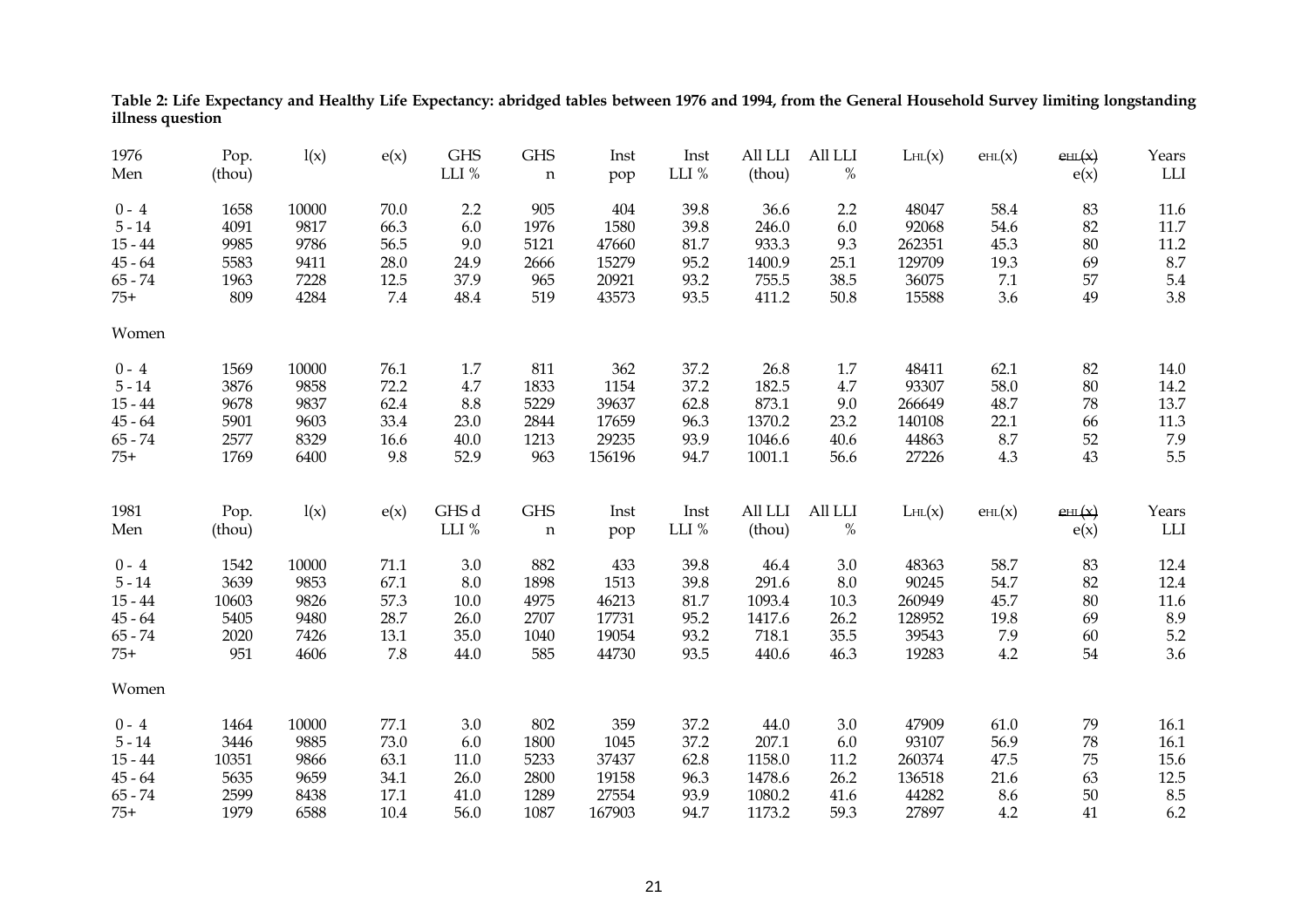**Table 2: (continued)**

| 1985<br>Men | Pop.<br>(thou) | l(x)  | e(x)    | <b>GHS</b><br>LLI % | <b>GHS</b><br>$\mathbf n$ | Inst<br>pop | Inst<br>LLI % | All LLI<br>(thou) | All LLI<br>$\%$ | LHL(x) | EHL(x)                        | $e$ HL $(x)$<br>e(x) | Years<br>${\rm LLI}$ |
|-------------|----------------|-------|---------|---------------------|---------------------------|-------------|---------------|-------------------|-----------------|--------|-------------------------------|----------------------|----------------------|
| $0 - 4$     | 1615           | 10000 | 71.9    | 4.0                 | 905                       | 417         | 39.8          | 64.7              | 4.0             | 47491  | 58.9                          | 82                   | 13.0                 |
| $5 - 14$    | 3262           | 9875  | 67.8    | 8.0                 | 1976                      | 1163        | 39.8          | 261.3             | 8.0             | 90303  | 54.8                          | 81                   | 13.0                 |
| $15 - 44$   | 11019          | 9851  | 58.0    | 10.0                | 5121                      | 39338       | 81.7          | 1130.1            | 10.3            | 261445 | 45.8                          | 79                   | 12.2                 |
| $45 - 64$   | 5421           | 9525  | 29.4    | 27.0                | 2666                      | 19684       | 95.2          | 1477.1            | 27.2            | 129485 | 19.9                          | 68                   | 9.5                  |
| $65 - 74$   | 1934           | 7616  | 13.4    | 38.0                | 965                       | 18359       | 93.2          | 745.1             | 38.5            | 38857  | 7.9                           | 59                   | 5.5                  |
| $75+$       | 1079           | 4856  | $8.0\,$ | 43.0                | 519                       | 48917       | 93.5          | 488.7             | 45.3            | 21254  | 4.4                           | 55                   | 3.6                  |
| Women       |                |       |         |                     |                           |             |               |                   |                 |        |                               |                      |                      |
| $0 - 4$     | 1536           | 10000 | 77.7    | 3.0                 | 811                       | 328         | 37.2          | 46.2              | 3.0             | 47723  | 61.9                          | 80                   | 15.8                 |
| $5 - 14$    | 3086           | 9902  | 73.5    | 6.0                 | 1833                      | 783         | 37.2          | 185.4             | 6.0             | 93156  | 57.7                          | 79                   | 15.8                 |
| $15 - 44$   | 10764          | 9885  | 63.6    | 11.0                | 5229                      | 31846       | 62.8          | 1200.5            | 11.2            | 262256 | 48.4                          | 76                   | 15.2                 |
| $45 - 64$   | 5586           | 9695  | 34.4    | 26.0                | 2844                      | 17979       | 96.3          | 1465.0            | 26.2            | 137085 | 22.3                          | 65                   | 12.1                 |
| $65 - 74$   | 2461           | 8537  | 17.3    | 38.0                | 1213                      | 27245       | 93.9          | 950.4             | 38.6            | 47363  | 9.3                           | 54                   | $8.0\,$              |
| $75+$       | 2159           | 6717  | 10.5    | 51.0                | 963                       | 194417      | 94.7          | 1186.1            | 54.9            | 31784  | 4.7                           | 45                   | 5.8                  |
| 1988        | Pop.           | l(x)  | e(x)    | <b>GHS</b>          | <b>GHS</b>                | Inst        | Inst          | All LLI           | All LLI         | LHL(x) | $\mathrm{e}_{\mathrm{HL}}(x)$ | $e$ HL $(x)$         | Years                |
| Men         | (thou)         |       |         | LLI %               | $\mathbf n$               | pop         | LLI %         | (thou)            | $\%$            |        |                               | e(x)                 | LLI                  |
| $0 - 4$     | 1684           | 10000 | 72.4    | 4.0                 | 882                       | 460         | 39.8          | 67.5              | 4.0             | 47420  | 58.5                          | 81                   | 13.9                 |
| $5 - 14$    | 3144           | 9877  | 68.3    | 9.0                 | 1898                      | 1122        | 39.8          | 283.3             | 9.0             | 90193  | 54.4                          | 80                   | 13.9                 |
| $15 - 44$   | 11245          | 9854  | 58.4    | 11.0                | 4975                      | 38258       | 81.7          | 1264.0            | 11.2            | 258716 | 45.4                          | 78                   | 13.0                 |
| $45 - 64$   | 5336           | 9530  | 29.8    | 27.0                | 2707                      | 21712       | 95.2          | 1455.5            | 27.3            | 129753 | 19.8                          | 66                   | $10.0\,$             |
| $65 - 74$   | 1194           | 7706  | 13.7    | 41.0                | 1040                      | 20766       | 93.2          | 500.4             | 41.9            | 37526  | 7.6                           | 56                   | 6.1                  |
| $75+$       | 1173           | 4997  | 8.2     | 46.0                | 585                       | 60134       | 93.5          | 568.1             | 48.4            | 21129  | 4.2                           | 52                   | 4.0                  |
| Women       |                |       |         |                     |                           |             |               |                   |                 |        |                               |                      |                      |
| $0 - 4$     | 1604           | 10000 | 78.1    | 3.0                 | 802                       | 329         | 37.2          | 48.2              | 3.0             | 48507  | 61.2                          | 78                   | 16.9                 |
| $5 - 14$    | 2978           | 9905  | 73.8    | 7.0                 | 1800                      | 699         | 37.2          | 208.7             | 7.0             | 92139  | 56.9                          | 77                   | 16.9                 |
| $15 - 44$   | 11010          | 9889  | 63.9    | 12.0                | 5233                      | 30066       | 62.8          | 1336.5            | 12.1            | 258587 | 47.7                          | 75                   | 16.2                 |
| $45 - 64$   | 5458           | 9701  | 34.8    | 26.0                | 2800                      | 18096       | 96.3          | 1431.8            | 26.2            | 137626 | 22.0                          | 63                   | 12.8                 |
| $65 - 74$   | 2489           | 8581  | 17.6    | 40.0                | 1289                      | 28979       | 93.9          | 1011.2            | 40.6            | 46154  | 8.8                           | 50                   | 8.8                  |
| $75+$       | 2283           | 6786  | 10.8    | 56.0                | 1087                      | 229062      | 94.7          | 1367.1            | 59.9            | 29401  | 4.3                           | 40                   | 6.5                  |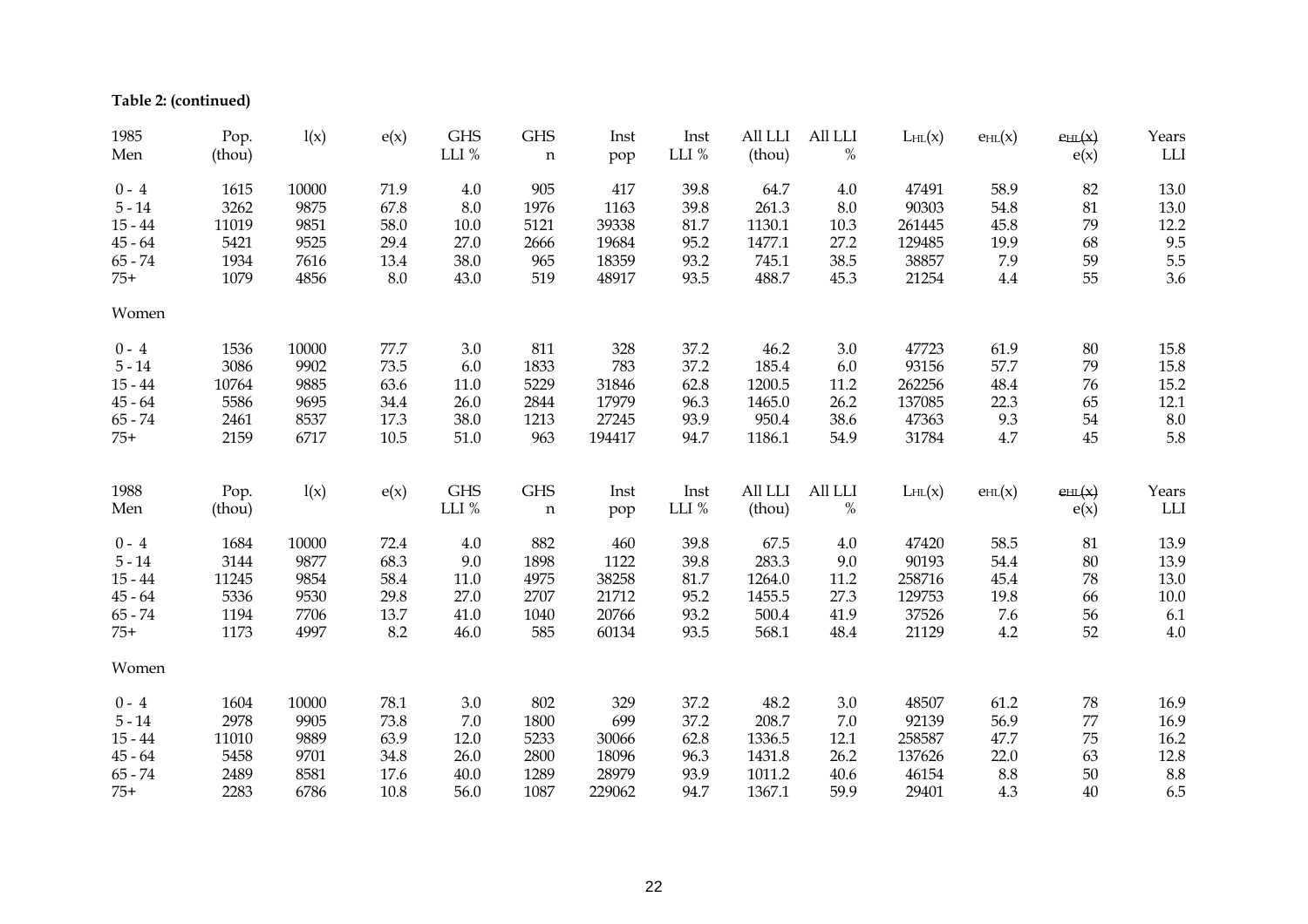**Table 2: (continued)**

| 1991      | Pop.   | l(x)  | e(x) | <b>GHS</b> | <b>GHS</b>  | Inst   | Inst  | All LLI | All LLI | LHL(x) | EHL(x)                        | $e$ HL $(x)$ | Years    |
|-----------|--------|-------|------|------------|-------------|--------|-------|---------|---------|--------|-------------------------------|--------------|----------|
| Men       | (thou) |       |      | LLI $\%$   | $\mathbf n$ | pop    | LLI % | (thou)  | %       |        |                               | e(x)         | LLI      |
| $0 - 4$   | 1761   | 10000 | 73.3 | 4.0        | 891         | 441    | 39.8  | 70.6    | 4.0     | 47767  | 59.9                          | 82           | 13.4     |
| $5 - 14$  | 3231   | 9902  | 69.0 | 7.0        | 1830        | 892    | 39.8  | 226.5   | $7.0\,$ | 91394  | 55.7                          | $81\,$       | 13.3     |
| $15 - 44$ | 11314  | 9881  | 59.2 | 10.0       | 4808        | 35903  | 81.7  | 1157.1  | 10.2    | 262814 | 46.5                          | 79           | 12.7     |
| $45 - 64$ | 5433   | 9549  | 30.6 | 25.0       | 2628        | 24785  | 95.2  | 1375.6  | 25.3    | 133421 | 20.6                          | 67           | $10.0$   |
| $65 - 74$ | 2027   | 7940  | 14.3 | 40.0       | 967         | 22286  | 93.2  | 822.7   | 40.6    | 39553  | $8.0\,$                       | 56           | 6.3      |
| $75+$     | 1229   | 5399  | 8.7  | 46.0       | 606         | 71309  | 93.5  | 599.2   | 48.8    | 24070  | 4.5                           | 51           | 4.2      |
| Women     |        |       |      |            |             |        |       |         |         |        |                               |              |          |
| $0 - 4$   | 1670   | 10000 | 78.8 | 3.0        | 891         | 315    | 37.2  | 50.2    | 3.0     | 47271  | 62.8                          | 80           | 16.0     |
| $5 - 14$  | 3050   | 9923  | 74.5 | 5.0        | 1768        | 548    | 37.2  | 152.7   | $5.0\,$ | 95182  | 58.5                          | 79           | 16.0     |
| $15 - 44$ | 10987  | 9908  | 64.5 | 11.0       | 4959        | 28266  | 62.8  | 1223.2  | 11.1    | 261791 | 49.0                          | 76           | 15.5     |
| $45 - 64$ | 5527   | 9731  | 35.4 | 25.0       | 2789        | 19360  | 96.3  | 1395.6  | 25.2    | 126056 | 23.0                          | 65           | 12.4     |
| $65 - 74$ | 2479   | 9715  | 18.1 | 34.0       | 1212        | 31323  | 93.9  | 861.6   | 34.8    | 63139  | $10.1\,$                      | 56           | $8.0\,$  |
| $75+$     | 2391   | 6997  | 11.3 | 51.0       | 983         | 280029 | 94.7  | 1341.8  | 56.1    | 34696  | $5.0\,$                       | $\bf 44$     | 6.3      |
|           |        |       |      |            |             |        |       |         |         |        |                               |              |          |
| 1992      | Pop.   | l(x)  | e(x) | <b>GHS</b> | <b>GHS</b>  | Inst   | Inst  | All LLI | All LLI | LHL(x) | $\mathrm{e}_{\mathrm{HL}}(x)$ | $e$ HL $(x)$ | Years    |
| Men       | (thou) |       |      | LLI $\%$   | $\mathbf n$ | pop    | LLI % | (thou)  | $\%$    |        |                               | e(x)         | LLI      |
| $0 - 4$   | 1772   | 10000 | 73.7 | 5.0        | 870         | 436    | 39.8  | 88.8    | 5.0     | 47150  | 59.7                          | 81           | 14.0     |
| $5 - 14$  | 3282   | 9913  | 69.4 | 8.0        | 1780        | 883    | 39.8  | 262.8   | $8.0\,$ | 91137  | 55.5                          | 80           | 13.9     |
| $15 - 44$ | 11192  | 9894  | 59.5 | 10.0       | 4610        | 36364  | 81.7  | 1145.3  | 10.2    | 262914 | 46.4                          | 78           | 13.1     |
| $45 - 64$ | 5571   | 9570  | 30.9 | 26.0       | 2739        | 25304  | 95.2  | 1466.0  | 26.3    | 132381 | 20.5                          | 66           | $10.4\,$ |
| $65 - 74$ | 2049   | 8016  | 14.5 | 40.0       | 1039        | 22179  | 93.2  | 831.4   | 40.6    | 40113  | 7.9                           | 55           | 6.5      |
| $75+$     | 1234   | 5497  | 8.9  | 49.0       | 601         | 71764  | 93.5  | 636.6   | 51.6    | 23552  | 4.3                           | 48           | 4.6      |
| Women     |        |       |      |            |             |        |       |         |         |        |                               |              |          |
| $0 - 4$   | 1683   | 10000 | 79.2 | 2.0        | 840         | 309    | 37.2  | 33.8    | 2.0     | 48687  | 61.9                          | 78           | 17.3     |
| $5 - 14$  | 3104   | 9932  | 74.8 | 7.0        | 1694        | 536    | 37.2  | 217.4   | $7.0\,$ | 92223  | 57.5                          | 77           | 17.3     |
| $15 - 44$ | 10855  | 9919  | 64.9 | 13.0       | 4938        | 27903  | 62.8  | 1425.0  | 13.1    | 256904 | 48.2                          | $74\,$       | 16.6     |
| $45 - 64$ | 5658   | 9740  | 35.7 | 26.0       | 2864        | 19657  | 96.3  | 1484.9  | 26.2    | 138086 | 22.7                          | 64           | 13.0     |
| $65 - 74$ | 2488   | 8756  | 18.3 | 38.0       | 1241        | 31348  | 93.9  | 963.0   | 38.7    | 48489  | 9.5                           | 52           | 8.8      |
| $75+$     | 2391   | 7059  | 11.5 | 52.0       | 972         | 283457 | 94.7  | 1364.4  | 57.1    | 34947  | $5.0\,$                       | 43           | 6.6      |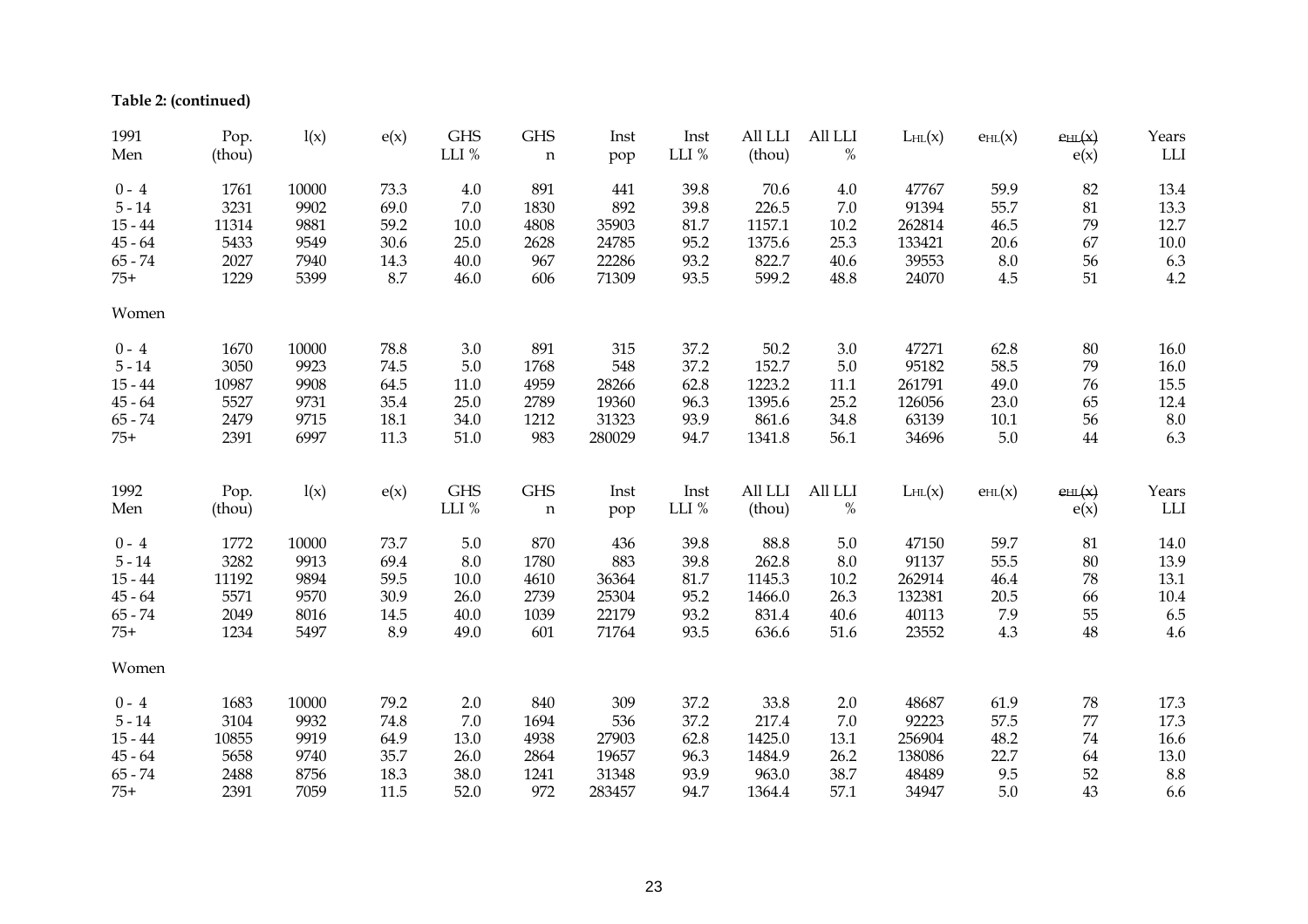**Table 2: (continued)** 

| 1994<br>Men | Pop.<br>(thou) | l(x)  | e(x) | <b>GHS</b><br>LLI % | <b>GHS</b> | Inst   | Inst<br>LLI % | All LLI<br>(thou) | All LLI<br>$\%$ | LHL(x) | EHL(x) | $e$ HL $(x)$ | Years<br>LLI |
|-------------|----------------|-------|------|---------------------|------------|--------|---------------|-------------------|-----------------|--------|--------|--------------|--------------|
|             |                |       |      |                     | n          | pop    |               |                   |                 |        |        | e(x)         |              |
| $0 - 4$     | 1754           | 10000 | 74.2 | 5.0                 | 787        | 414    | 39.8          | 87.8              | 5.0             | 47311  | 59.2   | 80           | 15.0         |
| $5 - 14$    | 3371           | 9922  | 69.8 | 9.5                 | 1523       | 837    | 39.8          | 320.5             | 9.5             | 89714  | 54.9   | 79           | 14.9         |
| $15 - 44$   | 11096          | 9906  | 59.9 | 12.7                | 4122       | 36122  | 81.7          | 1434.1            | 12.9            | 254829 | 46.0   | 77           | 13.9         |
| $45 - 64$   | 5759           | 9604  | 31.3 | 26.5                | 2327       | 25716  | 95.2          | 1543.9            | 26.8            | 130684 | 20.9   | 67           | 10.4         |
| $65 - 74$   | 2109           | 8250  | 14.8 | 38.5                | 912        | 22968  | 93.2          | 824.4             | 39.1            | 43154  | 8.5    | 57           | 6.3          |
| $75+$       | 1214           | 5724  | 9.0  | 45.1                | 477        | 72198  | 93.5          | 582.5             | 48.0            | 26741  | 4.7    | 52           | 4.3          |
| Women       |                |       |      |                     |            |        |               |                   |                 |        |        |              |              |
| $0 - 4$     | 1669           | 10000 | 79.6 | 4.1                 | 840        | 290    | 37.2          | 68.5              | 4.1             | 47800  | 62.2   | 78           | 17.4         |
| $5 - 14$    | 3197           | 9938  | 75.1 | 7.2                 | 1623       | 503    | 37.2          | 230.3             | 7.2             | 92172  | 57.8   | 77           | 17.3         |
| $15 - 44$   | 10734          | 9927  | 65.2 | 12.5                | 4885       | 26372  | 62.8          | 1355.0            | 12.6            | 258037 | 48.6   | 75           | 16.6         |
| $45 - 64$   | 5837           | 9760  | 36.1 | 26.3                | 2642       | 19708  | 96.3          | 1548.9            | 26.5            | 136962 | 23.0   | 64           | 13.1         |
| $65 - 74$   | 2516           | 8883  | 18.6 | 39.2                | 1192       | 32753  | 93.9          | 1004.0            | 39.9            | 48783  | 9.8    | 53           | 8.8          |
| $75+$       | 2345           | 7191  | 11.7 | 48.4                | 868        | 291144 | 94.7          | 1269.7            | 54.1            | 38674  | 5.4    | 46           | 6.4          |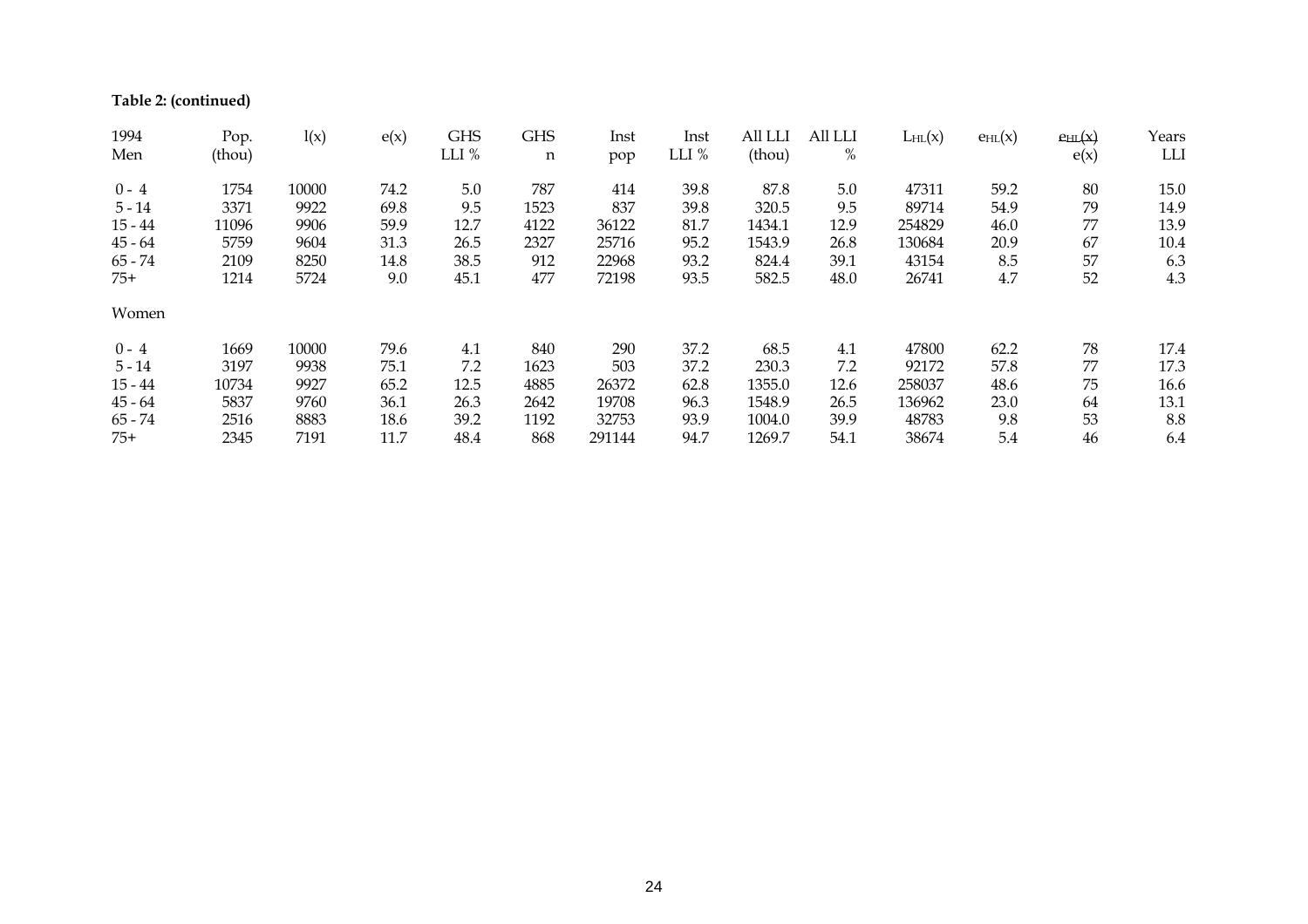| Men       | d'(x) | $\text{Deft}(x)$ | $e_{HL}(x)$ | se   |       | 95% Confidence |
|-----------|-------|------------------|-------------|------|-------|----------------|
|           |       |                  |             |      | Lower | Upper          |
| $0 - 4$   | 5.0   | 1.02             | 59.2        | 0.12 | 59.0  | 59.5           |
| $5 - 14$  | 9.5   | 1.02             | 54.9        | 0.11 | 54.7  | 55.2           |
| $15 - 44$ | 12.7  | 1.03             | 46.0        | 0.06 | 45.9  | 46.1           |
| $45 - 64$ | 26.5  | 0.99             | 20.9        | 0.04 | 20.8  | 21.0           |
| $65 - 74$ | 38.5  | 0.98             | 8.5         | 0.02 | 8.4   | 8.5            |
| $75+$     | 45.1  | 1.08             | 4.7         | 0.01 | 4.7   | 4.7            |
| Women     |       |                  |             |      |       |                |
| $0 - 4$   | 4.1   | 0.94             | 62.2        | 0.14 | 62.0  | 62.5           |
| $5 - 14$  | 7.2   | 0.94             | 57.8        | 0.13 | 57.6  | 58.1           |
| $15 - 44$ | 12.5  | 1.07             | 48.6        | 0.07 | 48.5  | 48.7           |
| $45 - 64$ | 26.3  | 1.07             | 23.0        | 0.05 | 22.9  | 23.1           |
| $65 - 74$ | 39.2  | 1.08             | 9.0         | 0.02 | 9.8   | 9.9            |
| $75+$     | 48.4  | 1.00             | 5.4         | 0.00 | 5.4   | 5.4            |

# **Table 3: Sampling errors and confidence intervals for healthy life expectancy (LLI base) in 1994**

Deft (Square root of estimated design effect) given by Breeze (1990) table A8. Values for 0 - 15 are assumed to apply to 0 - 4 and 5 - 14.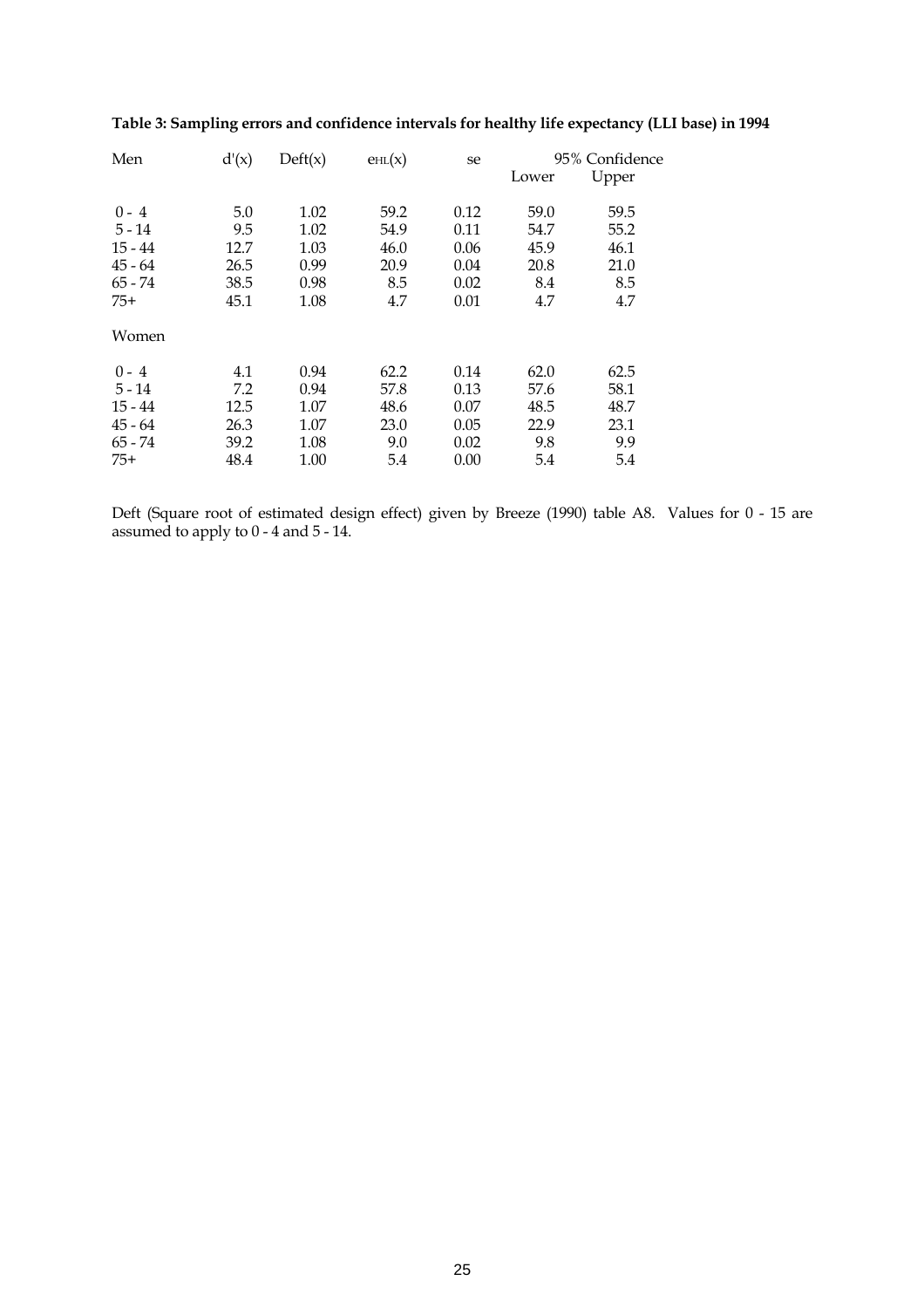| Age         | 1980           | 1985           | 1994           |
|-------------|----------------|----------------|----------------|
| Men         | $\%$           | $\%$           | $\%$           |
| 65-69       | $\overline{4}$ | $\bf 4$        | $\overline{4}$ |
| 70-74       | 6              | $\overline{4}$ | 5              |
| 75-79       | 8              | $11\,$         | 6              |
| $80 - 84$   | $18\,$         | 15             | 13             |
| 85 and over | 31             | 23             | 18             |
| Women       |                |                |                |
| 65-69       | $\overline{4}$ | $\mathfrak{B}$ | 6              |
| 70-74       | $\,8\,$        | 6              | 7              |
| 75-79       | $10\,$         | 9              | 9              |
| 80-84       | 13             | 19             | 15             |
| 85 and over | 36             | 33             | 25             |

**Table 4: Proportion of those aged 65 and over who were dependent by age and sex, 1980, 1985, 1994 A. In one or more ADLs**

# **B. Unable to get up and down stairs without help**

| Age         | 1980           | 1985           | 1994    |
|-------------|----------------|----------------|---------|
| Men         | $\%$           | $\%$           | $\%$    |
| 65-69       | $\overline{2}$ | 3              | 6       |
| 70-74       | 5              | $\overline{4}$ | 3       |
| 75-79       | 5              | 7              | 5       |
| 80-84       | 12             | 9              | $\,8\,$ |
| 85 and over | 29             | 25             | 10      |
| Women       |                |                |         |
| 65-69       | 3              | 5              | 5       |
| 70-74       | 6              | $\overline{7}$ | 9       |
| 75-79       | $10\,$         | 13             | $11\,$  |
| 80-84       | 28             | 22             | 15      |
| 85 and over | 31             | $31\,$         | 29      |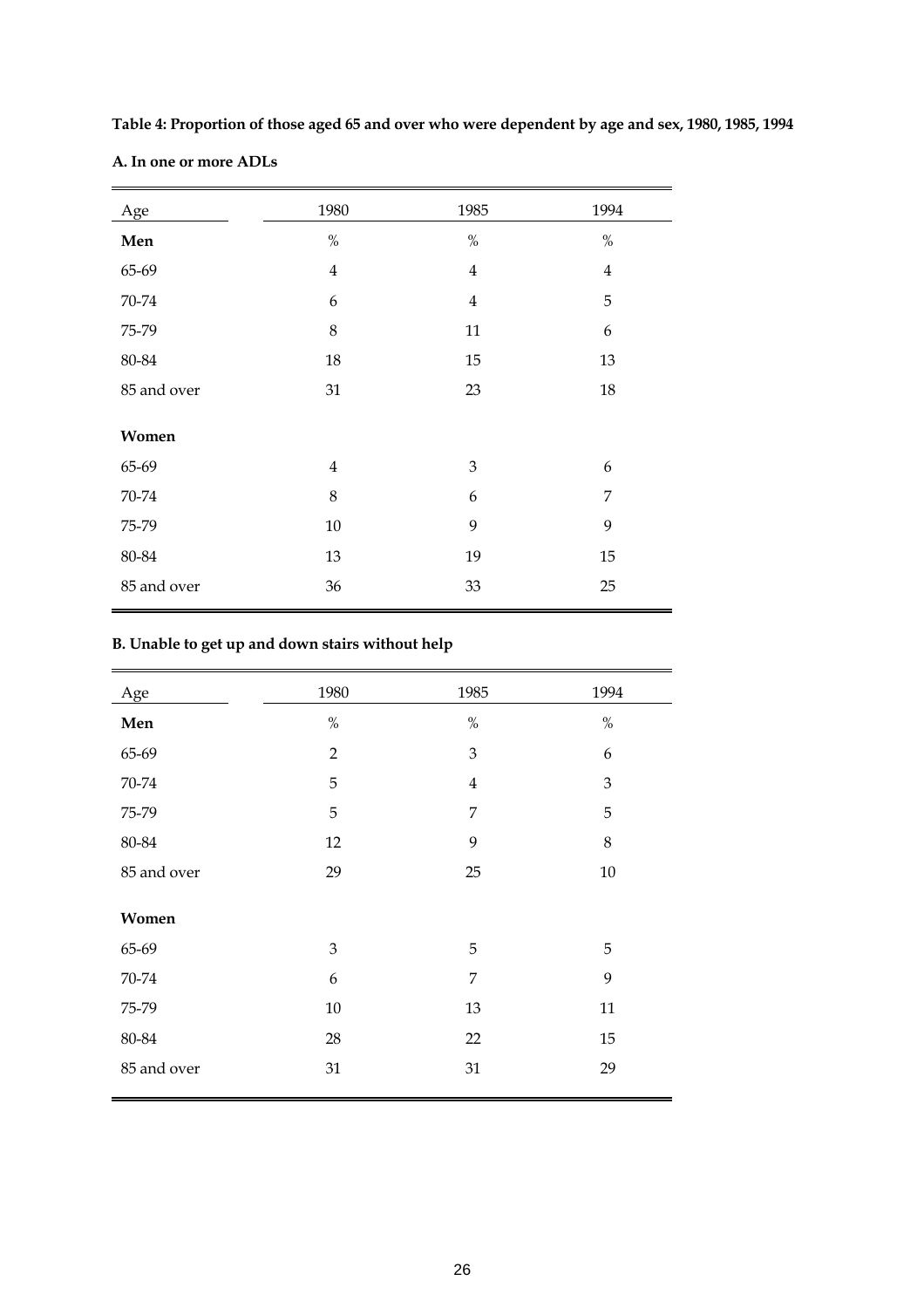# **Table 4: (continued)**

| C: Unable to get out of doors without help |  |  |
|--------------------------------------------|--|--|
|                                            |  |  |

| Age         | 1980   | 1985   | 1994           |
|-------------|--------|--------|----------------|
| Men         | $\%$   | $\%$   | $\%$           |
| 65-69       | 3      | 5      | $\overline{7}$ |
| 70-74       | 8      | 6      | $\overline{7}$ |
| 75-79       | 8      | 11     | 9              |
| 80-84       | 17     | 15     | $20\,$         |
| 85 and over | 38     | 23     | 24             |
| Women       |        |        |                |
| 65-69       | 6      | 8      | $10\,$         |
| 70-74       | $10\,$ | $11\,$ | 13             |
| 75-79       | $16\,$ | 18     | 19             |
| 80-84       | 34     | 33     | 26             |
| 85 and over | 52     | 60     | $50\,$         |
|             |        |        |                |

# **D. Bases of Above Tables**

| Age          | 1980 | 1985 | 1994 |
|--------------|------|------|------|
| Men          |      |      |      |
| 65-69        | 751  | 472  | 442  |
| 70-74        | 545  | 410  | 435  |
| 75-79        | 321  | 297  | 217  |
| 80-84        | 168  | 137  | 168  |
| 85 and over  | 55   | 44   | 80   |
| <b>Women</b> |      |      |      |
| 65-69        | 906  | 549  | 507  |
| 70-74        | 714  | 573  | 552  |
| 75-79        | 566  | 460  | 349  |
| 80-84        | 280  | 281  | 264  |
| 85 and over  | 202  | 144  | 211  |

Data source: General Household Survey 1980, 1985, 1994 (England and Wales only).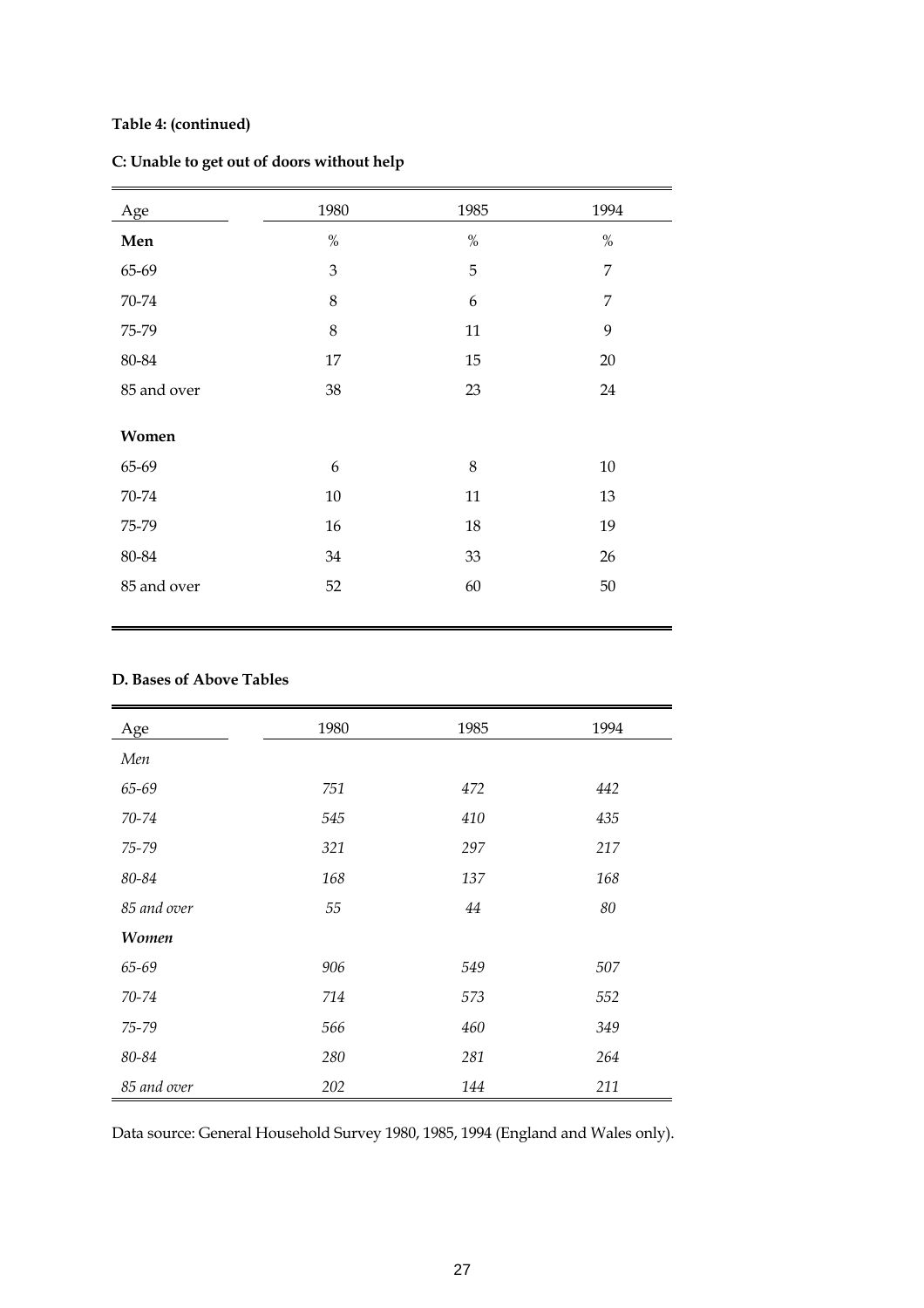**Table 5: Life Expectancy and Healthy Life Expectancy: abridged tables for 1980, 1985 and 1994, using three measures of disability for people aged 65+ from the General Household Survey**

# **A: Independent in ADLs**

| 1980<br>Men | e(x) | <b>GHS</b><br>disb % | Inst<br>disb % | All<br>disb % | $e_{HL}(x)$ | $e_{HL}(x)$<br>e(x) | Years |
|-------------|------|----------------------|----------------|---------------|-------------|---------------------|-------|
| $65 - 69$   | 12.9 | 3.7                  | 60.2           | 4.2           | 11.6        | 90                  | 1.3   |
| $70 - 74$   | 10.0 | 6.2                  | 70.6           | 6.9           | 8.6         | 87                  | 1.3   |
| $75 - 79$   | 7.6  | 8.4                  | 79.1           | 10.1          | 6.2         | 82                  | 1.4   |
| $80 - 84$   | 5.8  | 17.9                 | 84.4           | 22.1          | 4.1         | 72                  | 1.6   |
| $85+$       | 4.3  | 30.9                 | 88.0           | 38.7          | 2.7         | 61                  | 1.7   |
|             |      |                      |                |               |             |                     |       |
| Women       |      |                      |                |               |             |                     |       |
| $65 - 69$   | 16.9 | 4.4                  | 72.3           | 4.9           | 14.4        | 85                  | 2.5   |
| $70 - 74$   | 13.3 | 7.7                  | 85.0           | 8.8           | 10.8        | 81                  | 2.5   |
| $75 - 79$   | 10.1 | 9.9                  | 87.8           | 12.4          | 7.7         | 76                  | 2.4   |
| $80 - 84$   | 7.4  | 13.2                 | 87.9           | 20.0          | 5.0         | 67                  | 2.4   |
| $85+$       | 5.3  | 35.6                 | 93.3           | 48.3          | 2.7         | 52                  | 2.6   |
|             |      |                      |                |               |             |                     |       |
| 1985        | e(x) | <b>GHS</b>           | Inst           | All           | EHL(x)      | $e$ HL $(x)$        | Years |
| Men         |      | disb %               | disb $\%$      | disb %        |             | e(x)                |       |
| $65 - 69$   | 13.3 | 4.7                  | 60.2           | 5.2           | 12.1        | 90                  | 1.3   |
| $70 - 74$   | 10.4 | 3.9                  | 70.6           | 4.6           | 9.1         | 88                  | 1.2   |
| $75 - 79$   | 7.9  | 11.4                 | 79.1           | 12.9          | 6.5         | 83                  | 1.4   |
| $80 - 84$   | 5.9  | 13.1                 | 84.4           | 16.8          | 4.6         | 78                  | 1.3   |
| $85+$       | 4.5  | 22.7                 | 88.0           | 31.2          | 3.1         | 69                  | 1.4   |
|             |      |                      |                |               |             |                     |       |
| Women       |      |                      |                |               |             |                     |       |
| $65 - 69$   | 17.3 | 3.0                  | 72.3           | 3.6           | 14.2        | 82                  | 3.1   |
| $70 - 74$   | 13.7 | 6.0                  | 85.0           | 7.1           | 10.5        | 77                  | 3.2   |
| $75 - 79$   | 10.5 | 11.0                 | 87.8           | 13.6          | 7.2         | 68                  | 3.3   |
| $80 - 84$   | 7.8  | 26.0                 | 87.9           | 31.4          | 4.3         | 55                  | 3.5   |
| $85+$       | 5.6  | 51.0                 | 93.3           | 60.1          | 2.2         | $40\,$              | 3.4   |
|             |      |                      |                |               |             |                     |       |
| 1994        | e(x) | <b>GHS</b>           | Inst           | All           | EHL(x)      | $e$ HL $(x)$        | Years |
| Men         |      | disb %               | disb $\%$      | disb %        |             | e(x)                |       |
| $65 - 69$   | 14.8 | 4.1                  | 60.2           | 4.7           | 13.5        | 91                  | 1.4   |
| $70 - 74$   | 11.6 | 4.8                  | 70.6           | 5.6           | 10.3        | 89                  | 1.3   |
| $75 - 79$   | 9.0  | 5.5                  | 79.1           | 7.8           | 7.6         | 85                  | 1.3   |
| $80 - 84$   | 6.9  | 12.5                 | 84.4           | 16.4          | 5.4         | 79                  | 1.5   |
| $85+$       | 5.3  | 17.5                 | 88.0           | 27.5          | 3.8         | 72                  | 1.5   |
|             |      |                      |                |               |             |                     |       |
| Women       |      |                      |                |               |             |                     |       |
| $65 - 69$   | 18.6 | 5.5                  | 72.3           | 6.2           | 15.6        | 84                  | 3.0   |
| $70 - 74$   | 15.0 | 6.5                  | 85.0           | 7.8           | 12.0        | 80                  | 2.9   |
| $75 - 79$   | 11.7 | 9.5                  | 87.8           | 13.2          | 8.8         | 75                  | 2.9   |
| $80 - 84$   | 9.0  | 14.8                 | 87.9           | 21.9          | 6.1         | 67                  | 2.9   |
| $85+$       | 6.8  | 24.6                 | 93.3           | 42.0          | 4.0         | 58                  | 2.9   |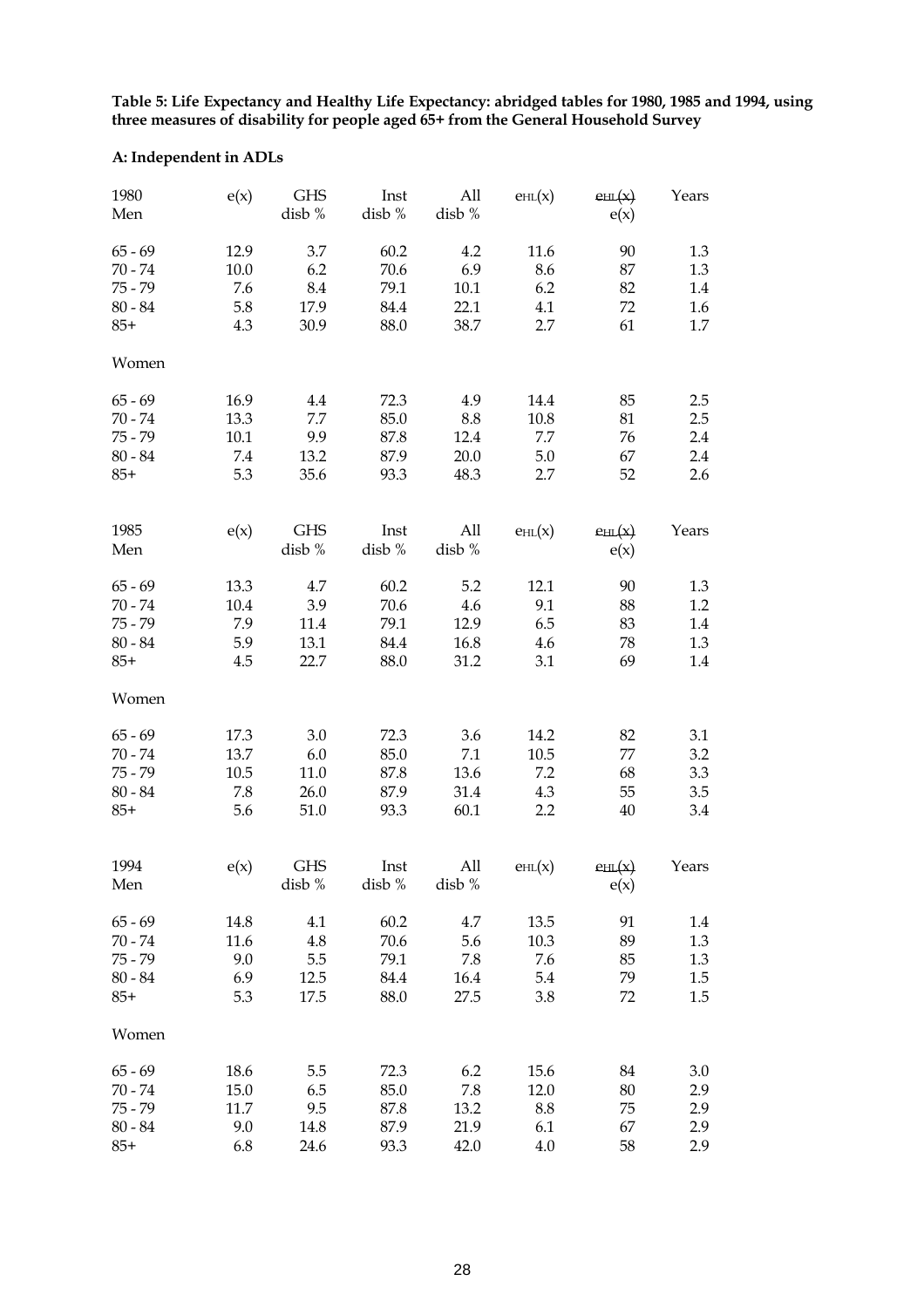# **Table 5: (continued)**

# **B: Able to go up and down stairs unaided**

| 1980<br>Men | e(x) | <b>GHS</b><br>disb % | Inst<br>disb % | All<br>disb % | EHL(x)  | elwd(x)<br>e(x) | Years   |
|-------------|------|----------------------|----------------|---------------|---------|-----------------|---------|
| $65 - 69$   | 12.9 | 2.0                  | 28.7           | 2.2           | 11.9    | 93              | 0.9     |
| $70 - 74$   | 10.0 | 5.1                  | 39.7           | 5.5           | 9.0     | 90              | 1.0     |
| $75 - 79$   | 7.6  | 5.3                  | 46.3           | 6.3           | 6.6     | 87              | 1.0     |
| $80 - 84$   | 5.8  | 12.5                 | 55.9           | 15.2          | 4.5     | 79              | 1.2     |
| $85+$       | 4.3  | 28.6                 | 57.0           | 32.5          | 2.9     | 68              | 1.4     |
|             |      |                      |                |               |         |                 |         |
| Women       |      |                      |                |               |         |                 |         |
| $65 - 69$   | 16.9 | 3.4                  | 48.2           | 3.7           | 14.7    | 87              | 2.2     |
| $70 - 74$   | 13.3 | 5.9                  | 45.2           | 6.5           | 11.1    | 84              | 2.2     |
| $75 - 79$   | 10.1 | 10.4                 | 53.7           | 11.8          | 7.9     | 78              | 2.2     |
| $80 - 84$   | 7.4  | 17.5                 | 59.7           | 21.3          | 5.3     | 71              | 2.2     |
| $85+$       | 5.3  | 31.2                 | 66.3           | 38.9          | 3.2     | 61              | 2.1     |
|             |      |                      |                |               |         |                 |         |
| 1985        | e(x) | <b>GHS</b>           | Inst           | All           | elwd(x) | elwd(x)         | Years   |
| Men         |      | disb %               | disb %         | disb %        |         | e(x)            |         |
| $65 - 69$   | 13.3 | 3.2                  | 28.7           | 3.4           | 12.4    | 93              | 1.0     |
| $70 - 74$   | 10.4 | 3.9                  | 39.7           | 4.3           | 9.4     | 91              | 0.9     |
| $75 - 79$   | 7.9  | 7.1                  | 46.3           | 8.0           | 6.9     | 87              | 1.0     |
| $80 - 84$   | 5.9  | 8.8                  | 55.9           | 11.3          | 4.9     | 82              | 1.1     |
| $85+$       | 4.5  | 25.0                 | 57.0           | 29.2          | 3.2     | 71              | 1.3     |
|             |      |                      |                |               |         |                 |         |
| Women       |      |                      |                |               |         |                 |         |
| $65 - 69$   | 17.3 | 4.5                  | 48.2           | 4.9           | 14.7    | 85              | $2.5\,$ |
| $70 - 74$   | 13.7 | 6.6                  | 45.2           | 7.1           | 11.2    | 82              | $2.5\,$ |
| $75 - 79$   | 10.5 | 12.8                 | 53.7           | 14.2          | 8.0     | 76              | 2.5     |
| $80 - 84$   | 7.8  | 22.0                 | 59.7           | 25.3          | 5.3     | 69              | 2.4     |
| $85+$       | 5.6  | 30.8                 | 66.3           | 38.4          | 3.5     | 62              | 2.2     |
|             |      |                      |                |               |         |                 |         |
| 1994        | e(x) | <b>GHS</b>           | Inst           | All           | elwd(x) | elwd(x)         | Years   |
| Men         |      | disb %               | disb %         | disb %        |         | e(x)            |         |
| $65 - 69$   | 14.8 | 5.9                  | 28.7           | 6.1           | 13.8    | 93              | 1.1     |
| $70 - 74$   | 11.6 | 3.4                  | 39.7           | 3.8           | 10.8    | 92              | 0.9     |
| $75 - 79$   | 9.0  | 4.6                  | 46.3           | 5.9           | 8.1     | 90              | 0.9     |
| $80 - 84$   | 6.9  | 8.3                  | 55.9           | 10.9          | 6.0     | 87              | 0.9     |
| $85+$       | 5.3  | 10.0                 |                | 16.7          | 4.4     | 83              | 0.9     |
|             |      |                      | 57.0           |               |         |                 |         |
| Women       |      |                      |                |               |         |                 |         |
| $65 - 69$   | 18.6 | 4.7                  | 48.2           | 5.1           | 15.8    | 85              | 2.9     |
| $70 - 74$   | 15.0 | 8.9                  | 45.2           | 9.5           | 12.1    | 81              | 2.8     |
| $75 - 79$   | 11.7 | 11.2                 | 53.7           | 13.2          | 9.0     | 77              | 2.7     |
| $80 - 84$   | 9.0  | 14.8                 | 59.7           | 19.1          | 6.3     | 71              | 2.6     |
| $85+$       | 6.8  | 29.4                 | 66.3           | 38.8          | 4.2     | 61              | 2.6     |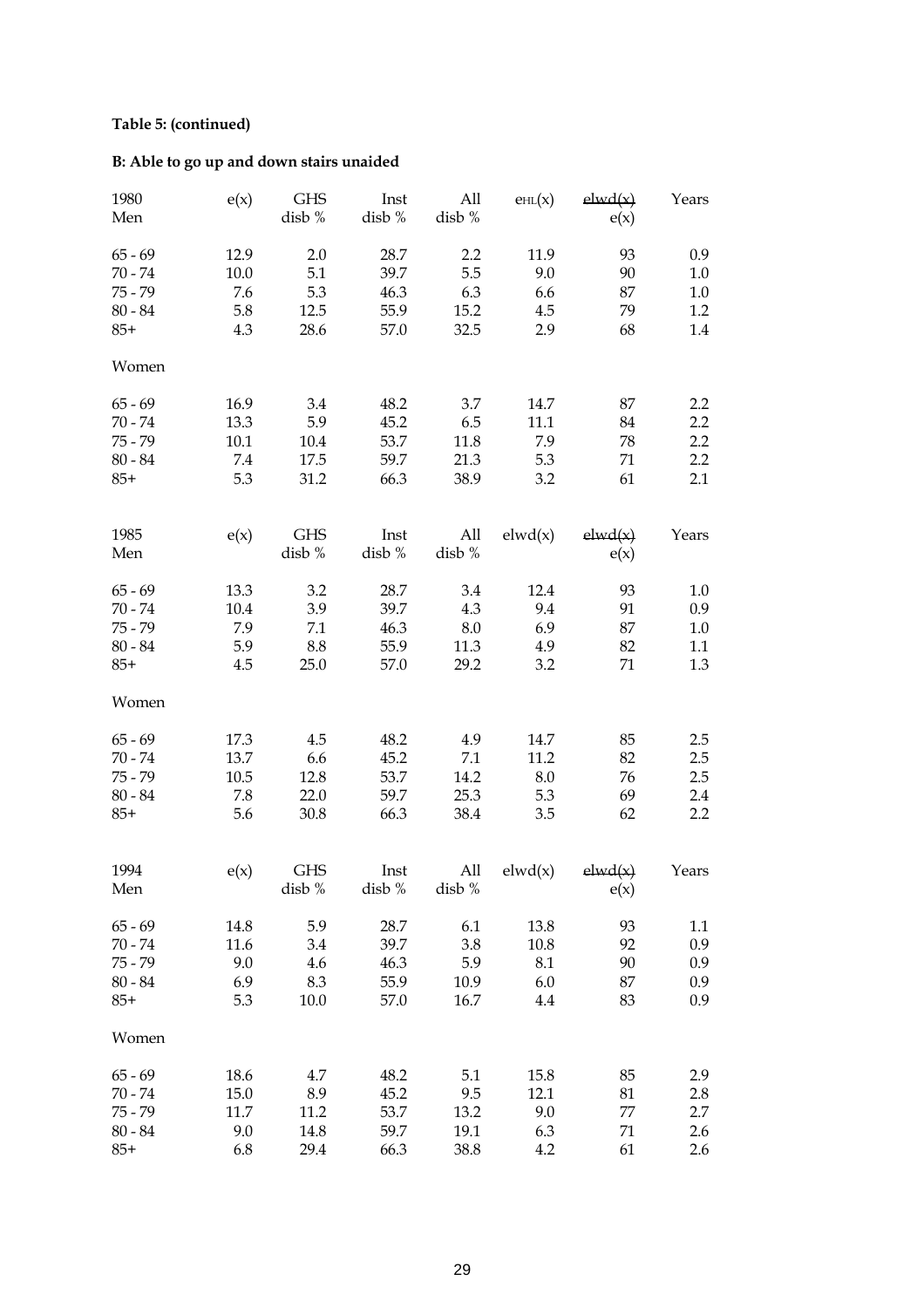# **Table 5: (continued)**

# **C: Mobile outdoors unaided**

| 1980<br>Men | e(x) | <b>GHS</b><br>disb % | Inst<br>disb % | All<br>disb % | EHL(x)  | elwd(x)<br>e(x) | Years   |
|-------------|------|----------------------|----------------|---------------|---------|-----------------|---------|
| $65 - 69$   | 12.9 | 3.2                  | 63.4           | 3.7           | 11.6    | 90              | 1.3     |
| $70 - 74$   | 10.0 | 7.6                  | 58.8           | 8.2           | 8.6     | 86              | 1.4     |
| $75 - 79$   | 7.6  | 7.9                  | 67.6           | 9.3           | 6.2     | 82              | 1.4     |
| $80 - 84$   | 5.8  | 16.8                 | 69.4           | 20.1          | 4.1     | 72              | 1.6     |
|             |      |                      |                |               |         |                 |         |
| $85+$       | 4.3  | 37.5                 | 78.0           | 43.0          | 2.5     | 57              | 1.9     |
| Women       |      |                      |                |               |         |                 |         |
| $65 - 69$   | 16.9 | 6.5                  | 77.9           | 7.0           | 13.3    | 79              | $3.6\,$ |
| $70 - 74$   | 13.3 | 10.4                 | 81.1           | 11.4          | 9.7     | 73              | 3.5     |
| $75 - 79$   | 10.1 | 16.3                 | 83.5           | 18.5          | 6.6     | 65              | 3.5     |
| $80 - 84$   | 7.4  | 32.5                 | 84.5           | 37.2          | 3.9     | 52              | 3.5     |
| $85+$       | 5.3  | 51.8                 | 91.3           | 60.5          | 2.1     | 40              | 3.2     |
|             |      |                      |                |               |         |                 |         |
| 1985        | e(x) | <b>GHS</b>           | Inst           | All           | elwd(x) | elwd(x)         | Years   |
| Men         |      | disb %               | disb %         | disb %        |         | e(x)            |         |
| $65 - 69$   | 13.3 | 4.8                  | 63.4           | 5.3           | 12.0    | 90              | 1.4     |
| $70 - 74$   | 10.4 | 6.2                  | 58.8           | 6.8           | 9.0     | 87              | 1.3     |
| $75 - 79$   | 7.9  | 11.4                 | 67.6           | 12.7          | 6.5     | 83              | 1.4     |
| $80 - 84$   | 5.9  | 15.3                 | 69.4           | 18.1          | 4.6     | 77              | 1.3     |
| $85+$       | 4.5  |                      |                | 29.9          |         | 70              |         |
|             |      | 22.7                 | 78.0           |               | 3.1     |                 | 1.3     |
| Women       |      |                      |                |               |         |                 |         |
| $65 - 69$   | 17.3 | 7.6                  | 77.9           | 8.2           | 13.3    | 77              | 4.0     |
| $70 - 74$   | 13.7 | 10.7                 | 81.1           | 11.7          | 9.7     | 71              | 4.0     |
| $75 - 79$   | 10.5 | 17.9                 | 83.5           | 20.1          | 6.5     | 62              | 4.0     |
| $80 - 84$   | 7.8  | 33.0                 | 84.5           | 37.5          | 3.8     | 49              | 4.0     |
| $85+$       | 5.6  | 59.6                 | 91.3           | 66.4          | 1.9     | 34              | 3.7     |
|             |      |                      |                |               |         |                 |         |
| 1994        | e(x) | <b>GHS</b>           | Inst           | All           | elwd(x) | elwd(x)         | Years   |
| Men         |      | disb %               | disb %         | disb %        |         | e(x)            |         |
|             |      |                      |                |               |         |                 |         |
| $65 - 69$   | 14.8 | 7.5                  | 63.4           | 8.0           | 12.9    | 87              | 1.9     |
| $70 - 74$   | 11.6 | 7.1                  | 58.8           | 7.7           | 9.9     | 85              | 1.7     |
| $75 - 79$   | 9.0  | 9.2                  | 67.6           | 11.0          | 7.3     | 81              | 1.7     |
| $80 - 84$   | 6.9  | 20.2                 | 69.4           | 22.8          | 5.0     | 73              | 1.8     |
| $85+$       | 5.3  | 23.8                 | 78.0           | 31.5          | 3.6     | 69              | 1.7     |
| Women       |      |                      |                |               |         |                 |         |
| $65 - 69$   | 18.6 | 9.9                  | 77.9           | 10.6          | 14.0    | 75              | 4.7     |
| $70 - 74$   | 15.0 | 13.0                 | 81.1           | 14.1          | 10.5    | 70              | 4.5     |
| $75 - 79$   | 11.7 | 19.2                 | 83.5           | 22.3          | 7.3     | 63              | 4.4     |
| $80 - 84$   | 9.0  | 26.1                 | 84.5           | 31.7          | 4.8     | 53              | 4.2     |
| $85+$       | 6.8  | 50.2                 | 91.3           | 60.6          | 2.7     | 39              | 4.1     |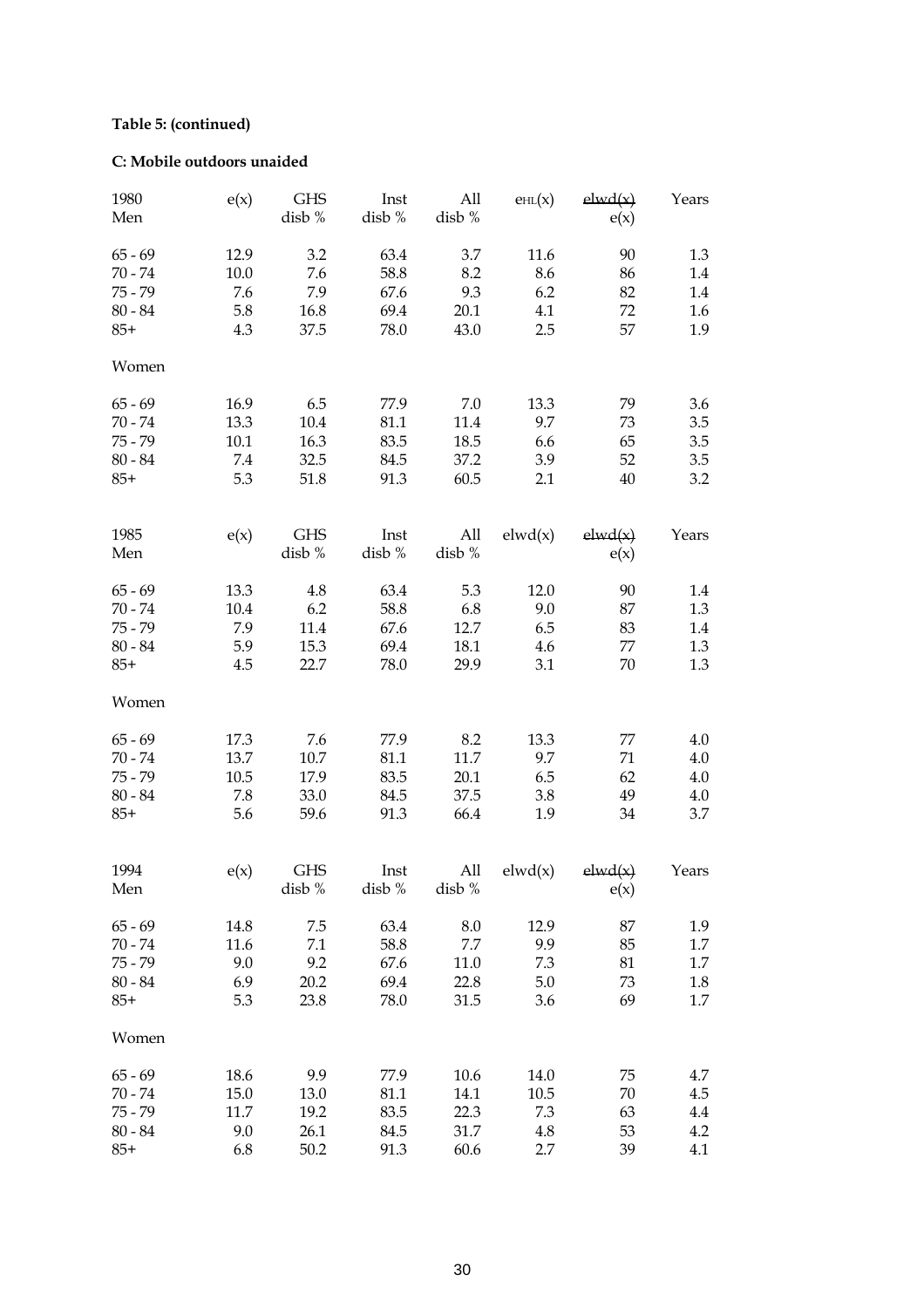**Table 6: EuroQol: Distribution and proportion with Limiting Longstanding Illness, from Omnibus Survey**

|                |                            | In this state | Of which,<br>with LLI |
|----------------|----------------------------|---------------|-----------------------|
| Mobility       |                            | $\frac{0}{0}$ | $\%$                  |
| 1              | No problems                | 83.3          | 12.3                  |
| $\overline{2}$ | Some problems              | 16.5          | 75.2                  |
| 3              | Confined to bed            | 0.2           | 68.5                  |
| Self care      |                            |               |                       |
| 1              | No problems                | 95.8          | 19.8                  |
| $\overline{2}$ | Some problems              | 3.8           | 89.4                  |
| 3              | Unable to wash/dress       | 0.4           | 85.5                  |
|                | Usual activities           |               |                       |
| 1              | No problems                | 86.0          | 13.5                  |
| $\overline{2}$ | Some problems              | 11.9          | 78.2                  |
| 3              | Unable usual activities    | 2.1           | 89.0                  |
|                | Pain/discomfort            |               |                       |
| 1              | No pain                    | 69.8          | 8.4                   |
| $\overline{2}$ | Some pain                  | 25.7          | 50.0                  |
| 3              | Extreme pain               | 4.5           | 90.2                  |
|                | Anxiety/Depression         |               |                       |
| 1              | Not anxious/depressed      | 82.6          | 17.4                  |
| $\overline{2}$ | Some anxiety/depression    | 15.2          | 44.4                  |
| 3              | Extreme anxiety/depression | 2.0           | 77.9                  |
|                |                            |               |                       |
| Number         |                            | 5925          | 1348                  |

Source: Reanalysis of First Quarter 1995 Omnibus Survey.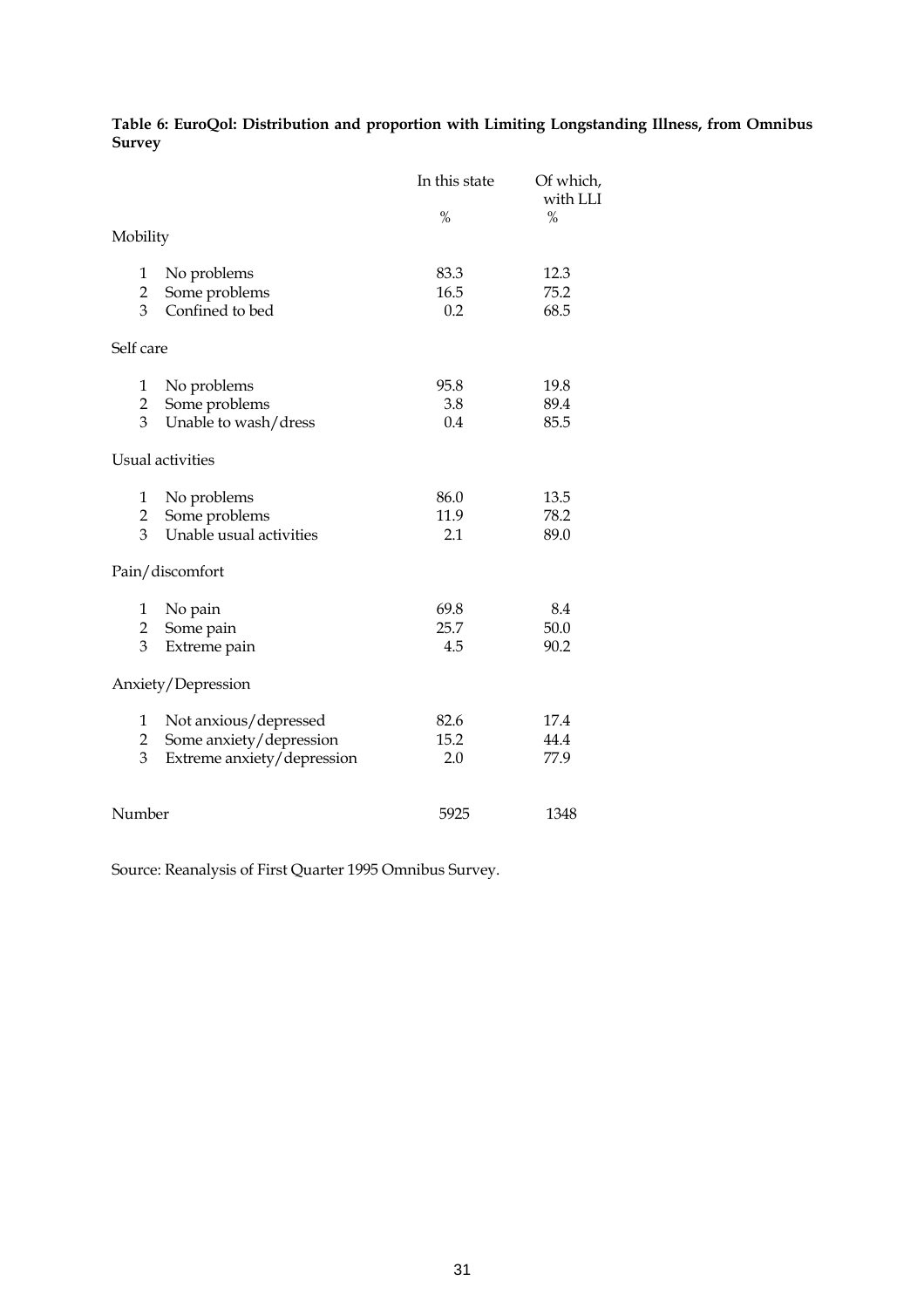**Table 7: Healthy life expectancy measured by Limiting Longstanding Illness and Quality Adjusted Life Years, from the Omnibus Survey, 1995**

1. Limiting Longstanding Illness

| 1994<br>Men | Pop.<br>(thou)                 | l(x) | e(x) | Home<br>LLI $\%$ | $\mathbf n$ | Inst<br>Pop | Inst<br>LLI % | All LLI<br>(thou) | All LLI<br>$\%$ | $\text{el}(\mathbf{x})$ | Ratio  |
|-------------|--------------------------------|------|------|------------------|-------------|-------------|---------------|-------------------|-----------------|-------------------------|--------|
| $15 - 44$   | 11096                          | 9906 | 59.9 | 12.1             | 1224        | 33726       | 71.5          | 1367              | 12.3            | 46.4                    | 77     |
| $45 - 64$   | 5759                           | 9604 | 31.3 | 28.4             | 747         | 24266       | 90.0          | 1649              | 28.6            | 21.1                    | 67     |
| $65 - 74$   | 2109                           | 8250 | 14.8 | 32.4             | 320         | 22065       | 93.1          | 696               | 33.0            | 9.1                     | 62     |
| $75+$       | 1214                           | 5724 | 9.0  | 42.7             | 167         | 70942       | 93.1          | 555               | 45.7            | 4.9                     | $54\,$ |
| Women       |                                |      |      |                  |             |             |               |                   |                 |                         |        |
| $15 - 44$   | 10734                          | 9927 | 65.2 | 12.9             | 1665        | 25217       | 69.9          | 1355              | 12.6            | 47.8                    | 73     |
| $45 - 64$   | 5837                           | 9760 | 36.1 | 27.7             | 912         | 19155       | 90.0          | 1697              | 29.1            | 22.2                    | 62     |
| $65 - 74$   | 2516                           | 8883 | 18.6 | 41.4             | 391         | 32150       | 93.9          | 1076              | 42.8            | 9.5                     | 51     |
| $75+$       | 2345                           | 7191 | 11.7 | 48.9             | 263         | 289081      | 94.7          | 1281              | 54.6            | 5.3                     | 45     |
|             | 2. Quality Adjusted Life Years |      |      |                  |             |             |               |                   |                 |                         |        |
| 1994        | Pop.                           | l(x) | e(x) | QOL              |             | Inst        | Inst          | Mean              | QALY            | Ratio                   |        |
| Men         | (thou)                         |      |      | Tariff           | $\mathbf n$ | Pop         | QOL           | QOL               | expctd          |                         |        |
| $15 - 44$   | 11096                          | 9906 | 59.9 | 0.931            | 1224        | 33726       | 0.500         | 0.929             | 52.0            | 87                      |        |
| $45 - 64$   | 5759                           | 9604 | 31.3 | 0.846            | 747         | 24266       | 0.500         | 0.844             | 25.3            | 81                      |        |
| $65 - 74$   | 2109                           | 8250 | 14.8 | 0.797            | 320         | 22065       | 0.500         | 0.794             | 11.2            | 75                      |        |
| $75+$       | 1214                           | 5724 | 9.0  | 0.710            | 167         | 70942       | 0.500         | 0.698             | 6.3             | 70                      |        |
| Women       |                                |      |      |                  |             |             |               |                   |                 |                         |        |
| $15 - 44$   | 10734                          | 9927 | 65.2 | 0.928            | 1503        | 25217       | 0.500         | 0.927             | 54.4            | 83                      |        |
| $45 - 64$   | 5837                           | 9760 | 36.1 | 0.832            | 823         | 19155       | 0.500         | 0.831             | 27.3            | 76                      |        |
| $65 - 74$   | 2516                           | 8883 | 18.6 | 0.715            | 355         | 32150       | 0.500         | 0.712             | 12.6            | 67                      |        |
| $75+$       | 2345                           | 7191 | 11.7 | 0.656            | 233         | 289081      | 0.500         | 0.637             | 7.5             | 64                      |        |

Source: Home LLI rates and mean QOL tariff from reanalysis of First Quarter 1995 Omnibus Survey. Rates for 16-44 from the survey are assumed to apply to 15- 44.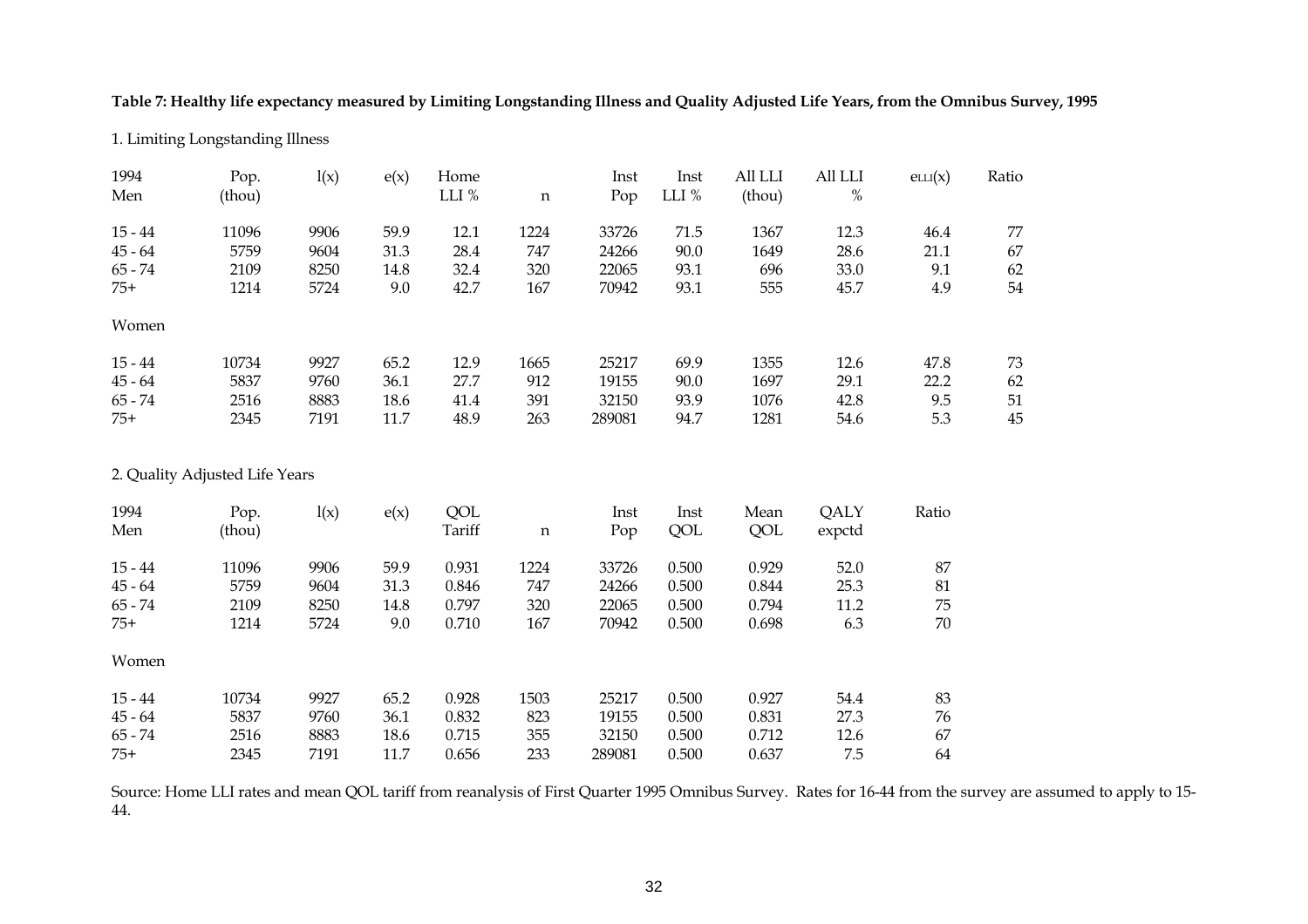| Table 8: Regional Estimates from the 1994 Omnibus Survey: Age Standardised LLI rates and mean |  |  |  |  |  |
|-----------------------------------------------------------------------------------------------|--|--|--|--|--|
| QOL tariffs                                                                                   |  |  |  |  |  |

| Men                                         | LLI rate<br>% | Mean QOL<br>tariff | Sample<br>size |
|---------------------------------------------|---------------|--------------------|----------------|
| North, North West, Yorkshire and Humberside | 23.9          | 0.857              | 649            |
| East Midlands, West Midlands, East Anglia   | 21.0          | 0.891              | 591            |
| London                                      | 19.3          | 0.880              | 299            |
| South East excluding London                 | 17.7          | 0.901              | 565            |
| South West and Wales                        | 20.2          | 0.867              | 378            |
| <b>England and Wales</b>                    | 20.7          | 0.879              | 2482           |
| Women                                       |               |                    |                |
| North, North West, Yorkshire and Humberside | 27.9          | 0.834              | 857            |
| East Midlands, West Midlands, East Anglia   | 21.7          | 0.851              | 637            |
| London                                      | 20.7          | 0.864              | 348            |
| South East excluding London                 | 21.5          | 0.852              | 607            |
| South West and Wales                        | 28.1          | 0.843              | 471            |
| <b>England and Wales</b>                    | 24.4          | 0.847              | 2920           |

Source: Reanalysis of First Quarter 1995 Omnibus Survey. Standardisation uses the four age categories shown in table 6.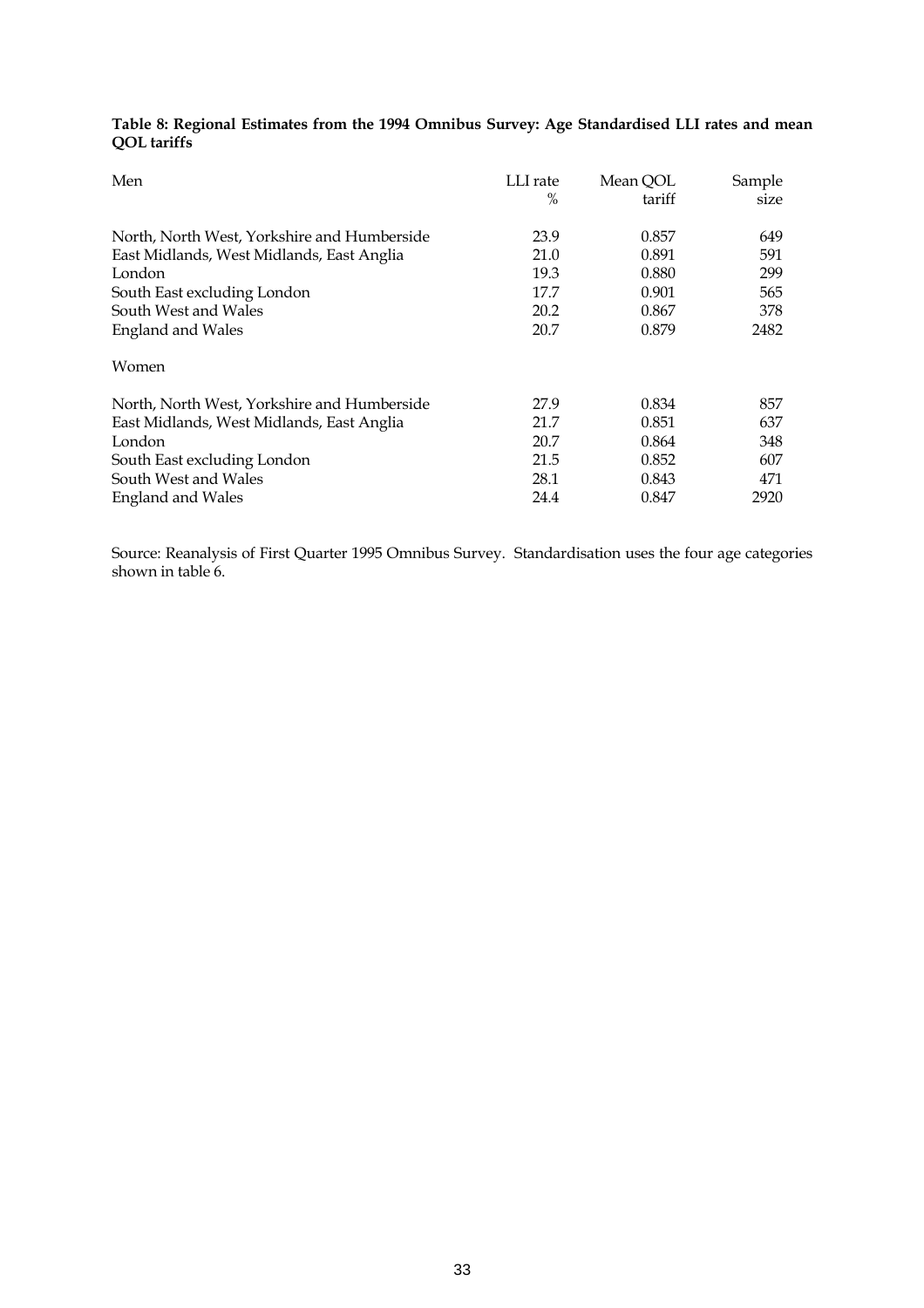# **Table 9: Regional Estimates from the Omnibus Survey: Life and Healthy Life Expectancy at 15**

| Men                                                                                      | Life<br>Expect | <b>HLE</b><br>(LLI) | <b>QALYs</b> |
|------------------------------------------------------------------------------------------|----------------|---------------------|--------------|
| North, North West, Yorkshire and Humberside<br>East Midlands, West Midlands, East Anglia | 58.9<br>60.1   | 43.8<br>46.5        | 49.8<br>52.9 |
| London                                                                                   | 59.4           | 46.9                | 51.6         |
| South East excluding London                                                              | 61.1           | 48.9                | 54.2         |
| South West and Wales                                                                     | 60.4           | 47.2                | 51.6         |
| <b>England and Wales</b>                                                                 |                |                     |              |
| Women                                                                                    |                |                     |              |
| North, North West, Yorkshire and Humberside                                              | 64.2           | 45.0                | 52.9         |
| East Midlands, West Midlands, East Anglia                                                | 65.2           | 49.6                | 54.7         |
| London                                                                                   | 65.4           | 50.5                | 55.7         |
| South East excluding London                                                              | 66.1           | 50.2                | 55.3         |
| South West and Wales                                                                     | 65.8           | 45.6                | 54.7         |
| <b>England and Wales</b>                                                                 | 65.2           | 47.8                | 54.4         |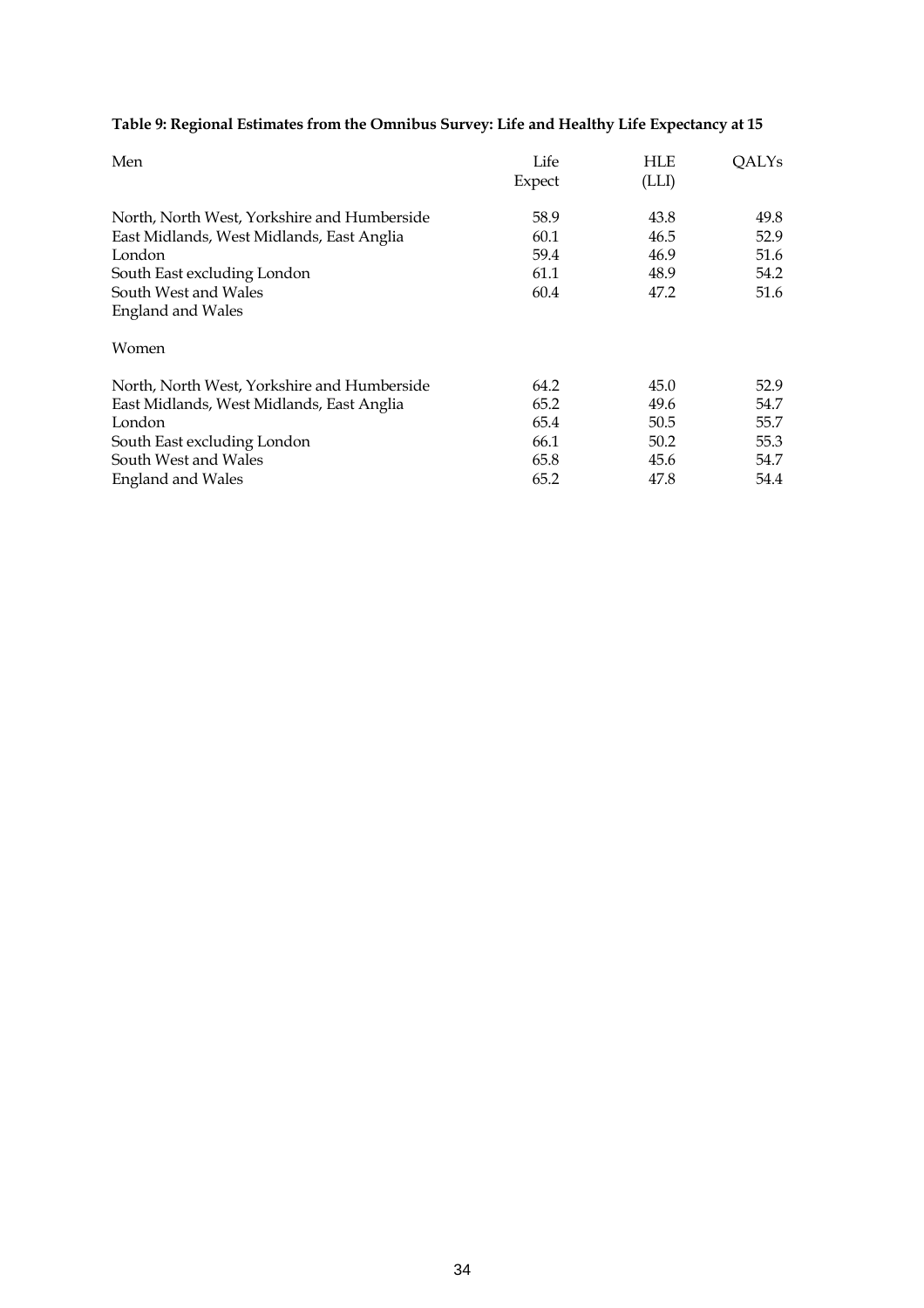# **Appendix A: Information needs for long term health care**

This appendix comments on the information needs for predicting future long term health care needs among elderly people, and the suitability of the GHS (and of related, similar surveys).

### **A1. Information needs**

 $\overline{a}$ 

It is first useful to review the information that is needed in order to predict long term health care needs.

Where formal eligibility rules exist for long term health care benefits, these immediately provide the criteria for determining future demand, assuming that takeup is not an issue. Such rules are familiar in regard to state financial benefits, but the present emphasis on assessment suggests that these will increasingly be used to determine the obligation of statutory agencies and private insurers. However, there must be doubt about whether such rules could ever be sufficiently reliable in individual cases, and where they are used at present, for example by local authority care managers they contain scope for discretion and are subject to rapid adjustment in response to changed circumstances. Assessment rules are also relevant in that the future cost of long term health care benefits are also likely to be affected by their use in reimbursement formulae; for example in the Australian resident Classification Index (cf Challis et al., 1995).

Assessment based eligibility criteria and reimbursement formulae are, for the time being only likely to affect certain limited areas within the range of long term health care. The evidence about what factors are more generally relevant to long-term care is of two types.

The first is from research about the demand factors that *de facto* affect the current cost of care. There is a large literature on cost functions even in the UK alone: one example that might be cited because it applies to elderly people in all settings, is that of Snell (1985) who shows that variations in the costs can be explained by physical dependency, mental characteristics, sex and area of residence. Studies of this are detailed about the health factors associated with long term health care costs which may include:

> Organic disease<sup>5</sup> Sensory impairment Activities of daily living Mobility Instrumental activities of daily living Continence Cognitive functioning Behaviour Depression and anxiety Nutritional status Carers health

The second is research concerned with developing predictive models of the cost of long term care. Examples include from the US: Manton et al., 1993 (the National Long Term Care survey); Burner et al. (1992); Weiner et al. (1990). In the UK, Nuttall et al. (1993), and a number of other unpublished models.

<span id="page-35-0"></span><sup>5</sup> Particularly musculoskeletal disease, cardio-vascular diseases, diseases of the chest and lungs, stroke, failing sight (Hunt,1978).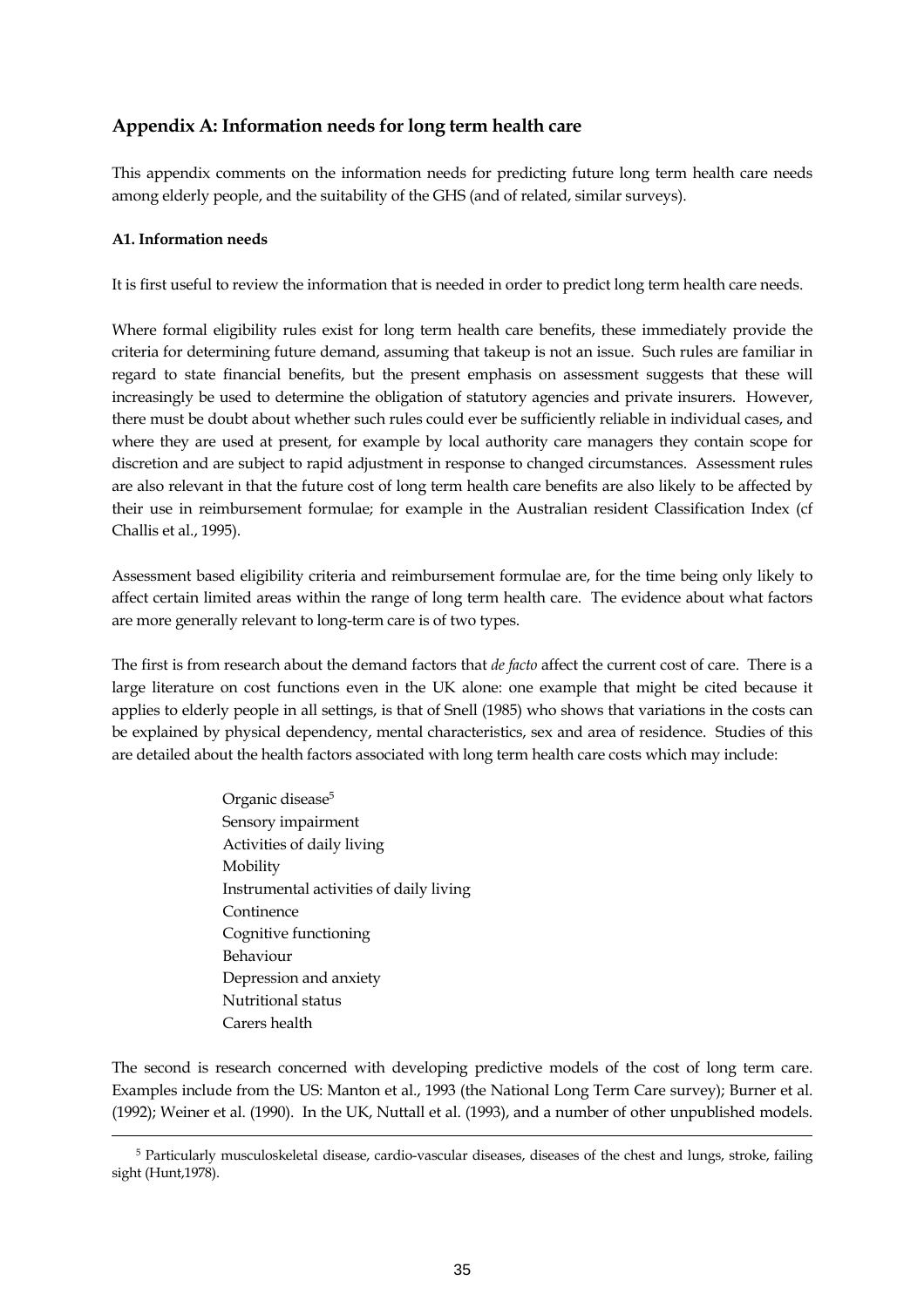Elsewhere, models are currently being developed in Canada and Australia. These models typically include a much fuller set of domains affecting long term care costs, distinguishing demand and supply: though they employ rather less detailed specifications than the explanatory models. These domains include on the demand side:

> Population projections; Health need rates for long term care (covering the dimensions listed above); Resources, particularly financial.

And on the supply side:

 Health technology; The availability and adequacy of informal care; The price of formal care; The national economy.

These models require to project forward future rates. The simplest apply current rates to population forecasts. However it is possible to be considerably more sophisticated, and all these factors (bar advances in health technology) are included in one model or another. They use quantitative evidence from a range of sources. For health this (at best) involves projecting forwards recent evidence about trends in the incidence; for financial resources, evidence about the growth of private pensions and resources in property; for informal care, from changes in family composition.

From the results of Nuttall et al. (1993) it might be inferred that of these, after population projections what will most determine future costs are the age-specific rates of needs raising health conditions. Recent international evidence, to which the results of section 3 contribute, point to an expansion of disability at moderate levels, but a containment of disability at the severest levels (Robine et al., 1995). The implication would be, if these trends continue, that services helping elderly people at the mild end of disability will need to be expanded, in the extreme case pro-rata with the growth in numbers of elderly people; while services at the severest end of disability may be sufficient if maintained at present day levels.

### **A2. The General Household Survey**

As a regular, general-purpose survey of households, potentially the GHS can contribute to this agenda by monitoring trends in three areas: need-related health characteristics of elderly people, financial resources, and the supply of informal care. Indeed all three of these topics are now regularly included.

In keeping with its overall theme, this report will focus only on the health information, though some of the remarks are applicable to the other two topics. What the GHS provides concerning the health of elderly people has been reviewed in section 3. This is information about 3-4,000 people aged 65 living in private households, for the years 1980, 1985, 1991 and 1994, including:

> Activities of daily living Mobility Instrumental activities of daily living Limiting longstanding illness Use of health care facilities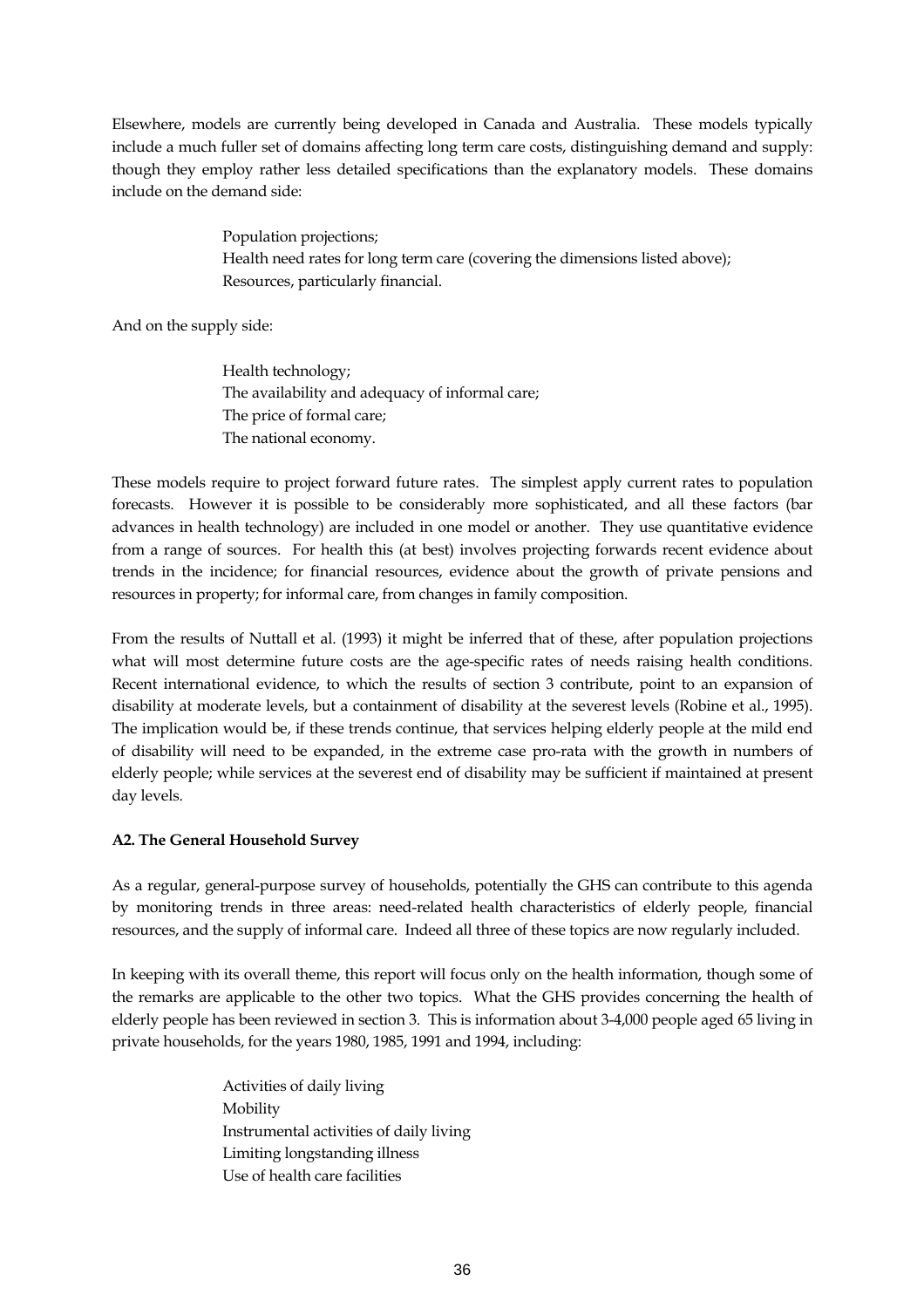#### Sensory impairment

Health evidence from the GHS suffers from three *lacunae*.

The first is that the best method of predicting the future need for long-term health care should be based on the incidence of ill-health, and trends in that incidence. There is no simple method of estimating incidence rates from successive cross-sectional data that does not require heroic assumptions. So we can make no more than a general statement about future needs, not a precisely quantified estimate at various need levels. Nevertheless, this is still more satisfactory - and more optimistic - than the common assumption of planning models that current age-specific need rates will be maintained indefinitely. However, what is required to estimate incidence rates is longitudinal data (Bone et al., 1995).

The second problem is that the GHS, by definition, excludes people living in communal establishments. Section 2 of the report discussed the problems resulting from omitting a group with high needs for long term health care. It is significant how rarely surveys include the needs of all people on a comparable basis: the Census is the noteworthy exception. Some of the difficulties were outlined in the Disability Surveys (Martin et al., 1988). First, there is no satisfactory single sampling frame for people who live, or have been staying a long time in communal establishments. Second, studies of elderly people in the community like GHS focus particularly on disability in relation to long term care needs, but disability is partly environmentally determined, and problems that are exist in normal housing may disappear or be irrelevant in a sheltered environment. Either indicators of need that are not environmentally conditioned must be used (such as handicap or incapacity), or the questions must be related to a standard environment. There is a need to develop methods to cope with both these difficulties.

The third problem with the GHS and similar surveys lies in the weakness of the link between the items included which measure need, and factors which actually determine whether or not services are going to be required. The items listed above were not derived from the evidence of what is most predictive of costs, nor what is being used in assessments and eligibility criteria. It is well known that the GHS omits several of the key domains, including cognitive state, continence, depression and anxiety, carers' health needs. Even with respect those domains that are measured, such as ADLs, it owes more to scales current twenty years ago than those such as Barthel which is more widely used in assessment and used in cost research. It is beyond our scope to review in full the evidence about what measures are most predictive of long term care costs, but this would clearly be the next step.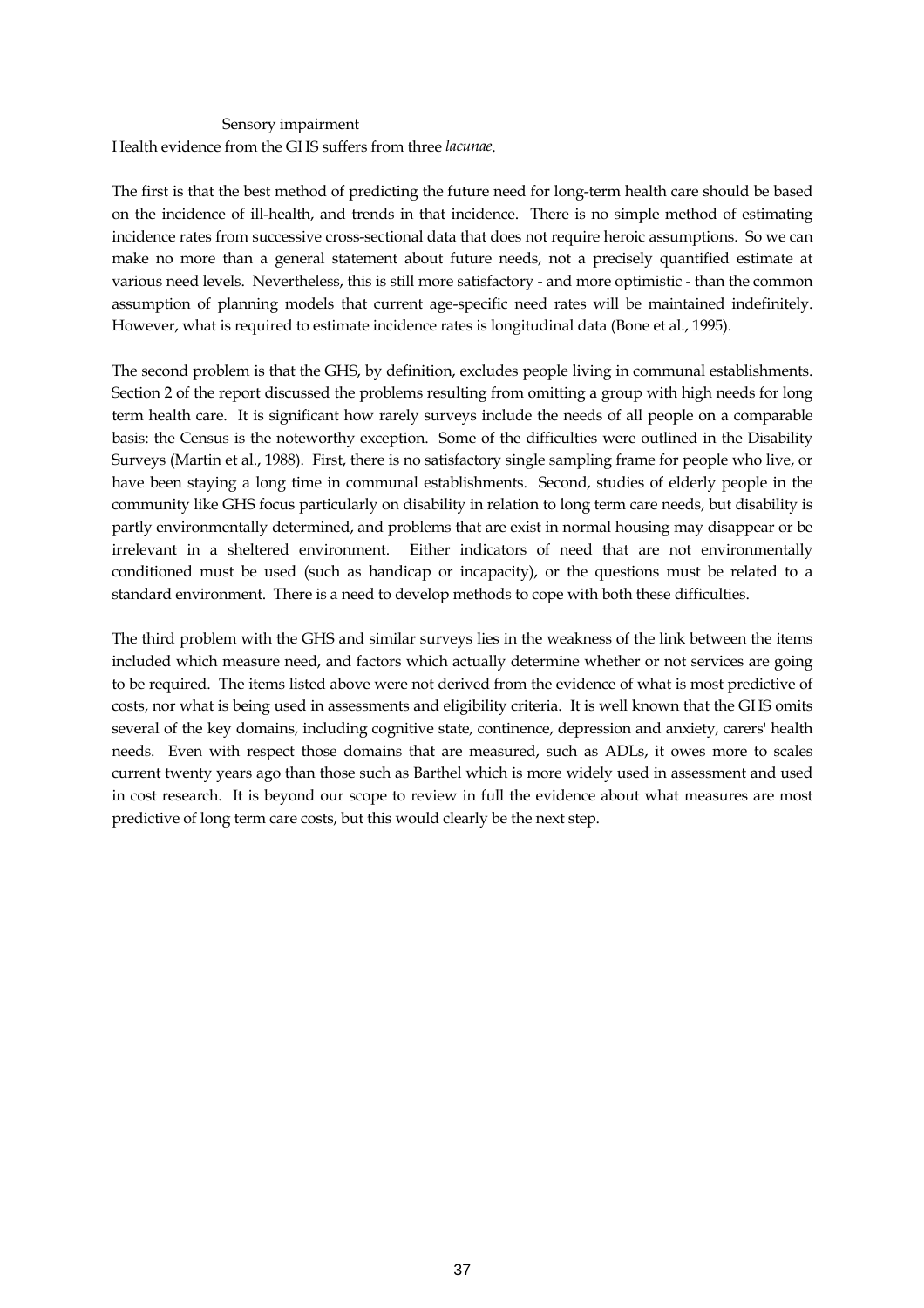# **Appendix B: Using the Longitudinal Survey for establishing the effect of retirement migration on regional measures of healthy life expectancy**

**A.C. Bebbington and G. Nicolaas**[6](#page-38-0) .

### **B1. Introduction**

This appendix uses the Census Longitudinal Survey (with the 1991 Census integrated) to examine the effect of migration around the country, on estimates of the limiting longstanding illness, according to where people live now, and where they lived in the past. For the reason given in the text, the inherent healthfulness of areas judged from period based mortality or morbidity tables may be misunderstood if no allowance is made for the migration. If in-migrants to an area are different in their health to established residents, this may affect assessments of the innate healthfulness of populations, and hence for example the need for health promotion and preventative care.

### **B2. The Longitudinal Survey**

The LS is based on a one per cent sample of the usually resident population of England and Wales. The initial sample was drawn from 1971 Census records - all those who gave as their date of birth one of four pre-selected days of the year were included in the study. Births and immigrants after the 1971 Census who were born on any of the four pre-selected days have also been included in the sample to ensure that the LS remains representative of the population in England and Wales. For a more detailed description see Fox and Goldblatt (1982).

In principle the LS offers a unique opportunity for the calculation of healthy life expectancy, and of how it is affected by migration.

- It provides an integrated source of information about mortality and other circumstances of individuals. This, for example, permits mortality rates to be calculated for individuals according to social classifications that would not otherwise be available.
- It allows both health and mortality to be related to past events. This is helpful for calculating HLE for indicators that change, such as area of residence or social class.
- It is of sufficient scale to permit estimates for small subgroups, including local areas, for studying migration.

The calculations presented in this appendix are based on those LS members who were recorded at the 1981 Census and subsequently traced at the NHS Central Register (table B1). The limiting long-term illness data refers to the question in the 1991 Census for those LS members from the 1981 cohort who were also recorded at the 1991 Census.

There are, however, three major difficulties in using the LS which mean that we can cannot make exact inferences about healthy life expectancy from the LS.

 $\overline{a}$ 

<span id="page-38-0"></span><sup>6</sup> National Primary Health Care R & D Centre, University of Manchester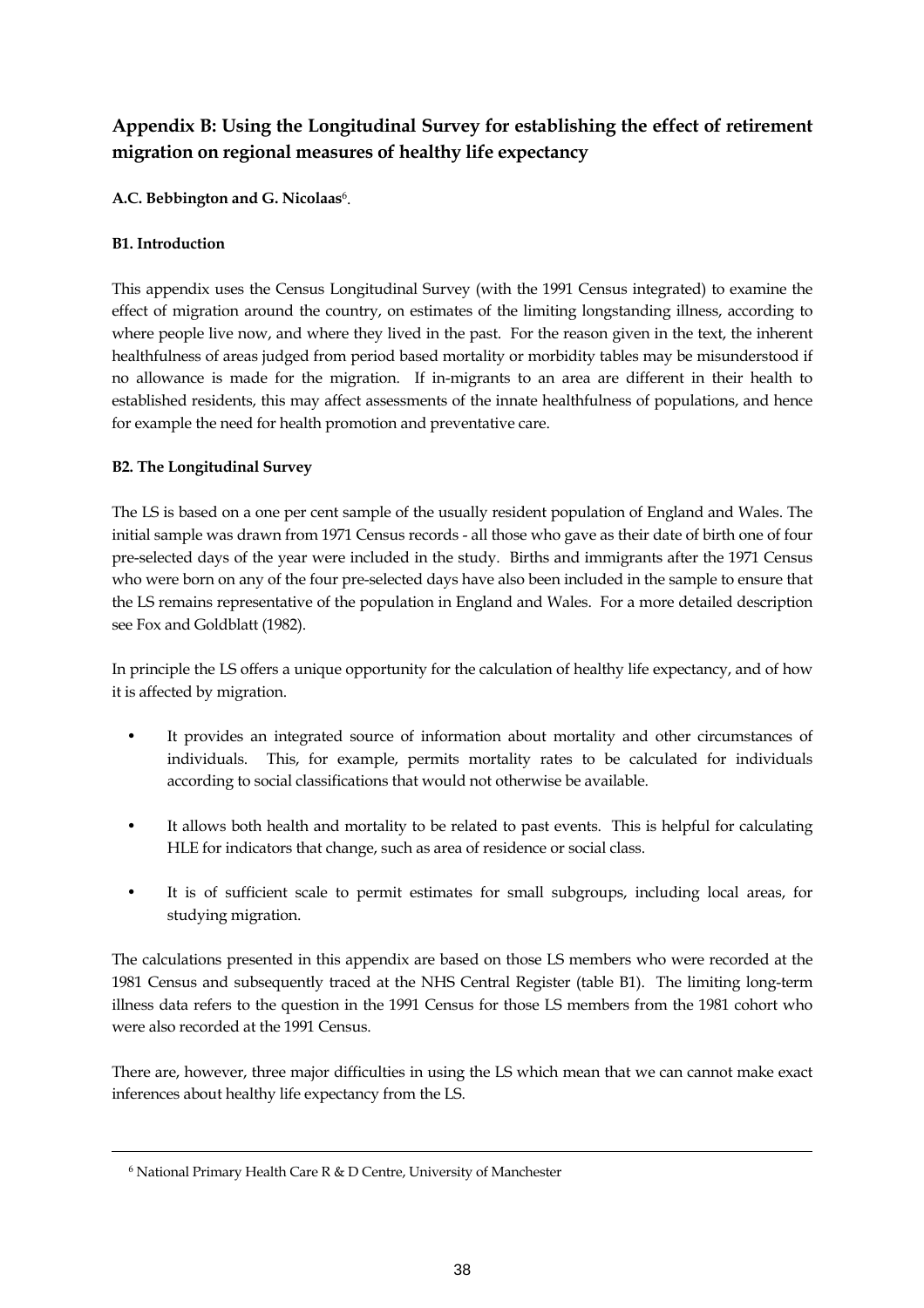The first concerns limitations on data availability. At present the limiting longstanding is available from the 1991 Census only, and there is not as yet any longitudinal evidence about health. Moreover at the time of this analysis 1991 deaths were not linked in. This severely limits the scope for calculation healthy life expectancy<sup>[7](#page-39-0)</sup>.

The second limitation is that this analysis was not able to trace back further than 1981, and hence it is not possible to estimate the period table for place of original residence. In order to construct a migrationindependent period estimate of either life expectancy or healthy life expectancy of someone aged X today, living in a particular area, in principle it should be based on all people who were living in that area when they were aged  $X$ , regardless of where they subsequently lived<sup>8</sup>.

The third difficulty concerns practical problems in linking Census information with the LS. Linkages between the 1981 and 1991 Census cohorts are incomplete. Census under-enumeration and inconsistent recordings of date of birth result in problems linking surviving individuals between the two census. The higher rate of non-linkage among those living in non-private households is of some concern since LLI rates are high among those living in non-private households. However the crude limiting longstanding illness rate in the 1991 linked sample (15.3 per cent) is actually slightly higher than the rate in the 1991 Census for people aged 10 or over (14.7 per cent). There was also a fault in the data supplied, which prevents the calculation of rates for women.

#### **B3. Health and migration in counties**

 $\overline{a}$ 

Bone et al. (1995) showed that recent retirement migration is an important explanatory factor for geographical variations in healthy life expectancy. Retirement migration will confuse the calculation of healthy life expectancy of geographical areas. With period based estimates, the expectation of younger people is based on the current experience of older people in the same area. If those older people do not originate in the area, then their experience may not be relevant to the expectations of a younger person. This matters particularly if in-migrants are not only different from residents in their health expectations when they arrive, but stay different as they age.

Table B2 summarises the evidence about the health of people who have migrated in the previous ten years. Migration in this case is between counties of England and Wales. The migration rates:

<span id="page-39-0"></span><sup>7</sup> Some progress has been made using deaths for 1987-9, which were incorporated into the LS. The method used was to compare HLE using

<sup>(</sup>a) Age-specific LLI rates in 1991, by area where the person was currently living, from the linked sample LS, and death rates from all 1991 OPCS registration statistics; with

<sup>(</sup>b) Age-specific LLI rates in 1991, by area where the person was living in 1981; and mortality rates in 1987-9, by where people had been living in 1981.

The approach is unwieldy. Moreover death rates based on reported deaths in 1987-9, after making adjustments for expected deaths and out-migrations in the intervening period, are significantly lower than the rates expected from OPCS registration statistics at that time. We do not know why this is so, and it throws doubt on the comparison of the two measures.

<span id="page-39-1"></span><sup>&</sup>lt;sup>8</sup> A separate period table would need to be calculated for each age-group separately in order to estimate life expectancy and healthy life expectancy. Each period table would be based on the population who did live in that area when aged X, and will use the death rates and ill-health rates of each subsequent age group among that population.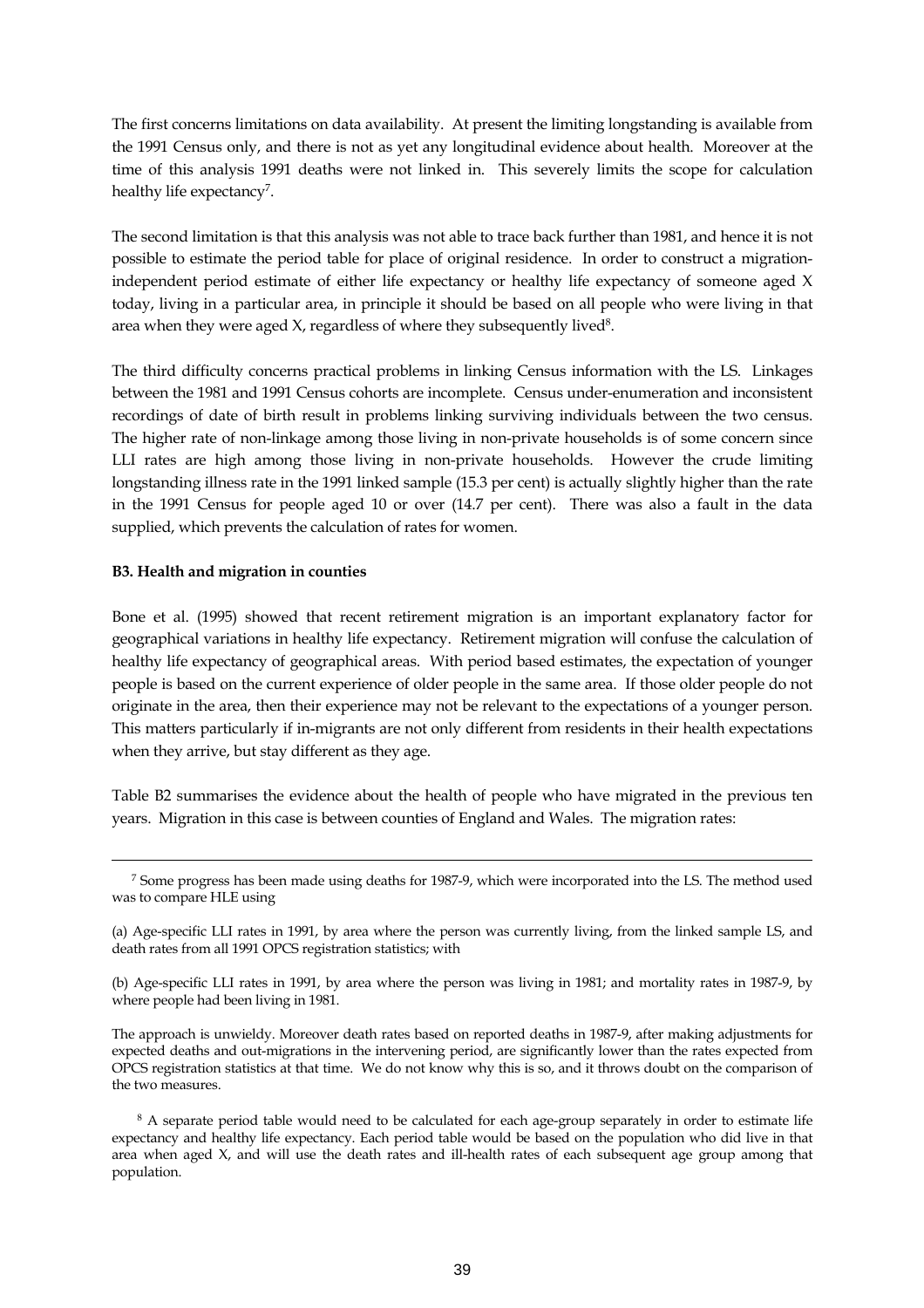*1981 Population Number of LLI movers+ Number of Healthy movers* 3

measure the propensity of people to migrate between counties, by age in 1991.

The odds ratio compares the odds of an ill person having migrated, with the odds of a healthy person having migrated is defined as:

| Number of LLI movers Number of Healthy stayers |
|------------------------------------------------|
| Number of LLI stayers Number of Healthy movers |

(LLI and healthy refers to state in 1991, not necessarily at the time of the move<sup>9</sup>.) If the odds ratio is greater than 1, then the migration rate between 1981 and 1991 is greater among the ill in 1991 than among the healthy: or equally, illness is greater among those who moved than those who stayed put.

This means, from table B2, that up to the age of 75, people who migrated in the previous ten years are on average healthier than stayers. There is a slight peak in migration around the age of 65, when migrants are particularly likely to be healthy. These are pre-retirement migrations. But above the age of 75, that is people who were at least 65 in 1981, movers are more likely to have limiting longstanding illness.

It is of interest to identify the areas to which people migrate, and the effect that migration has on levels of health. Table B3 shows the pattern of movement between counties. While some counties are net exporters and some importers as a result of migration, generally speaking those with high in-migration are those with high out-migration. Table B3 shows the odds ratios for out and in migrations. An odds ratio above 1 for out-migrants signifies that those who left include a higher proportion of people with LLI in 1991 than do those who stayed: the county tends to export its unhealthy population. An odds ratio above 1 for in-migrants signifies that the county imports people who on average are less healthy than current residents. If the in-migration ratio is greater than the out-migration ratio, then migration is tending to reduce the average health in the county, and vice-versa. For example from table B3:

- London: exports relatively ill people, but imports few, and those relatively healthy.
- Cleveland: exports relatively healthy people, but imports few, and those relatively ill.
- Dorset: imports far more than exports, but health of both is similar.
- Northumberland: imports and exports about the same, but imports are less heathy than exports.
- Clwyd: imports a large number of ill people, but loses fewer.

### **B4. Conclusion**

 $\overline{a}$ 

For reasons already given, we cannot calculate healthy life expectancy conveniently from the LS.

In order to establish the net effect of migration on the healthiness of county populations, one can compare the age-standardised disability rates (ASDR) in 1991 of people in the linked sample, according to where they were living in 1991 and where they had been living 10 years previously. Across localities, it is now well established that the age standardised disability rate is usually correlated with life expectancy, so that where age standardised disability rates are lower, healthy life expectancy is greater. We cannot be so sure that this is equally true through time, but if it is then:

s.e.(loge  $\psi$ ) ≈1/(LLI migrants) + 1/(Healthy non-migrants) + 1/(LLI non-migrants) + 1/(Healthy migrants)

This may be calculated from data given in tables 2 and 3, but is omitted in the interests of clarity.

<span id="page-40-0"></span><sup>&</sup>lt;sup>9</sup> A confidence interval may be determined from the approximation: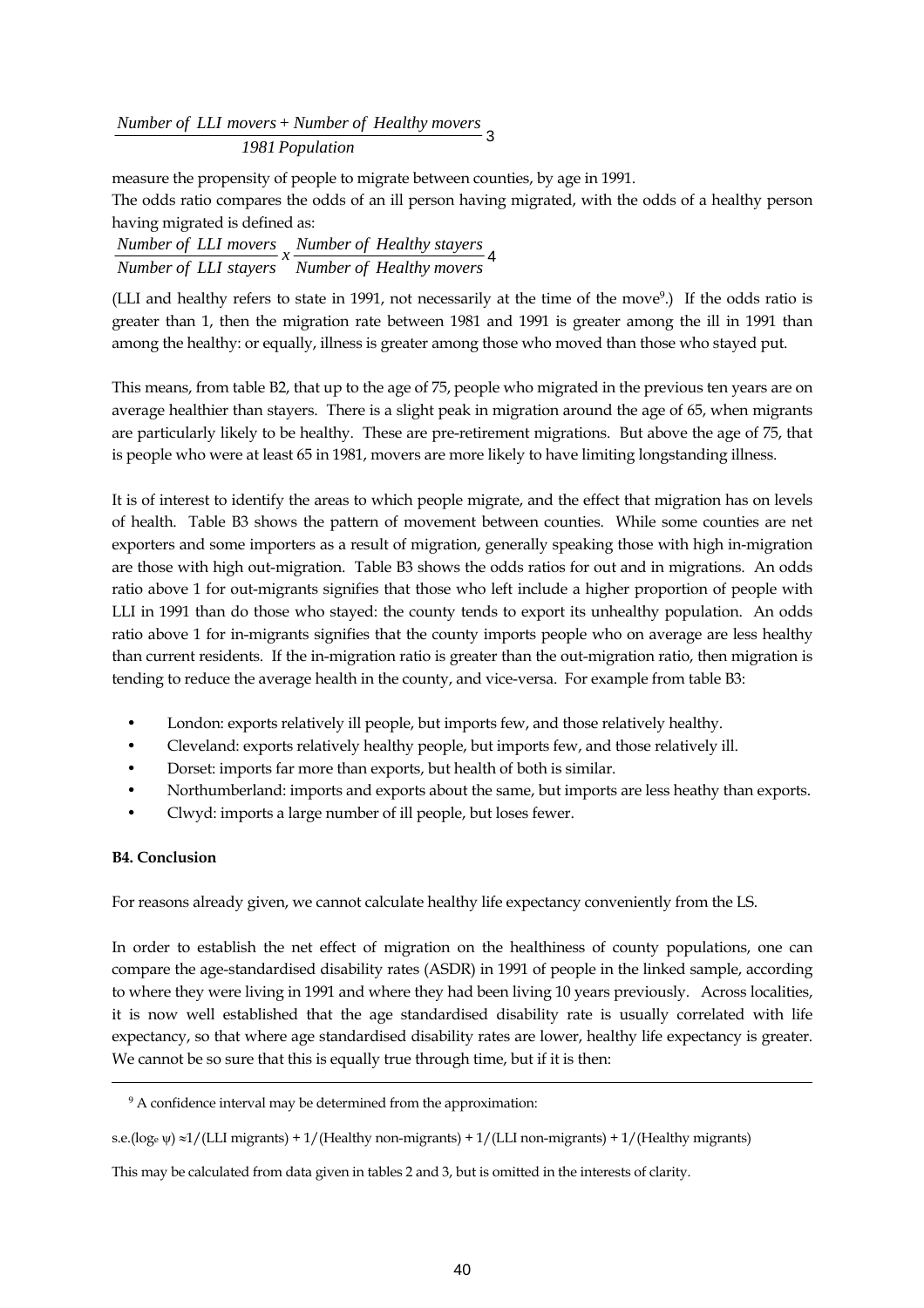- Those areas where the ASDR is higher (worse health) based on where people lived in 1991 compared with where they were living in 1981, healthy life expectancy in those areas based on current rates may *underestimate* the health of the indigenous population.
- Those areas the ASDR is lower (better health) based on where people lived in 1991 compared with where they were living in 1981, healthy life expectancy in those areas based on current rates may *overestimate* the health of the indigenous population.

The analysis is shown in table B4. Negative differences identify areas where indigenous HLE is likely to be underestimated: an example is Northumberland which table B3 showed is an importer of unhealthy people. Positive differences identify areas where indigenous HLS is likely to be overestimated: an example is Warwickshire, which table B3 showed is an exporter of unhealthy people, while movers-in are average.

Curiously London and a number of other authorities which appeared exceptional in table B3, show little difference in ASDR whether it is measured on current residents or those of 10 years previously. In London's case, this is due to a considerable difference in the age structure of the two populations, which are also due to unusual migration patterns. The implication is that ASDR alone may be a limited guide to the effects of migration on health. Whether this also would apply to HLE we cannot be sure. In general, table B4 shows that differences in ASDR measured on current population and that living in an area ten years previously are quite small, at least compared to variations between localities. The implication would seem to be that migration does not overly affect the pattern of health between localities.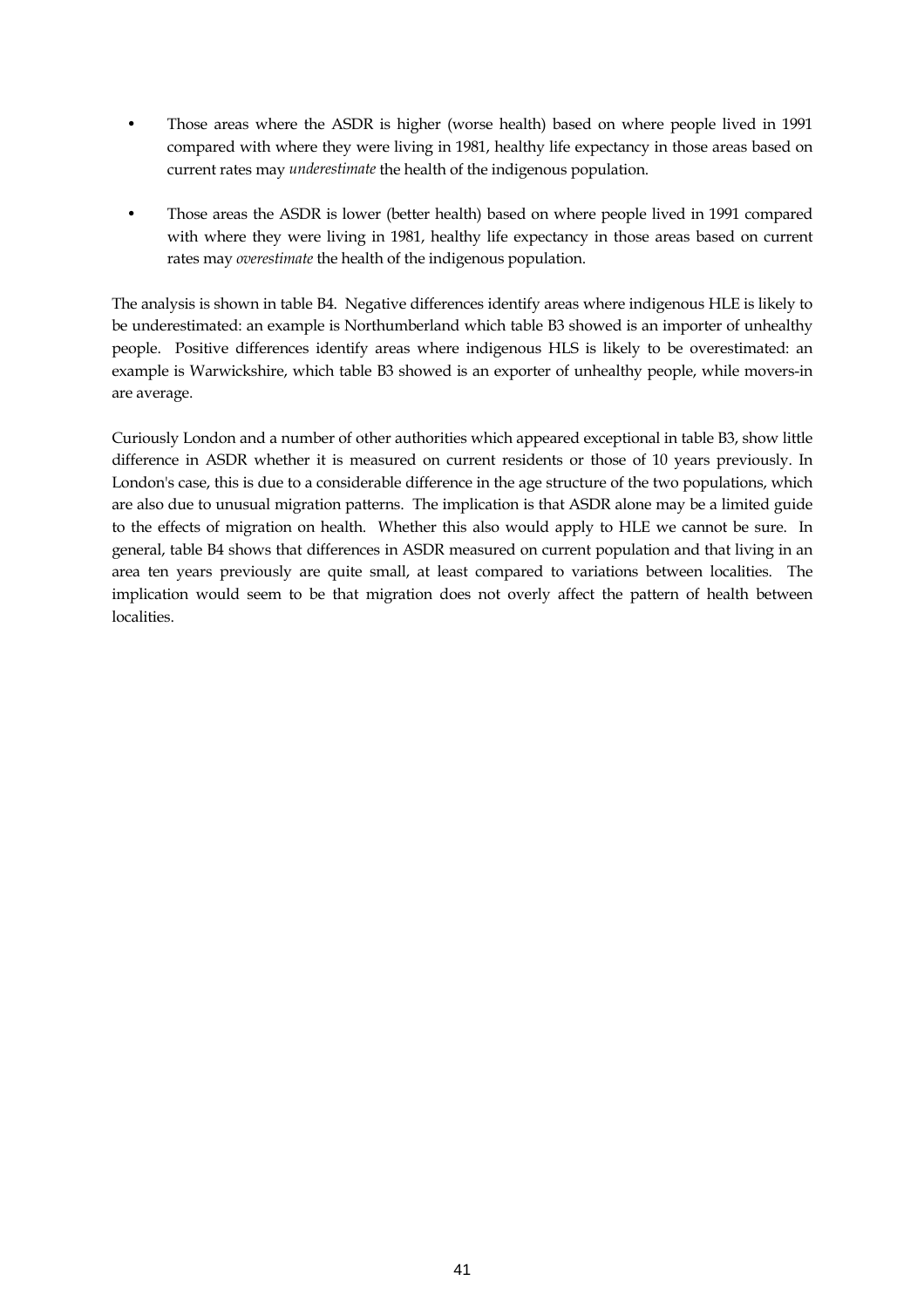**Table B1: Data supplied from LS - Traced sample size in 1981, linked sample size in 1991, LLI in 1991, Deaths, 1987-9: Totals, England and Wales** 

| Males     |        |                   |        |                   |         |
|-----------|--------|-------------------|--------|-------------------|---------|
| Age       | Sample | Survival          | Sample | LLI               | Deaths  |
|           | 1981   | rate <sup>1</sup> | 1991   | 1991 <sup>2</sup> | 1987-93 |
|           |        |                   |        |                   |         |
| $0 - 15$  | 59604  | 79.7              | 51277  | 1729              | 14      |
| 16-34     | 75040  | 79.7              | 64052  | 3665              | 161     |
| 35-39     | 16991  | 81.7              | 15106  | 1493              | 54      |
| $40 - 44$ | 15452  | 81.7              | 13644  | 1974              | 105     |
| 45-49     | 14851  | 84.5              | 12946  | 2881              | 137     |
| 50-54     | 15148  | 87.6              | 12497  | 3930              | 234     |
| 55-59     | 15009  | 86.9              | 11335  | 3880              | 440     |
| 60-64     | 12956  | 86.1              | 8590   | 3215              | 790     |
| 65-69     | 12027  | 64.5              | 6258   | 2692              | 1197    |
| 70-74     | 9299   | 55.6              | 3638   | 1865              | 1352    |
| 75-79     | 5738   | 39.9              | 1378   | 866               | 1585    |
| 80-84     | 2673   | 39.9              | 333    | 237               | 1291    |
| $85+$     | 1250   | 39.9              | 66     | 50                | 1100    |
|           |        |                   |        |                   |         |
|           |        |                   |        |                   |         |
| Females   |        |                   |        |                   |         |
| Age       | Sample | Survival          | Sample | LLI               | Deaths  |
| 1981      | 1981   | rate              | 1991   | 1991              | 1987-9  |
| $0 - 15$  | 56629  | 86.5              | 50414  | 1523              | 12      |
| 16-34     | 73745  | 86.5              | 65737  | 3494              | 76      |
| 35-39     | 16665  | 80.0              | 15236  | 1816              | 49      |
| 40-44     | 14847  | 80.0              | 13402  | 1958              | 50      |
| 45-49     | 14674  | 90.0              | 13055  | 2415              | 82      |
| 50-54     | 15101  | 87.2              | 13182  | 3056              | 166     |
| 55-59     | 16074  | 89.1              | 13389  | 3790              | 239     |
| 60-64     | 14562  | 92.7              | 11338  | 4108              | 484     |
| 65-69     | 14780  | 76.5              | 10050  | 4586              | 752     |
| 70-74     | 12815  | 72.4              | 7106   | 4829              | 1028    |
| 75-79     | 10029  | 48.2              | 3847   | 2656              | 1429    |
| 80-84     | 6144   | 48.2              | 1355   | 1067              | 1814    |
| $85+$     | 4099   | 48.2              | 306    | 256               | 2748    |
|           |        |                   |        |                   |         |

Notes:

1. Survival rates were estimated from national death rates in 1988, to be used for the calculation of death rates in the LS. In each age/sex group, they are determined as:

Rate = 
$$
\frac{Deaths, 1987 - 9}{Sample size, 1981} \times \frac{1}{National death rate, 1988}
$$

Age groups were combined at lowest ages where there were few deaths, and at upper ages which were subsequently aggregated.

2. Age as in 1981.

3. Age at time of death.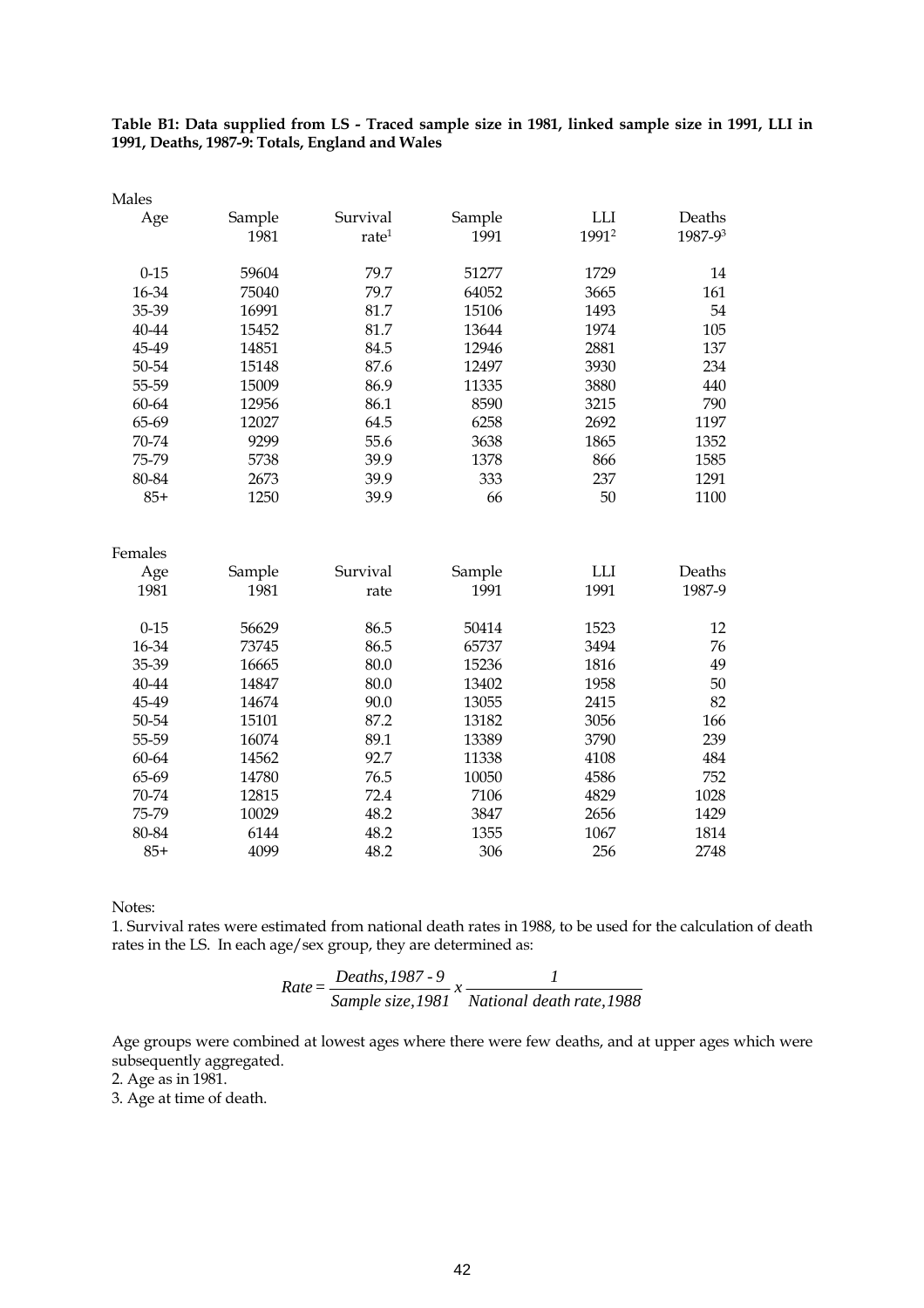**Table B2: Health of migrants and non-migrants in England and Wales, during 1981-1991**

Males

| Age in    | LLI in 1991   |       |        | Healthy in 1991 | Migration | Odds  |
|-----------|---------------|-------|--------|-----------------|-----------|-------|
| 1991      | <b>Stayer</b> | Mover | Stayer | Mover           | Rate %    | Ratio |
| $10 - 25$ | 1286          | 233   | 40757  | 8135            | 17        | 0.91  |
| 26-44     | 2918          | 573   | 49071  | 13170           | 21        | 0.73  |
| 45-49     | 1374          | 141   | 12156  | 1563            | 11        | 0.80  |
| 50-54     | 1792          | 165   | 10340  | 1105            | 9         | 0.86  |
| 55-59     | 2226          | 187   | 9734   | 905             | 8         | 0.90  |
| 60-64     | 2821          | 235   | 9082   | 1044            | 10        | 0.72  |
| 65-69     | 3406          | 380   | 8567   | 1035            | 11        | 0.92  |
| 70-74     | 3739          | 368   | 6525   | 706             | 9         | 0.91  |
| 75-79     | 4154          | 432   | 5035   | 427             | 9         | 1.23  |
| 80-84     | 3633          | 395   | 2844   | 234             | 9         | 1.32  |
| 85-89     | 2371          | 285   | 1097   | 94              | 10        | 1.40  |
| $90+$     | 1147          | 176   | 307    | 31              | 12        | 1.52  |
| Total     | 30867         | 3570  | 155515 | 28449           | 15        | 0.63  |

Note: Movers are those living in a different county (including Metropolitan counties, London) between 1981 and 1991. Migrants beyond England and Wales are excluded. Figures not available for females. The odds ratio is measured by the rate of outmigration of people ill in 1991, compared with people healthy in 1991. A text footnote gives details.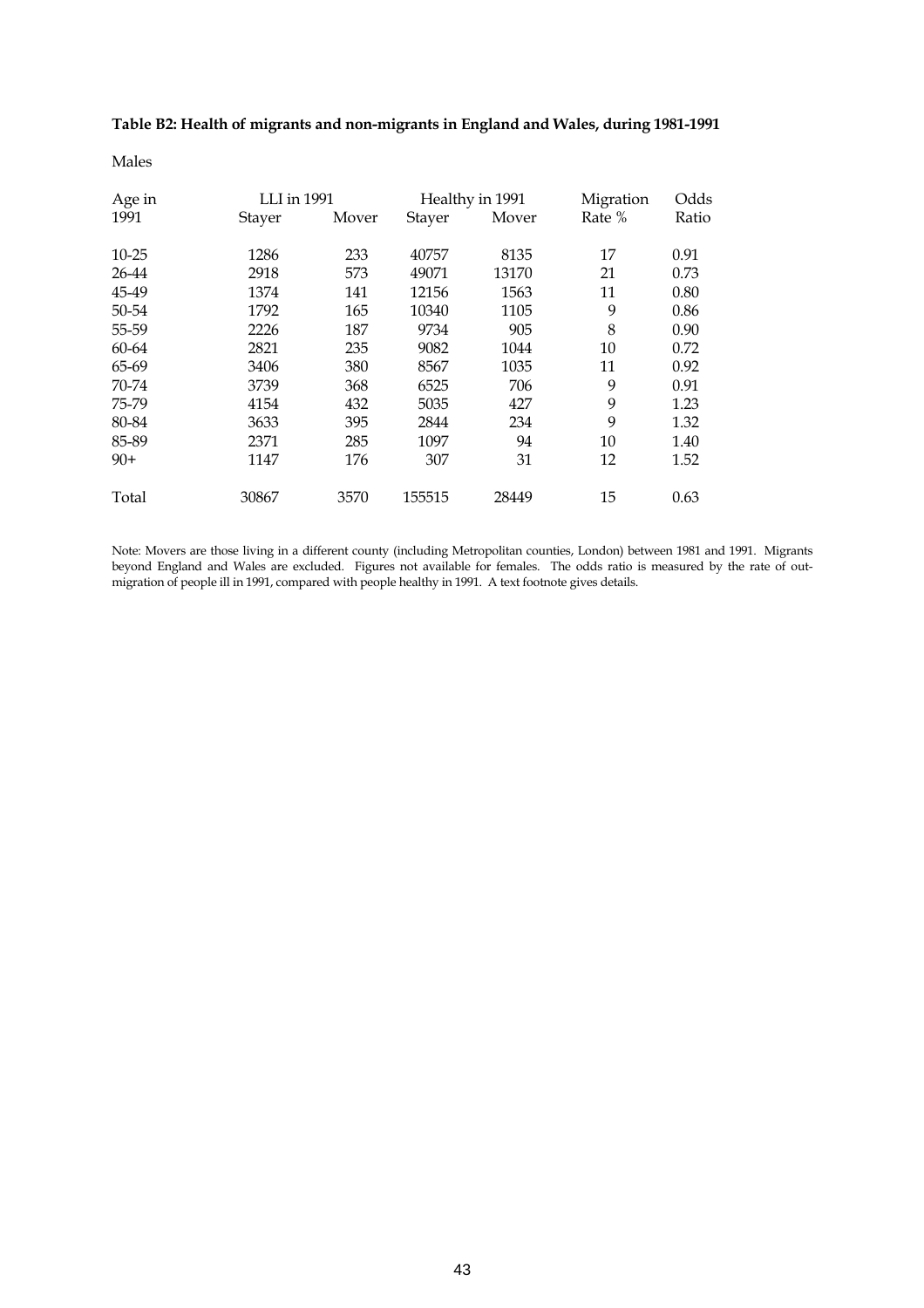# **Table B3: Migration Rate and Health of Migrants between 1981 and 1991 by County (Males)**

|                           | LS sample<br>1991 | Migrat'n<br>rate out<br>$\%$ | Odds<br>ratio<br>(out) | Migrat'n<br>rate in<br>$\%$ | Odds<br>ratio<br>(in) |
|---------------------------|-------------------|------------------------------|------------------------|-----------------------------|-----------------------|
| Metropolitan Counties     |                   |                              |                        |                             |                       |
| Merseyside                | 6360              | 12                           | .64                    | 6                           | .77                   |
| Greater Manchester        | 11054             | 11                           | .59                    | 7                           | .53                   |
| West Midlands             | 11157             | 13                           | .57                    | 7                           | .52                   |
| South Yorkshire           | 5789              | 10                           | .44                    | 7                           | .50                   |
| Tyne & Wear               | 4928              | 10                           | .52                    | 7                           | .78                   |
| West Yorkshire            | 8922              | 9                            | .71                    | 8                           | .62                   |
| Greater London            | 26205             | 19                           | .82                    | 11                          | .31                   |
| English Shires            |                   |                              |                        |                             |                       |
| Cleveland                 | 2419              | 11                           | .40                    | 6                           | .86                   |
| Humberside                | 3892              | 11                           | .49                    | 10                          | .54                   |
| Durham                    | 2700              | 12                           | .43                    | 11                          | .65                   |
| Nottinghamshire           | 4431              | 12                           | .52                    | 12                          | .53                   |
| Cumbria                   | 2258              | 10                           | .58                    | 12                          | .76                   |
| Lancashire                | 6167              | 11                           | .66                    | 12                          | .82                   |
| Leicestershire            | 3790              | 13                           | .47                    | 13                          | .54                   |
| Staffordshire             | 4565              | 14                           | .39                    | 14                          | .52                   |
| Derbyshire                | 4304              | 11                           | .61                    | 14                          | .62                   |
| Avon                      | 4148              | 13                           | .57                    | 14                          | .69                   |
| Kent                      | 6725              | 15                           | .71                    | 17                          | .85                   |
| Cheshire                  | 4274              | 15                           | .58                    | 17                          | .81                   |
| Northamptonshire          | 2526              | 14                           | .55                    | 17                          | .54                   |
| Northumberland            | 1381              | 16                           | .69                    | 17                          | 1.00                  |
| Essex                     | 6851              | 15                           | .63                    | 17                          | .75                   |
| Gloucestershire           | 2357              | 15                           | .84                    | 18                          | .78                   |
| Bedfordshire              | 2212              | 21                           | .55                    | 18                          | .67                   |
| Suffolk                   | 2772              | 14                           | .63                    | 18                          | .69                   |
| Shropshire                | 1782              | 15                           | .34                    | 19                          | .64                   |
| Norfolk                   | 3377              | 12                           | .65                    | 19                          | .91                   |
| Warwickshire              | 2249              | 19                           | .70                    | 19                          | .56                   |
| Hampshire                 | 6659              | 17                           | .53                    | 20                          | .67                   |
| Hertfordshire             | 4282              | 23                           | .73                    | 21                          | .73                   |
| Lincolnshire              | 2599              | 18                           | .70                    | 21                          | 1.01                  |
| Oxfordshire               | 2312              | 20                           | .70                    | 21                          | .51                   |
| Devon                     | 4645              | 13                           | .69                    | 22                          | .81                   |
| North Yorkshire           | 3107              | 17                           | .70                    | 22                          | .61                   |
| Hereford & Worcestershire | 2992              | 16                           | .66                    | 22                          | .77                   |
| Wiltshire                 | 2434              | 19                           | .89                    | 23                          | .82                   |
| Somerset                  | 2068              | 17                           | .62                    | 23                          | .66                   |
| East Sussex               | 3082              | 17                           | .73                    | 24                          | .66                   |
| Surrey                    | 4399              | 25                           | .82                    | 24                          | .69                   |
| Berkshire                 | 3083              | 23                           | .75                    | 24                          | .70                   |
| Dorset                    | 3043              | 15                           | .77                    | 24                          | .78                   |
| <b>West Sussex</b>        | 3276              | 16                           | .87                    | 24                          | .72                   |
| Cambridgeshire            | 2704              | 18                           | .71                    | 26                          | .69                   |
| Cornwall                  | 2218              | 15                           | .76                    | 26                          | .73                   |
| Isle of Wight             | 531               | 17                           | .56                    | 26                          | .80                   |
| Buckinghamshire           | 2729              | 24                           | .71                    | 29                          | .82                   |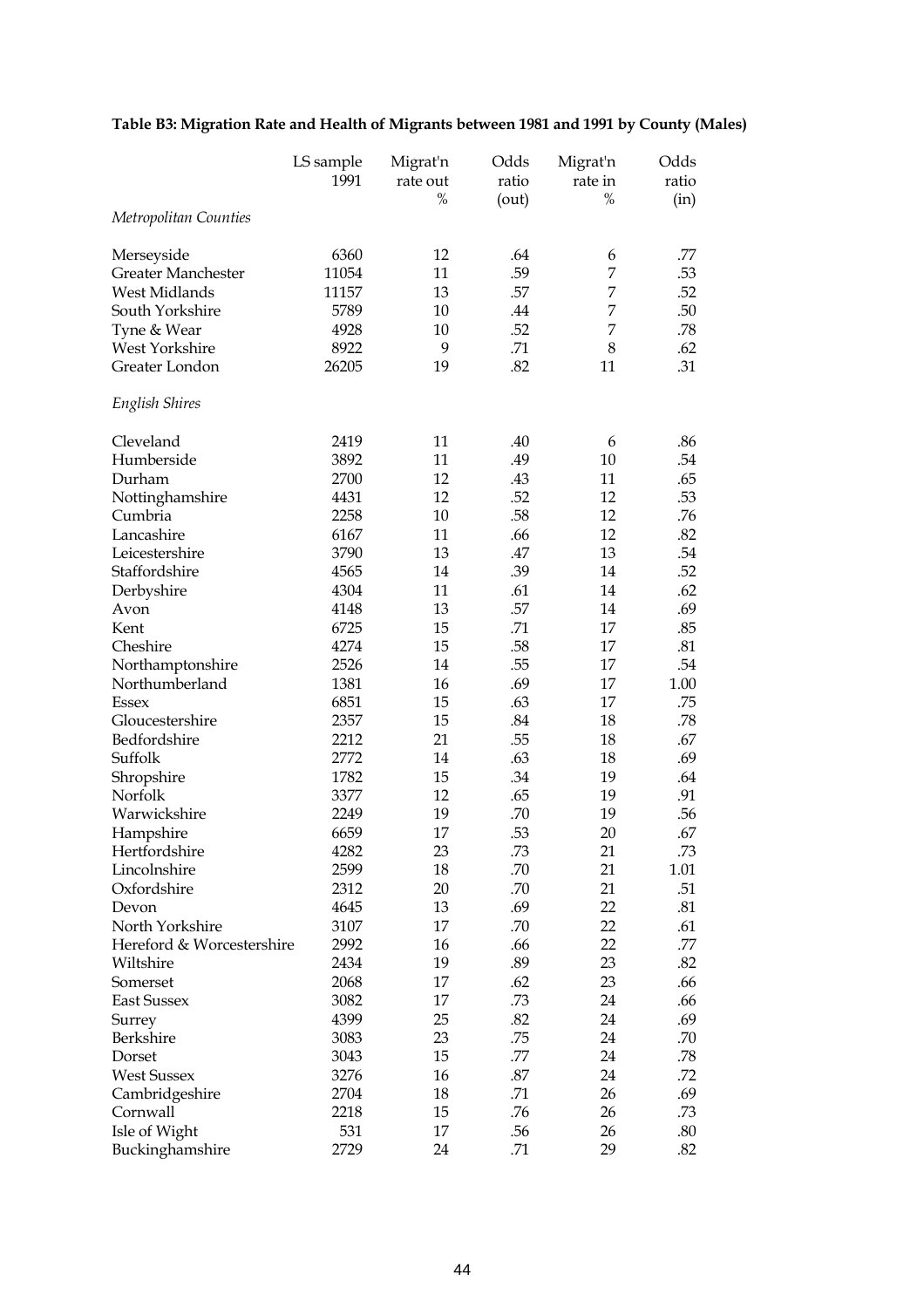#### **Table B3: continued**

|                 | LS sample | Migrat'n | Odds  | Migrat'n | Odds  |
|-----------------|-----------|----------|-------|----------|-------|
|                 | 1991      | rate out | ratio | rate in  | ratio |
|                 |           | %        | (out) | $\%$     | (in)  |
| <i>Wales</i>    |           |          |       |          |       |
| Mid Glamorgan   | 2367      | 10       | .45   | 9        | .55   |
| West Glamorgan  | 1599      | 11       | .43   | 9        | .56   |
| Gwent           | 1943      | $10\,$   | .64   | 10       | .69   |
| South Glamorgan | 1742      | 13       | .44   | 15       | .60   |
| Dyfed           | 1557      | 12       | .37   | 16       | .65   |
| Clywd           | 1831      | 12       | .75   | 17       | 1.01  |
| Gwynedd         | 1091      | 13       | .78   | 20       | .80   |
| Powys           | 513       | 19       | .83   | 24       | 1.71  |

Notes:

1. Migrants are those living in a different county (including Metropolitan counties, London) between 1981 and 1991. Migration rates out are the proportion of residents in 1981 living elsewhere in 1991. Migration rate in is the proportion of residents aged 10+ in 1991 living elsewhere in 1981. Migrants beyond England and Wales are excluded.

2. Odds ratio (out) is the rate of out-migration of people ill in 1991, compared with people healthy in 1991. Odds ration (in) is the rate of in-migration of people ill in 1991, compared with people healthy in 1991. Odds ratios of Isle of Wight and Powys are unreliable due to low numbers.

3. Data for females is unavailable.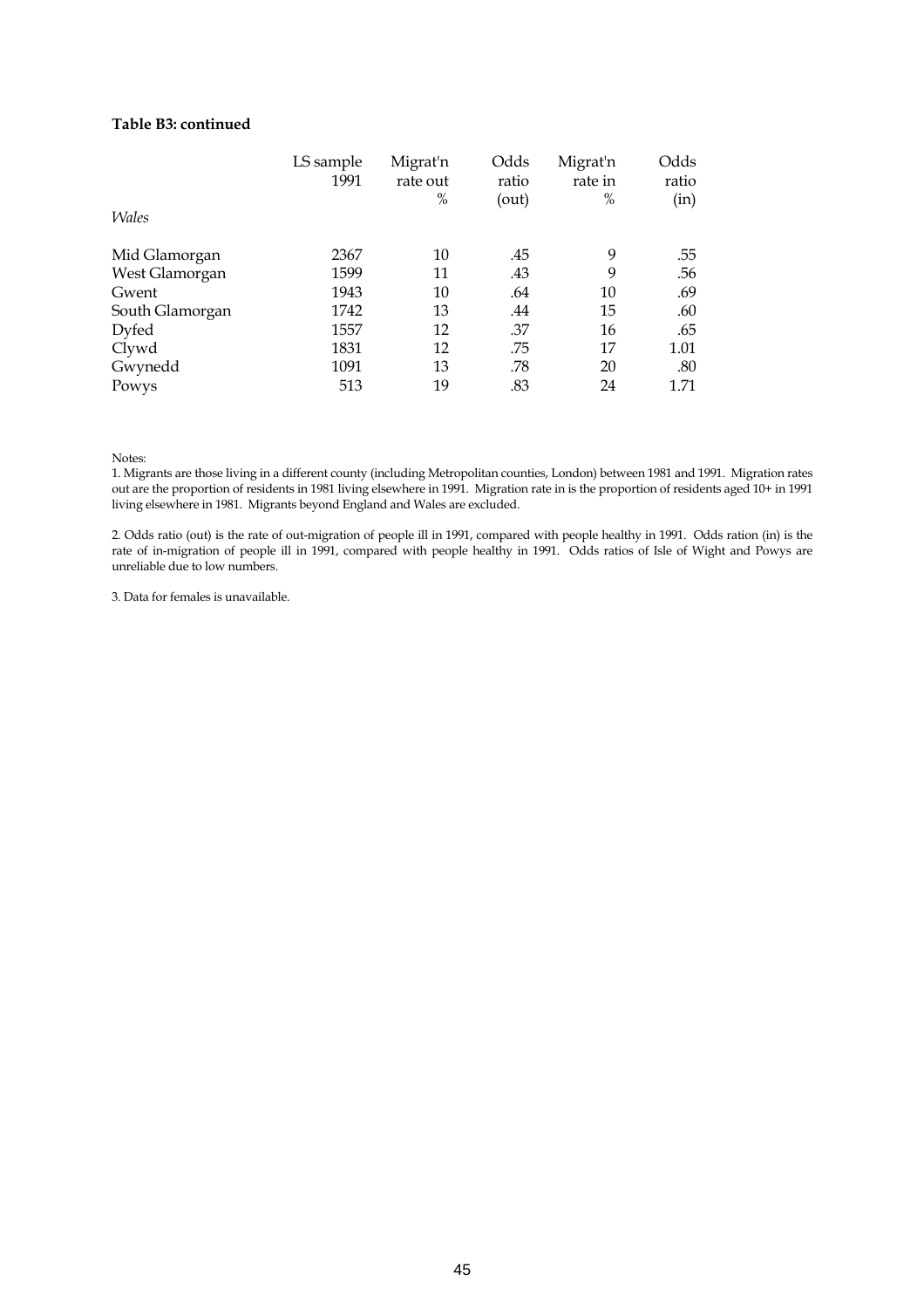# **Table B4: Age Standardised LLI rates, Males, by county of residence in 1981 and in 1991**

|                           | County of residence |       | Diff-   |  |
|---------------------------|---------------------|-------|---------|--|
|                           | 1981                | 1991  | erence  |  |
| Metropolitan Counties     |                     |       |         |  |
| Greater London            | 14.74               | 14.74 | $-0.01$ |  |
| <b>Greater Manchester</b> | 17.59               | 17.64 | $-0.05$ |  |
| Merseyside                | 17.58               | 17.75 | $-0.16$ |  |
| South Yorkshire           | 18.66               | 18.92 | $-0.26$ |  |
| Tyne & Wear               | 18.84               | 19.06 | $-0.22$ |  |
| West Midlands             | 15.89               | 16.06 | $-0.16$ |  |
| West Yorkshire            | 16.47               | 16.39 | 0.08    |  |
| English Shires            |                     |       |         |  |
| Avon                      | 12.97               | 13.25 | $-0.28$ |  |
| Bedfordshire              | 12.99               | 13.34 | $-0.34$ |  |
| Berkshire                 | 12.78               | 12.63 | 0.16    |  |
| Buckinghamshire           | 12.41               | 12.96 | $-0.55$ |  |
| Cambridgeshire            | 12.93               | 12.93 | 0.00    |  |
| Cheshire                  | 14.92               | 15.32 | $-0.40$ |  |
| Cleveland                 | 18.41               | 18.64 | $-0.23$ |  |
| Cornwall                  | 14.62               | 14.70 | $-0.08$ |  |
| Cumbria                   | 14.21               | 14.26 | $-0.05$ |  |
| Derbyshire                | 15.59               | 15.53 | 0.06    |  |
| Devon                     | 13.92               | 13.96 | $-0.04$ |  |
| Dorset                    | 12.67               | 12.77 | $-0.09$ |  |
| Durham                    | 19.08               | 19.49 | $-0.40$ |  |
| <b>East Sussex</b>        | 13.78               | 13.57 | 0.22    |  |
| Essex                     | 13.62               | 13.60 | 0.01    |  |
| Gloucestershire           | 12.82               | 12.84 | $-0.02$ |  |
| Hampshire                 | 13.84               | 13.87 | $-0.04$ |  |
| Hereford & Worcestershire | 13.34               | 13.24 | 0.11    |  |
| Hertfordshire             | 12.88               | 13.03 | $-0.14$ |  |
| Humberside                | 16.06               | 15.94 | 0.12    |  |
| Isle of Wight             | 15.20               | 15.99 | $-0.78$ |  |
| Kent                      | 13.01               | 13.14 | $-0.13$ |  |
| Lancashire                | 17.16               | 17.32 | $-0.16$ |  |
| Leicestershire            | 14.85               | 14.78 | 0.07    |  |
| Lincolnshire              | 14.12               | 14.37 | $-0.26$ |  |
| Norfolk                   | 13.39               | 13.50 | $-0.12$ |  |
| Northamptonshire          | 13.98               | 13.54 | 0.44    |  |
| Northumberland            | 14.89               | 15.43 | $-0.54$ |  |
| North Yorkshire           | 13.73               | 13.41 | 0.32    |  |
| Nottinghamshire           | 16.28               | 16.20 | 0.08    |  |
| Oxfordshire               | 13.20               | 12.91 | 0.30    |  |
| Shropshire                | 13.29               | 13.70 | $-0.41$ |  |
| Somerset                  | 13.08               | 12.84 | 0.25    |  |
| Staffordshire             | 16.75               | 16.70 | 0.05    |  |
| Suffolk                   | 14.14               | 14.03 | 0.10    |  |
| Surrey                    | 12.03               | 11.69 | 0.34    |  |
| Warwickshire              | 14.22               | 13.66 | 0.56    |  |
| <b>West Sussex</b>        | 13.03               | 12.66 | 0.37    |  |
| Wiltshire                 | 13.42               | 13.12 | 0.30    |  |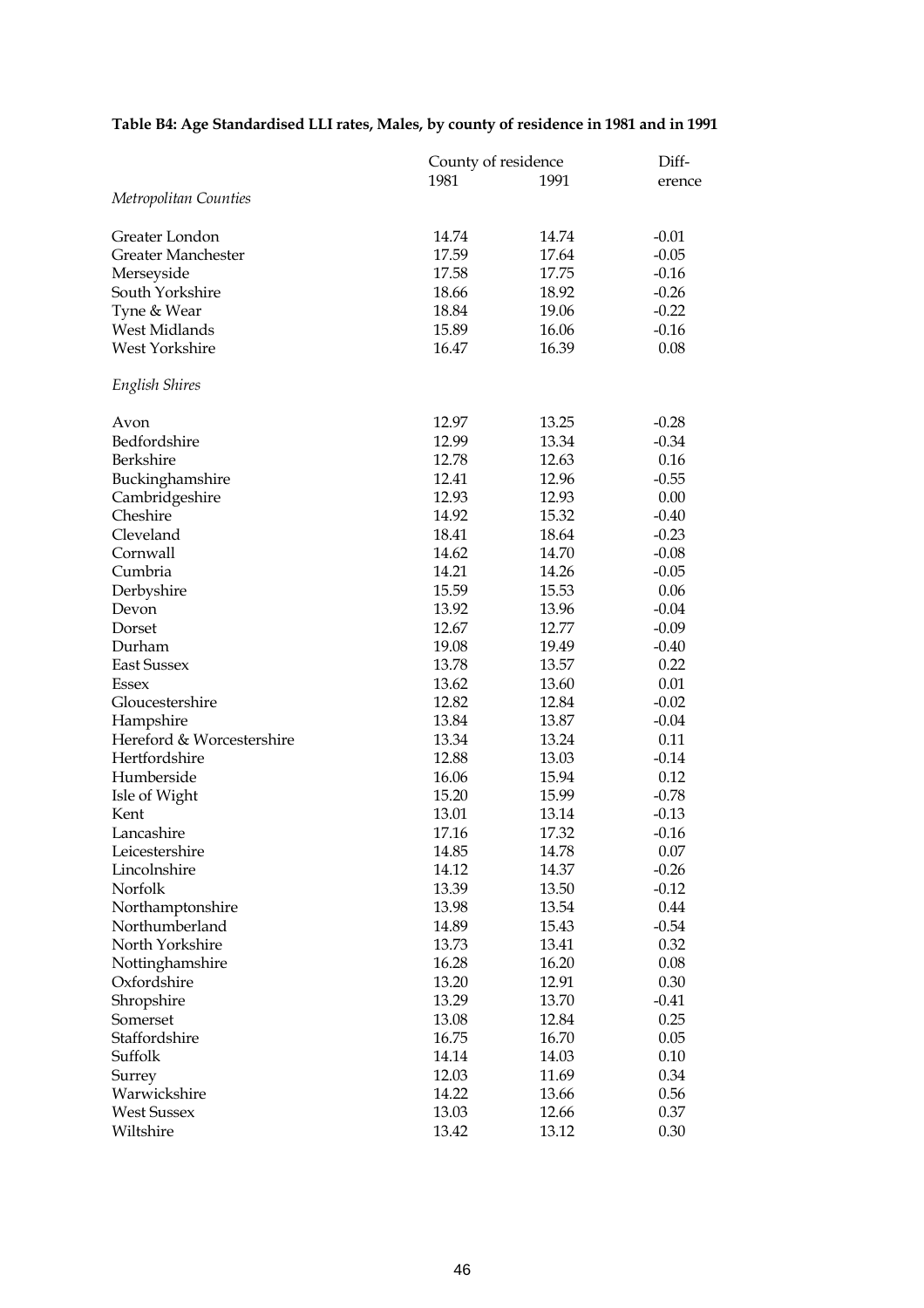### **Table B4: continued**

|                 | Place of residence |       | Diff    |
|-----------------|--------------------|-------|---------|
|                 | 1981               | 1991  | erence  |
| <i>Wales</i>    |                    |       |         |
| Clywd           | 15.42              | 15.79 | $-0.37$ |
| Dyfed           | 17.17              | 17.29 | $-0.12$ |
| Gwent           | 18.71              | 18.77 | $-0.06$ |
| Glwynedd        | 12.91              | 12.62 | 0.29    |
| Mid Glamorgan   | 23.19              | 23.16 | 0.03    |
| Powys           | 9.91               | 10.61 | $-0.70$ |
| South Glamorgan | 15.68              | 16.01 | $-0.33$ |
| West Glamorgan  | 21.41              | 21.35 | 0.05    |

Notes:

1. These are the age standardised rates among people alive in both 1981 and 1991, according to limiting longstanding illness in 1991. Age groups are as shown in table B2, with all over 80 combined.

2. Figures for Isle of Wight and Powys are based on small numbers and may be unreliable.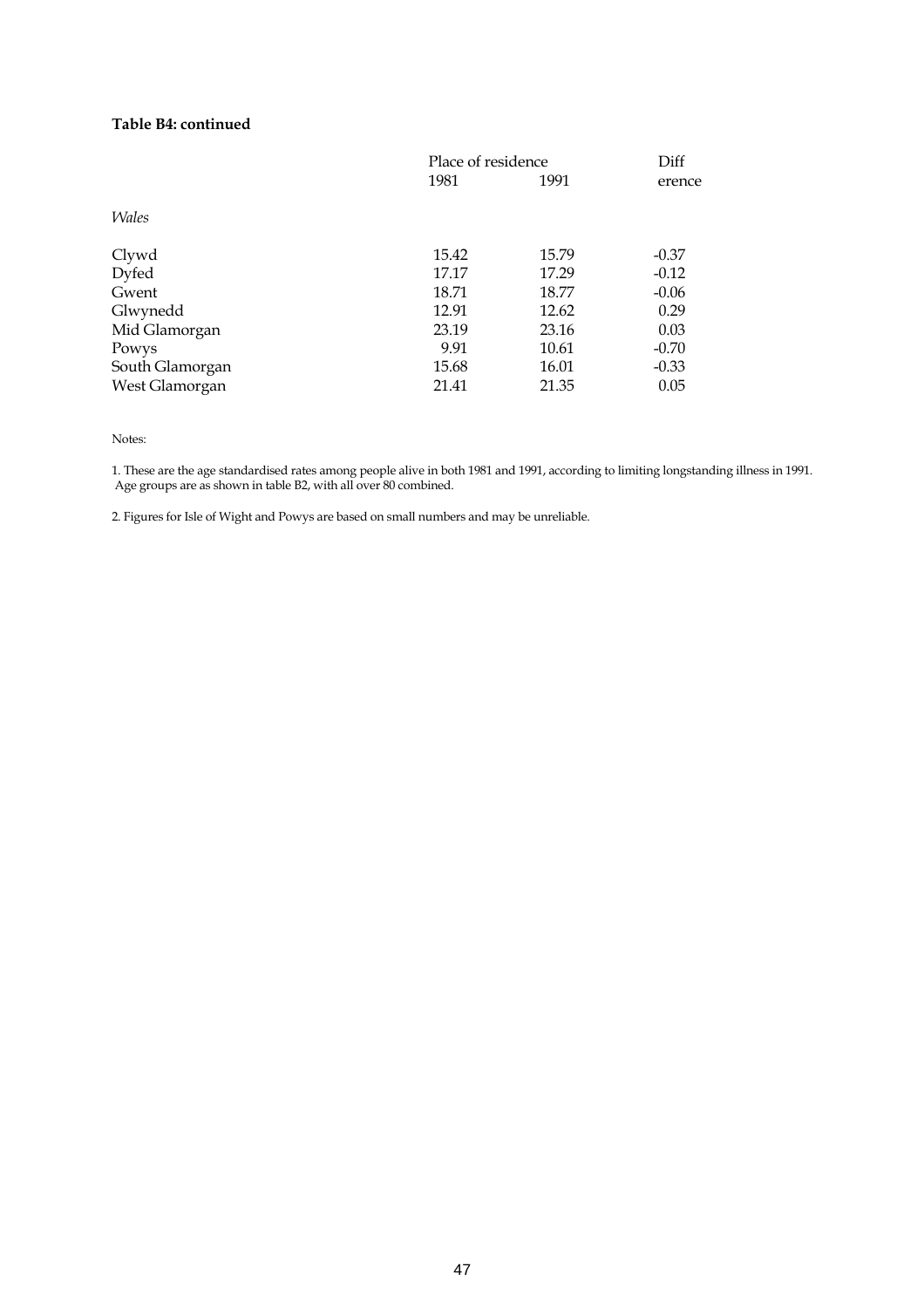# **Appendix C: Methodology for Estimating the Institutional Population**

### **C1. Introduction**

This appendix describes the methodology used for estimating the number of permanent residents in communal establishments providing health or social care. Estimates were calculated for the following categories of establishment, as shown in the relevant 1991 Census volume (CEN 91 CE, Table A):

| 1. | NHS hospitals/homes - psychiatric     | (SC2.1. & SC3.1.) |
|----|---------------------------------------|-------------------|
| 2. | NHS hospitals/homes - other           | (SC2.1. & SC3.1.) |
| 3. | Non-NHS hospitals - psychiatric       | (SC2.1. & SC3.1.) |
|    | 4. Non-NHS hospitals - other          | (SC2.1. & SC3.1.) |
|    | 5. Local authority homes              | (SC2.2. & SC3.2.) |
| 6. | Housing association homes and hostels | (SC2.3. & SC3.3.) |
| 7. | Nursing homes (non-NHS/LA/HA)         | (SC2.4. & SC3.4.) |
| 8. | Residential homes (non-NHS/LA/HA)     | (SC2.5. & SC3.2.) |

The estimates were calculated for the seven years 1976, 1981, 1985, 1988, 1991, 1992 and 1994, by age-group (0-4, 5-14, 15-44, 45-64, 65-74, 75-84 and 85 & over) and sex. Section C2 describes the methods used for each type of establishment, and Section C3 provides details of the sources of information used.

### **C2. Calculation of Estimates**

## *C2.1. NHS Hospitals/Homes - Psychiatric; NHS Hospitals/Homes - Other; Non-NHS Hospitals - Psychiatric; Non-NHS Hospitals - Other*

The calculation of the total number of resident patients in hospitals in the seven years 1976, 1981, 1985, 1988, 1991, 1992 and 1994 was based on linear interpolation/extrapolation from the 1981 Census for other residents and the 1991 Census for residents - non-staff. In the 1981 Census tabulations National Health Service (NHS) hospitals were combined with non-NHS hospitals, whereas these became separate categories in the 1991 Census tabulations. Secondly, in the 1981 Census the category psychiatric hospitals and homes included homes and hospitals for the mentally handicapped as well as the mentally ill, whereas in the 1991 Census tabulations psychiatric hospitals and homes only included establishments for the mentally ill. Thirdly, in the 1981 Census a number of categories of home, including nursing homes and local authority homes and hostels for the mentally disordered, were included in the hospitals and homes categories. Therefore, estimates of the number of resident patients in hospitals and homes have been calculated for NHS and non-NHS hospitals and homes combined, for psychiatric hospitals and homes (mental illness) and for other hospitals and homes (mentally handicapped and other), excluding nursing and other homes which have been included elsewhere.

The calculation of the total number of resident patients in psychiatric hospitals and homes in the seven years 1976, 1981, 1985, 1988, 1991, 1992 and 1994 proceeded in the following stages:

1. Calculation of estimated number of mentally ill and mentally handicapped patients in psychiatric hospitals and homes in 1981 by age-group (0-15, 16-pensionable age, pensionable age & over) and sex from the relative average daily number of occupied beds in England in 1981 (Department of Health and Social Security, 1985, Table 4.3).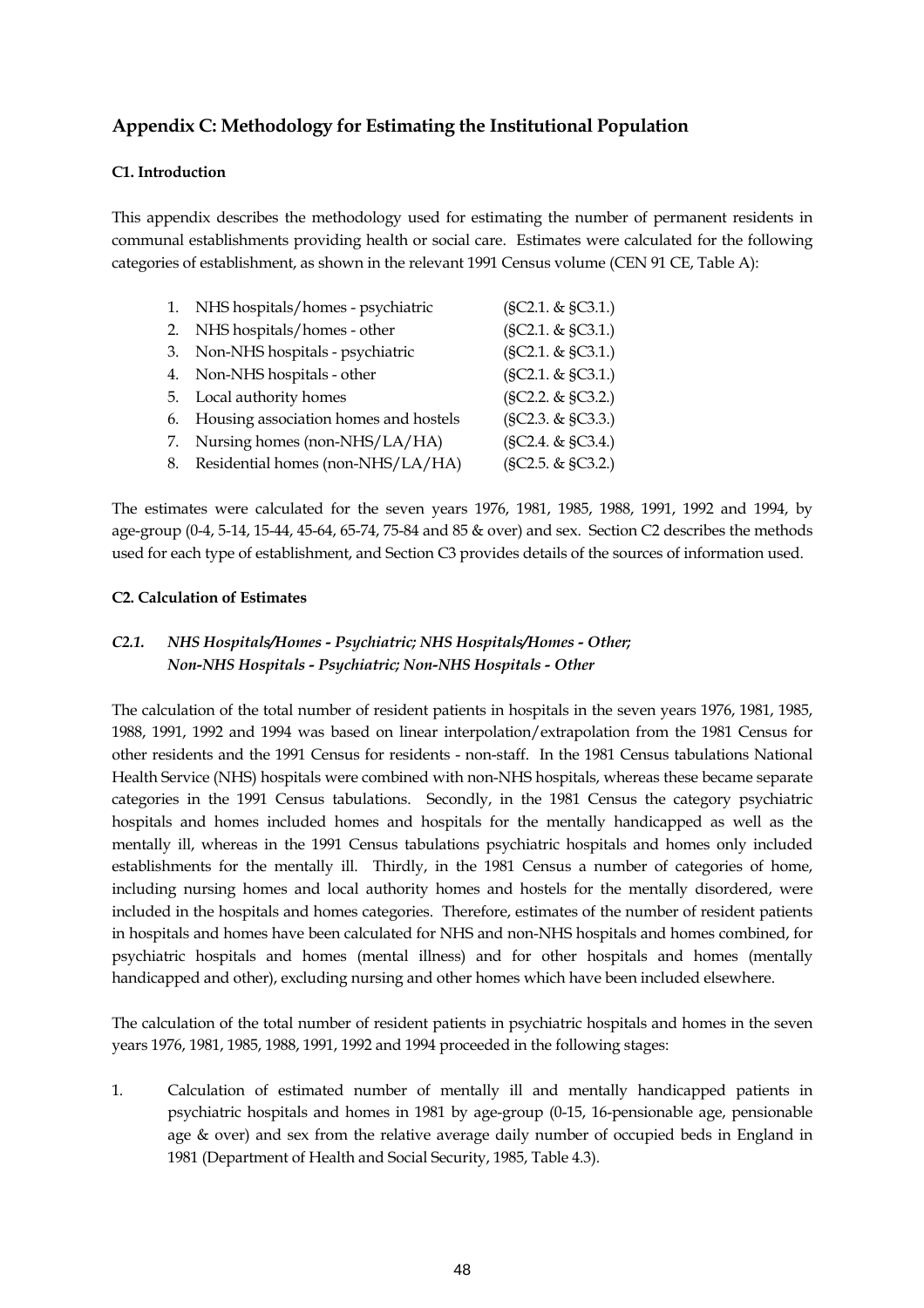- 2. Calculation of estimated number of mentally ill patients in psychiatric hospitals and homes in 1981 by age-group (0-15, 16-59, 60-64 and 65 & over) and sex from 1981 Census age-distributions for other residents in communal establishments in England and Wales (CEN 81 CE, Table 2).
- 3. Calculation of estimated number of mentally ill patients in psychiatric hospitals in 1981 by excluding estimated number in homes and hostels for the mentally disordered.
- 4. Calculation of estimated number of mentally ill patients in psychiatric hospitals and homes in 1981 by age-group (0-4, 5-14, 15-44, 45-64, 65-74, 75-84 and 85 & over) and sex from 1981 Census age-distributions for other residents in communal establishments in England and Wales (CEN 81 CE, Table 2).
- 5. Total number of patients in psychiatric hospitals by age-group (0-15, 16-44, 45-64, 65-74, 75-84 and 85 & over) and sex in England and Wales in 1991 taken from the 1991 Census for residents non-staff in NHS and non-NHS psychiatric hospitals (CEN 91 CE, Table 3), and total number of patients in age-groups 0-4, 5-14 and 15 estimated from 1991 Census age-distribution for residents - non-staff in communal establishments (CEN 91 CE, Table 2), producing estimated total number of patients in age-groups 0-4, 5-14, 15-44, 45-64, 65-74, 75-84 and 85 & over.
- 6. Calculation of estimated total number of patients in psychiatric hospitals for 1976 from the estimates in stages 4 and 5 by linear extrapolation, and calculation of estimated total number of patients by age-group and sex, assuming that the age- and sex-distributions were the same as in 1981.
- 7. Calculation of estimated total number of patients in psychiatric hospitals by age-group and sex for 1985 and 1988 from the estimates in stages 4 and 5, by linear interpolation.
- 8. Calculation of estimated total number of patients in psychiatric hospitals for 1992 and 1994 from the estimates in stages 4 and 5 by linear extrapolation, and calculation of estimated total number of patients by age-group and sex, assuming that the age- and sex-distributions were the same as in 1991.

The calculation of the total number of resident patients in other hospitals and homes in the seven years 1976, 1981, 1985, 1988, 1991, 1992 and 1994 proceeded in the following stages:

- 1. Calculation of estimated number of mentally ill and mentally handicapped patients in psychiatric hospitals and homes in 1981 by age-group (0-15, 16-pensionable age, pensionable age & over) and sex from the relative average daily number of occupied beds in England in 1981 (Department of Health and Social Security, 1985, Table 4.3).
- 2. Combination of estimated number of mentally handicapped patients in hospitals and homes in 1981 from stage 1 with tabulated number of other patients in hospitals and homes, by age-group and sex.
- 3. Calculation of estimated number of mentally handicapped and other patients in hospitals and homes in 1981 by age-group (0-15, 16-59, 60-64 and 65 & over) and sex from 1981 Census age-distributions for other residents in communal establishments in England and Wales (CEN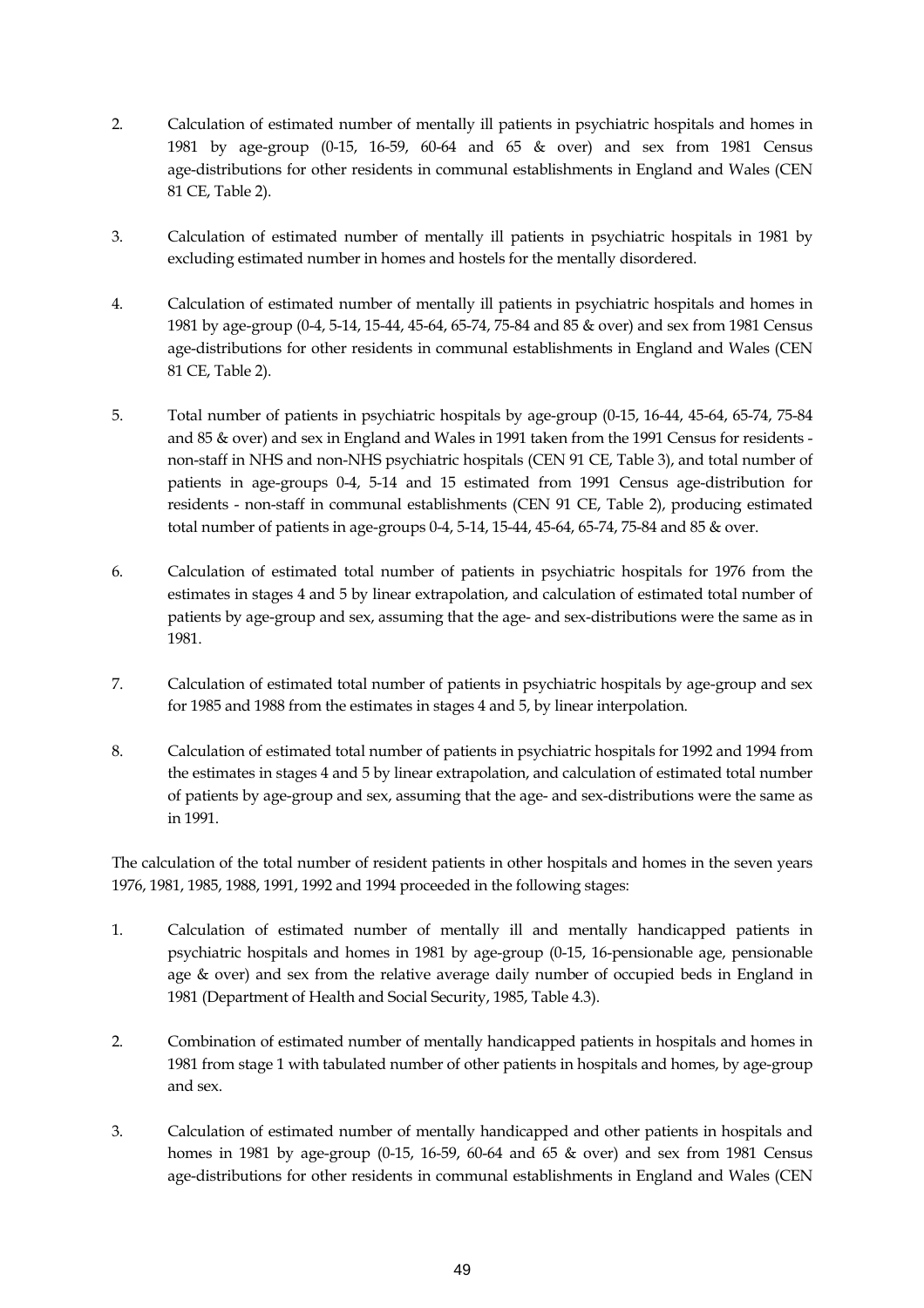81 CE, Table 2).

- 4. Calculation of estimated number of mentally handicapped and other patients in hospitals in 1981 by excluding estimated number in nursing homes.
- 5. Calculation of estimated number of mentally handicapped and other patients in hospitals and homes in 1981 by age-group (0-4, 5-14, 15-44, 45-64, 65-74, 75-84 and 85 & over) and sex from 1981 Census age-distributions for other residents in communal establishments in England and Wales (CEN 81 CE, Table 2).
- 6. Total number of patients in other hospitals by age-group (0-15, 16-44, 45-64, 65-74, 75-84 and 85 & over) and sex in England and Wales in 1991 taken from the 1991 Census for residents non-staff in NHS and non-NHS hospitals (CEN 91 CE, Table 3), and total number of patients in age-groups 0-4, 5-14 and 15 estimated from 1991 Census age-distribution for residents non-staff in communal establishments (CEN 91 CE, Table 2), producing estimated total number of patients in age-groups 0-4, 5-14, 15-44, 45-64, 65-74, 75-84 and 85 & over.
- 7. Calculation of estimated total number of patients in other hospitals for 1976 from the estimates in stages 5 and 6 by linear extrapolation, and calculation of estimated total number of patients by age-group and sex, assuming that the age- and sex-distributions were the same as in 1981.
- 8. Calculation of estimated total number of patients in other hospitals by age-group and sex for 1985 and 1988 from the estimates in stages 5 and 6, by linear interpolation.
- 9. Calculation of estimated total number of patients in other hospitals for 1992 and 1994 from the estimates in stages 5 and 6 by linear extrapolation, and calculation of estimated total number of patients by age-group and sex, assuming that the age- and sex-distributions were the same as in 1991.

### *Notes on the Calculations*

- 1. For 1981, the number of residents in homes and hostels for the mentally disordered was defined as the estimated number of permanent residents in local authority homes for people with mental illness and learning disabilities, since these homes were specifically included in the category of psychiatric hospitals and homes (CEN 91 CE). The estimated numbers of residents in other categories of home were not excluded because this produced negative estimates.
- 2. Although some nursing homes cater for patients with mental illness or learning disabilities, these homes are a minority, accounting for under 9 per cent of nursing home beds in 1982 (Department of Health and Social Security, nd). For 1981, the number of mentally handicapped and other patients in hospitals was estimated by excluding the total estimated number of patients in nursing homes, and no adjustment was made to the psychiatric hospitals and homes category for nursing homes catering for patients with mental illness or learning disabilities.

### *C2.2. Local Authority Homes*

The calculation of the total number of permanent residents in local authority homes in the seven years 1976, 1981, 1985, 1988, 1991, 1992 and 1994 proceeded in the following stages: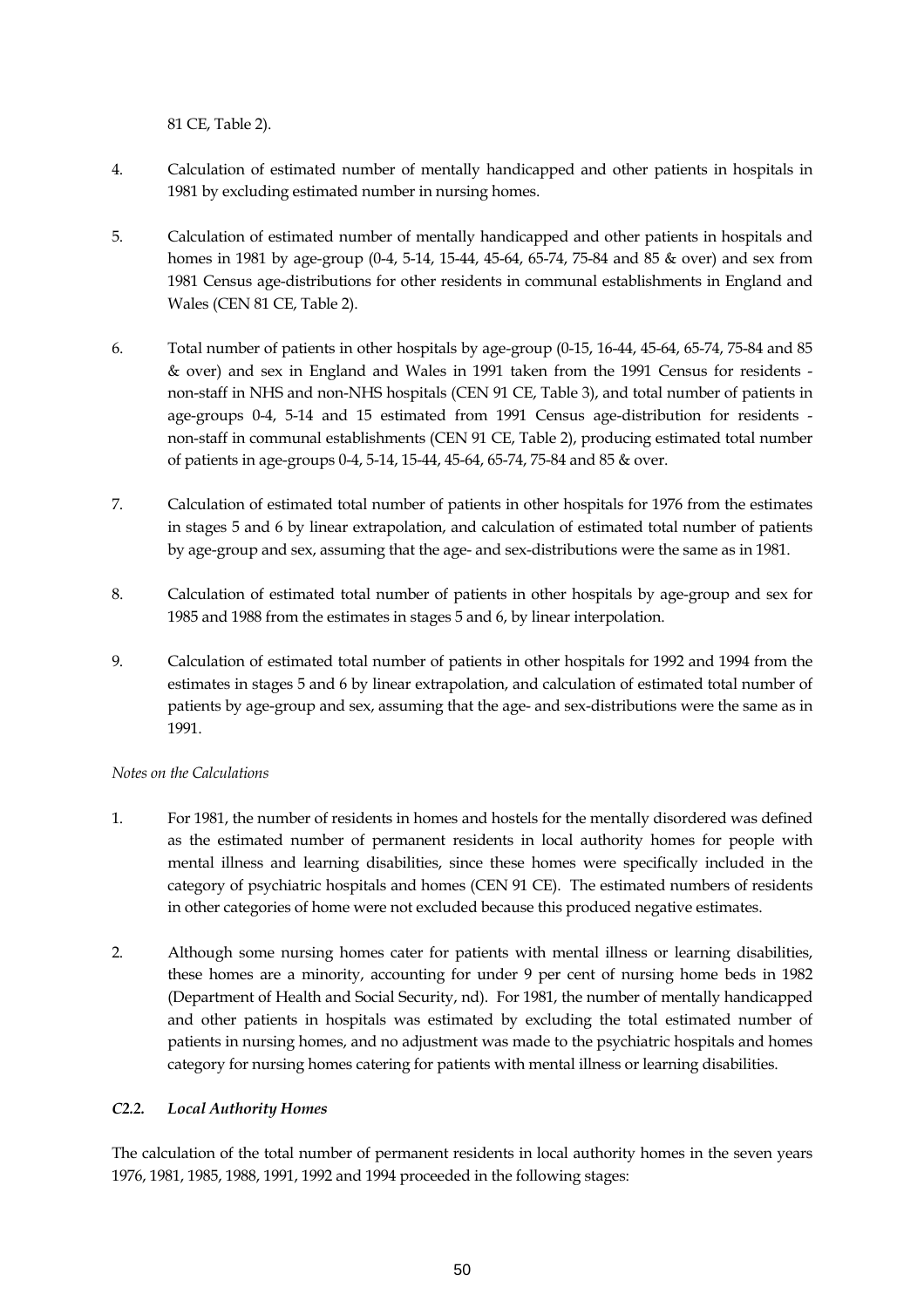- 1. Calculation of estimated total number of permanent residents in homes for elderly people and people with physical disabilities in England by age-group (<65, 65-74, 75-84 and 85 & over) and, where possible, sex.
- 2. Calculation of estimated total number of permanent residents in homes for elderly people and people with physical disabilities in Wales by age-group (<65, 65-74, 75-84 and 85 & over) and sex.
- 3. Calculation of estimated total number of permanent residents in homes for people with mental illness and people with learning disabilities in England, including unstaffed local authority homes, by age-group (<65, 65-74, 75-84 and 85 & over) and, where possible, sex.
- 4. Calculation of estimated total number of permanent residents in homes for people with mental illness and people with learning disabilities in Wales, including unstaffed local authority homes, by age-group (<65, 65-74, 75-84 and 85 & over) and sex.
- 5. Combination of estimates from stages 1 and 3 and from stages 2 and 4.
- 6. Calculation of estimated total number of permanent residents in homes in England by age-group (<65, 65-74, 75-84 and 85 & over) and sex, for years for which the sex-distribution was not available (1988, 1991, 1992 and 1994), from the 1991 Census sex-distribution for each age-group for residents - non-staff in local authority homes (CEN 91 CE, Table 3).
- 7. Calculation of estimated total number of permanent residents in age-groups 0-15, 16-44 and 45-64 from 1991 Census age-distribution for residents - non-staff in local authority homes for England and Wales separately (CEN 91 CE, Table 3).
- 8. Calculation of estimated total number of permanent residents in age-groups 0-4, 5-14 and 15 from 1991 Census age-distribution for residents - non-staff in communal establishments for England and Wales separately (CEN 91 CE, Table 2).
- 9. Combination of estimates from stage 5, 6 and 7 to produce estimated total number of permanent residents in age-groups 0-4, 5-14, 15-44, 45-64, 65-74, 75-84 and 85 & over for England and Wales combined.

### *Notes on the Calculations*

- (a) Elderly and Physically Disabled
- 1. For years in which the age-distribution of permanent residents was not available or was incomplete, the age-distribution of permanent residents was assumed to be the same as for all residents (England: 1976, 1981, 1988, 1991, 1992 and 1994; Wales: 1991, 1992 and 1994).
- 2. The age-distribution of permanent residents for whom the age was recorded as not known was assumed to be the same as for residents for whom the age was recorded (England: 1988).
- (b) Mental Illness and Learning Disabilities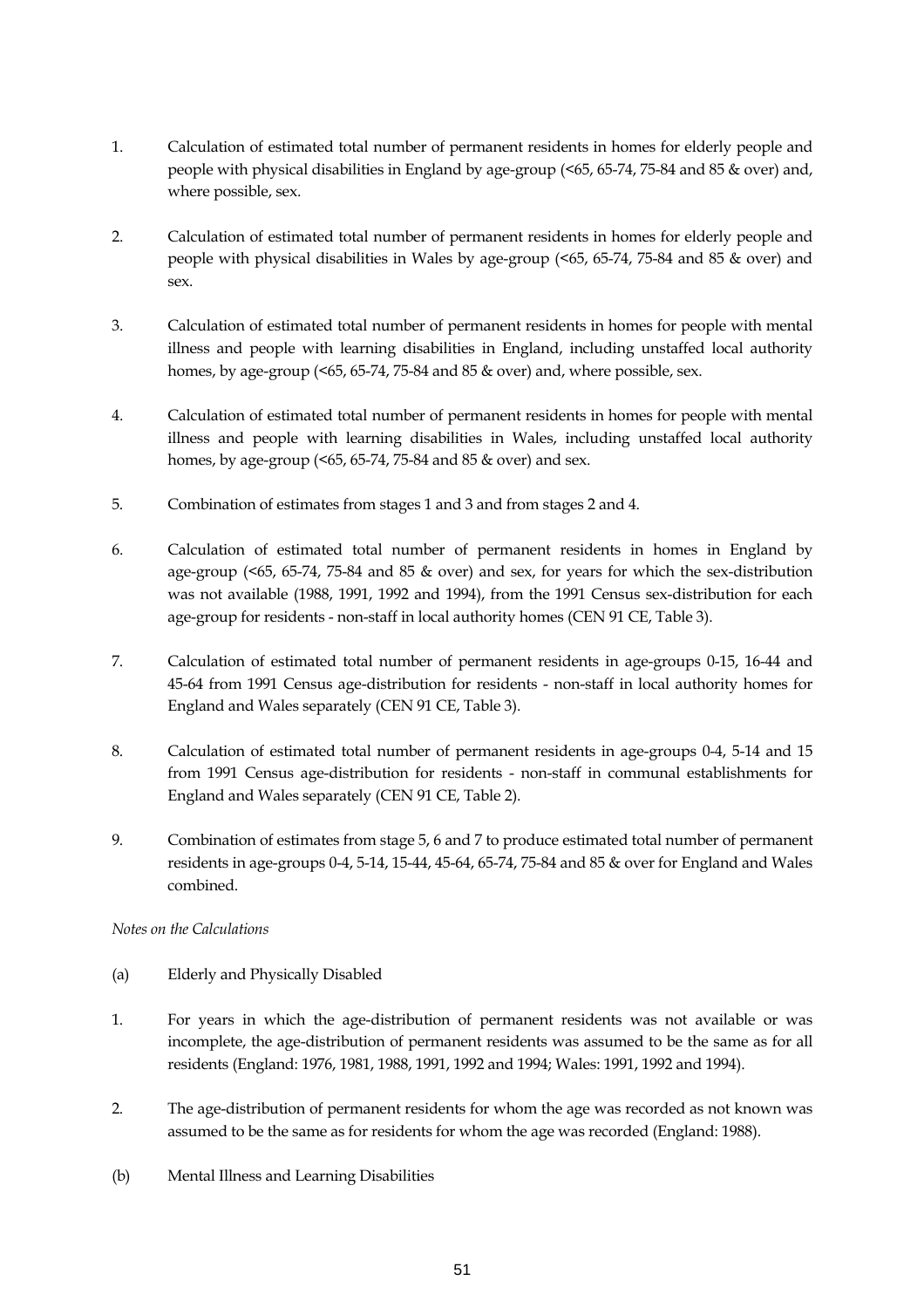- 1. As a consequence of the variability in the age-groupings used in the sources of statistics on homes for people with mental illness or learning disabilities, initial estimates for England for 1976 to 1992 and for Wales for 1976 to 1994 were obtained for residents aged under 65 and for residents aged 65 and over, and the proportions of residents in the age-groups 65-74, 75-84 and 85 and over were then assumed to be the same as in local authority homes for people with mental illness or learning disabilities in England in 1994.
- 2. For 1976, the total number of permanent residents in both England and Wales was calculated as the number of residents in staffed homes plus the estimated number in unstaffed homes, assuming that the occupancy rate and the age-distribution of residents in unstaffed local authority accommodation were the same as in staffed local authority accommodation, adjusted by the ratio of permanent to all supported residents in homes in England in 1994.
- 3. For 1981 and 1985, the total number of permanent residents in England was calculated as the number of supported residents, adjusted by:
	- (i) the ratio of permanent to all supported residents in homes in England in 1994;
	- (ii) the ratio of residents to supported residents for 1989 (the nearest year for which information was available).
- 4. For 1988, the total number of permanent residents in England was calculated as the number of supported residents, adjusted by:
	- (i) the ratio of permanent to all supported residents in homes in England in 1994;
	- (ii) the ratio of residents to supported residents for 1989 (the nearest year for which information was available);
	- (iii) the ratio of residents in staffed and unstaffed homes to residents in staffed homes in England in 1994 (1988 being the first year when residents in unstaffed homes were explicitly excluded from the RA6 and RA10 returns on supported residents).
- 5. For 1991 and 1992, the total number of permanent residents in England was calculated as the number of supported residents, adjusted by:
	- (i) the ratio of permanent to all supported residents in homes in England in 1994;
	- (ii) the ratio of residents to supported residents;
	- (iii) the ratio of residents in staffed and unstaffed homes to residents in staffed homes in England in 1994.
- 6. For 1994, the total number of permanent residents in England was calculated as the number of supported permanent residents, adjusted by:
	- (i) removal of the estimated number of supported permanent residents in homes for elderly mentally infirm people, assumed to correspond to the increase in supported persons aged 65 and over in homes for people with mental illness between 1993 and 1994, adjusted by the ratio of supported permanent residents to all supported residents;
	- (ii) the ratio of residents to supported residents;
	- (iii) the ratio of residents in staffed and unstaffed homes to residents in staffed homes.
- 7. For 1981 to 1994, the total number of permanent residents in Wales was calculated as the number of residents in staffed homes plus the estimated number in unstaffed homes, assuming that the age-distribution of residents in unstaffed local authority accommodation was the same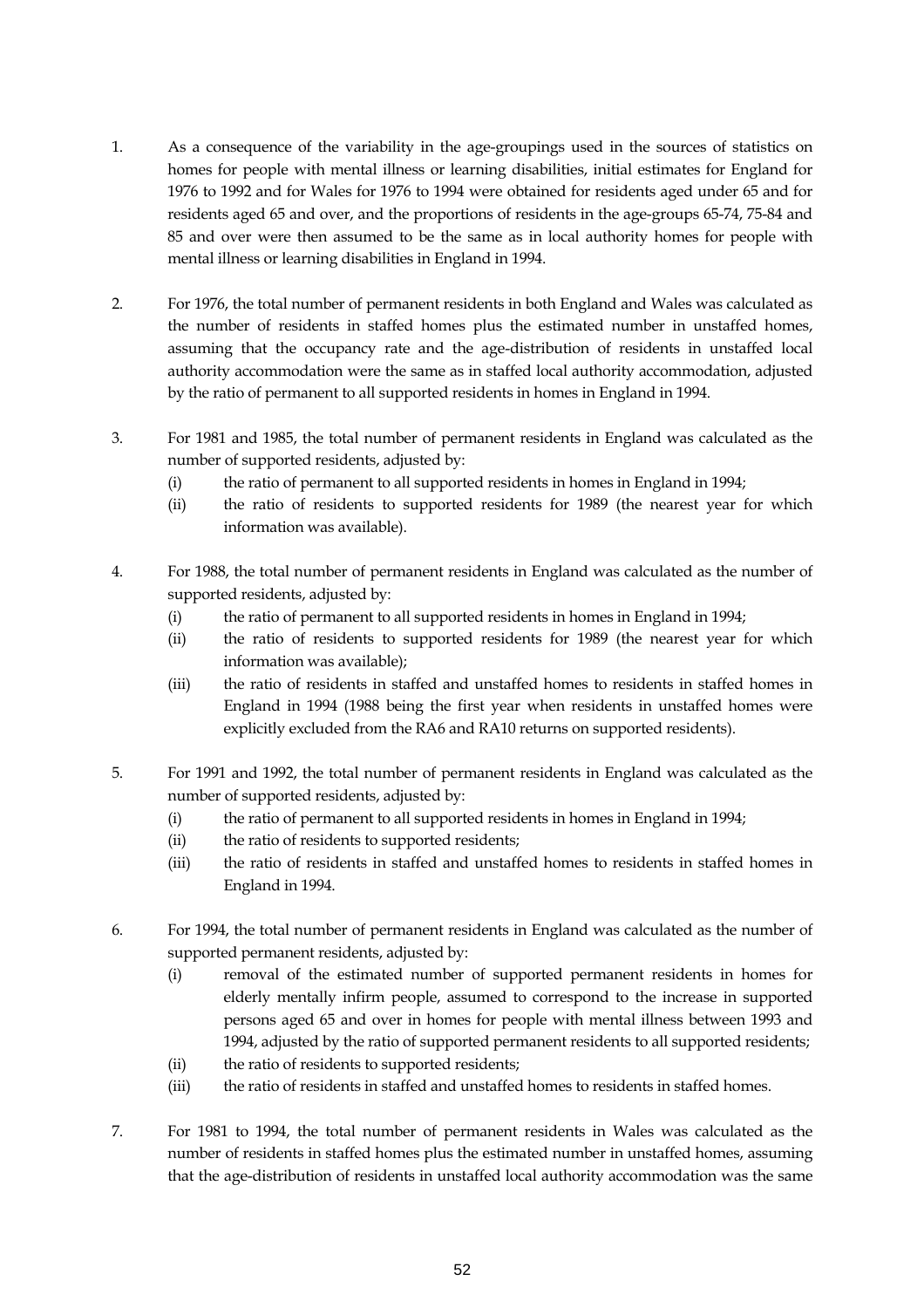as in staffed local authority accommodation, adjusted by the proportion of permanent residents in England in 1994.

### *C2.3. Housing Association Homes and Hostels*

Information on the number of hostel bedspaces contained in the annual reports of the Housing Corporation for 1988/89 and 1989/90, together with the results of the 1994 Housing Corporation survey of stock owned by registered housing associations, suggests that the annual growth in the number of hostel bedspaces, excluding individual shared housing bedspaces, was approximately 10 per cent between 1988/89 and 1994.

The calculation of the total number of residents in housing association homes and hostels in the seven years 1976, 1981, 1985, 1988, 1991, 1992 and 1994 proceeded in the following stages:

- 1. Total number of residents in age-groups 0-15, 16-44, 45-64, 65-74, 75-84 and 85 & over) by sex in England and Wales in 1991 taken from the 1991 Census for residents - non-staff in nursing homes (CEN 91 CE, Table 3), and total number of residents in age-groups 0-4, 5-14 and 15 estimated from 1991 Census age-distribution for residents - non-staff in communal establishments (CEN 91 CE, Table 2), producing estimated total number of residents in age-groups 0-4, 5-14, 15-44, 45-64, 65-74, 75-84 and 85 & over.
- 2. Calculation of estimated total number of residents by age-group and sex for 1976, 1981, 1985, 1988, 1992 and 1994 from the 1991 Census totals, assuming an annual growth rate of 10 per cent.

### *C2.4. Nursing Homes (Non-NHS/LA/HA)*

Department of Health statistics on private hospitals, homes and clinics in England are available for 1982 onwards, but from 1994 nursing homes and hospitals have been separated in the statistics and the statistics have included the number of occupied beds as well as the number of registered beds. For Wales, separate statistics for registered beds in nursing homes and hospitals have been published for 1989 onwards, but corresponding figures for 1982 to 1987 have been supplied by the Welsh Office. The statistics for England relate to 31st December for each year up to and including 1986, and those for Wales relate to 31st December for each year up to and including 1987. Where necessary, estimates have been calculated for the financial year using linear interpolation.

The calculation of the total number of patients in nursing homes in the six years 1976, 1981, 1985, 1988, 1991 and 1992 proceeded in the following stages:

- 1. Calculation of estimated total number of nursing home beds for England and Wales separately for 1981 and for England for 1985, 1988, 1991 and 1992.
- 2. Calculation of estimated number of nursing home beds for children, elderly long-stay and other categories for England and Wales separately for 1981, 1985 and 1988 and for England for 1991 and 1992.
- 3. Combination of estimates from stage 2 for England and Wales for 1981, 1985 and 1988, and combination of estimates from stage 2 for England with tabulated number for Wales for 1991 and 1992.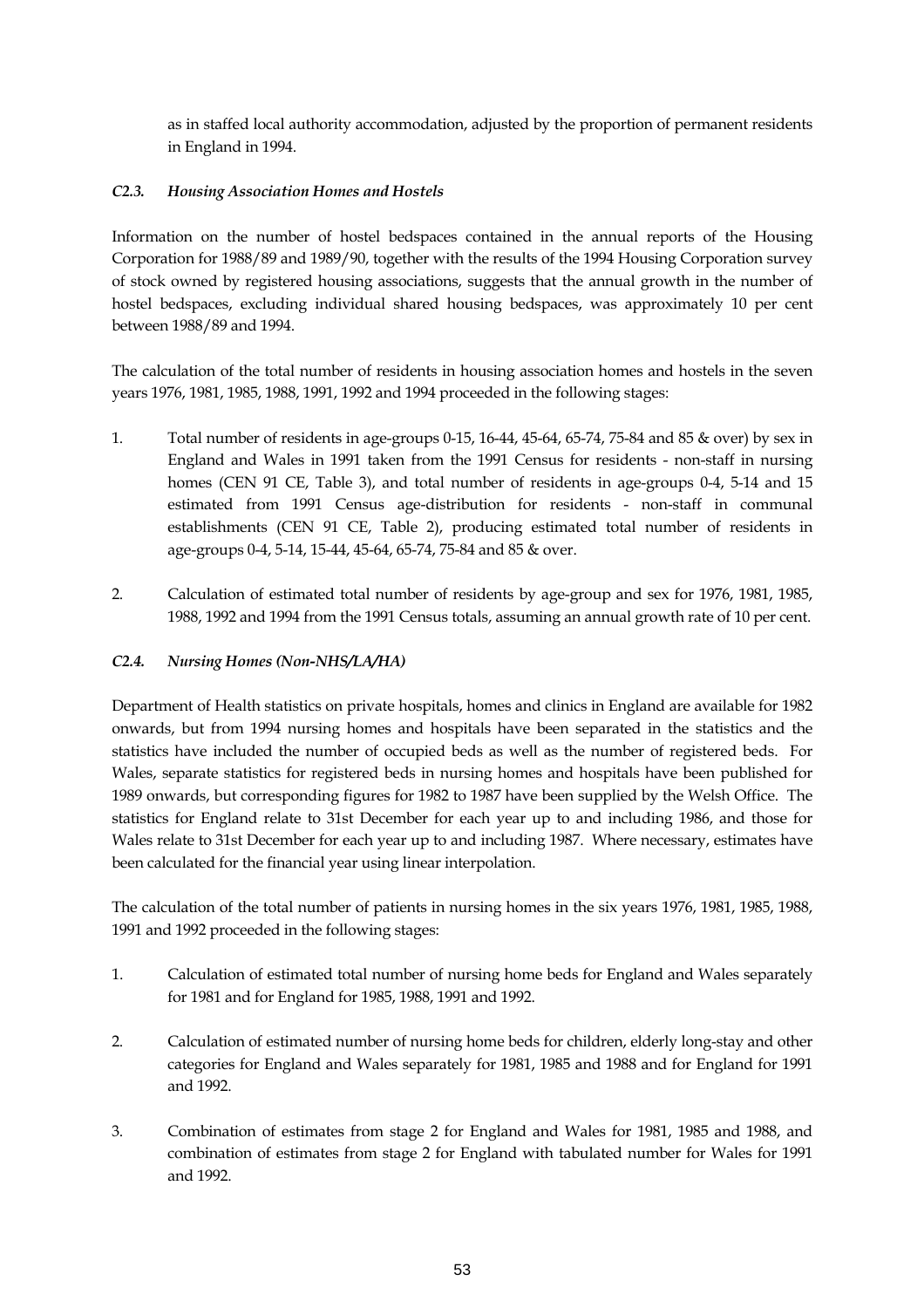- 4. Total number of patients by age-group (0-15, 16-44, 45-64, 65-74, 75-84 and 85 & over) and sex in England and Wales in 1991 taken from the 1991 Census for residents - non-staff in nursing homes (CEN 91 CE, Table 3), and total number of patients in age-groups 0-4, 5-14 and 15 estimated from 1991 Census age-distribution for residents - non-staff in communal establishments (CEN 91 CE, Table 2), producing estimated total number of patients in age-groups 0-4, 5-14, 15-44, 45-64, 65-74, 75-84 and 85 & over.
- 5. Calculation of estimated total number of patients in age-groups 0-4, 5-14, 15-44 and 45-64 by sex for 1981, 1985, 1988 and 1992, assuming that the occupancy rate for nursing home beds for children and other categories and the age- and sex-distributions were the same as in 1991.
- 6. Calculation of estimated total number of patients in age-groups 65-74, 75-84 and 85 & over by sex for 1981, 1985, 1988 and 1992, assuming that the occupancy rate for nursing home beds for elderly long-stay and the age- and sex-distributions were the same as in 1991.
- 7. Calculation of estimated total number of patients by age-group and sex for 1976, assuming that the age- and sex-distributions were the same as in 1981.

For 1994, the calculation of the total number of patients in nursing homes proceeded in the following stages:

- 1. Calculation of estimated total number of patients by age-group (under 18, 18-64, 65-74, 75-84 and 85 & over) in Wales, assuming the same occupancy rate as in England.
- 2. Combination of estimates from stage 1 with tabulated number for England.
- 3. Calculation of estimated total number of patients by age-group and sex using 1991 Census ageand sex-distributions.

*Notes on the Calculations*

- 1. For 1976, the number of nursing home beds in England and Wales was estimated to be 15000, based on a linear extrapolation from the growth in beds between 1981 and December 1982.
- 2. In 1981, the total number of beds in private and voluntary hospitals and nursing homes in England and Wales was about 30000 (Cmnd 8173, 1981), and the proportion of beds in nursing homes was assumed to be the same as in 1982.
- 3. For 1985, the total number of nursing home beds in both England and Wales for March was linearly interpolated from the figures for December 1984 and December 1985.
- 4. For 1988, the total number of nursing home beds in Wales for March was linearly interpolated from the figures for December 1987 and March 1989.
- 5. For the years 1982 to 1992, the number of nursing home beds in England was estimated as the total number of beds minus the number of beds in institutions with operating theatres.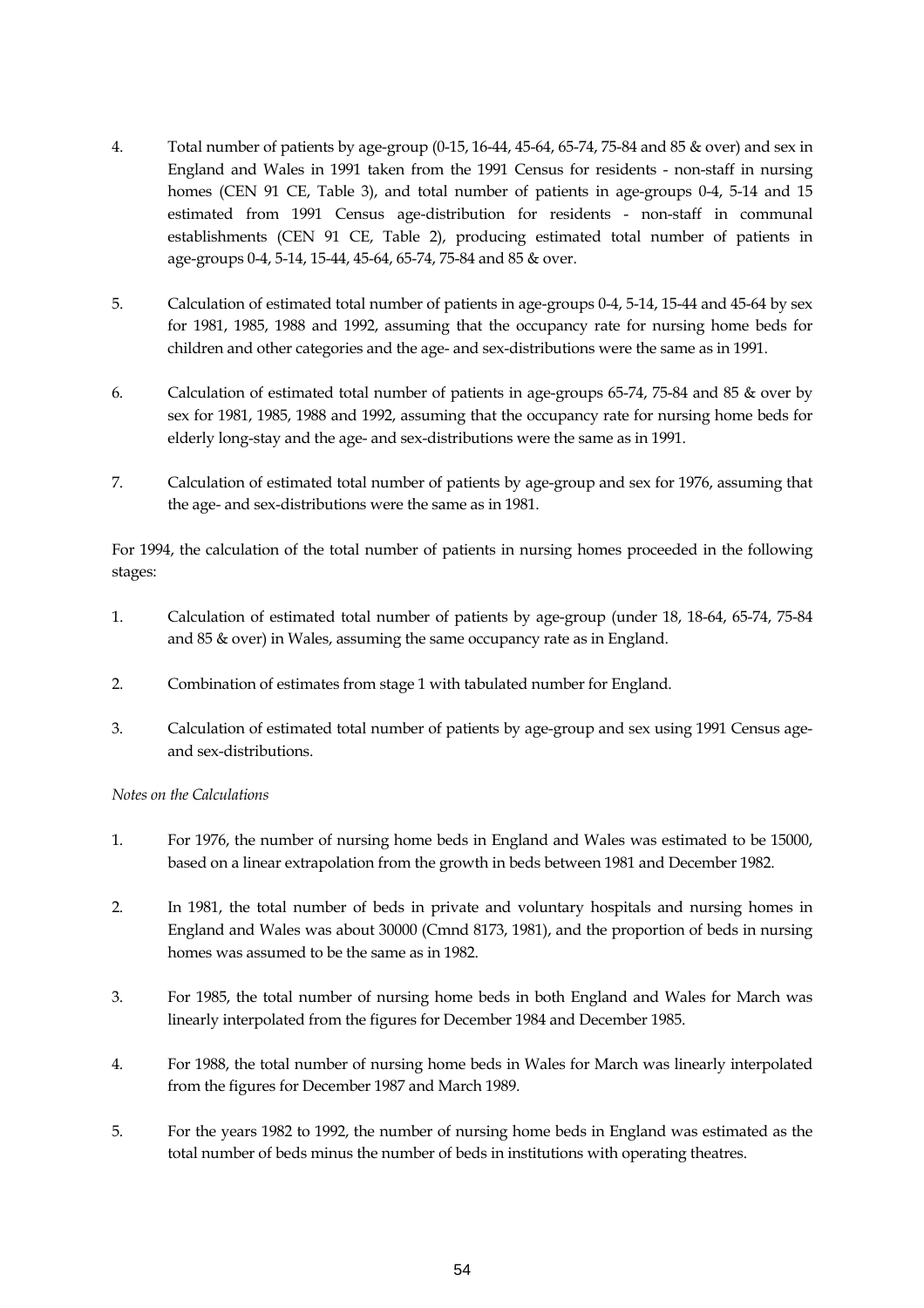- 6. For the years 1981 to 1992, the distribution of nursing home beds for children, elderly long-stay and other categories in England was assumed to be the same as in 1994, and was not constrained by the distribution in nursing homes and hospitals since homes catering exclusively for elderly people were often classified in the returns to the Department of Health as catering for 'general specialties' (Laing and Buisson, 1992).
- 7. For 1981, the distribution of nursing home beds for children, elderly long-stay and other categories in Wales was assumed to be the same as in 1982.

### *C2.5. Residential Homes (Non-NHS/LA/HA)*

The calculation of the total number of permanent residents in residential homes (Non-NHS/LA/HA) in the seven years 1976, 1981, 1985, 1988, 1991, 1992 and 1994 proceeded in the following stages:

- 1. Calculation of estimated total number of permanent residents in homes for elderly people and people with physical disabilities in England by age-group (<65, 65-74, 75-84 and 85 & over) and, where possible, sex.
- 2. Calculation of estimated total number of permanent residents in homes for elderly people and people with physical disabilities in Wales by age-group (<65, 65-74, 75-84 and 85 & over) and sex.
- 3. Calculation of estimated total number of permanent residents in homes for people with mental illness and people with learning disabilities in England, including unstaffed local authority homes, by age-group (<65, 65-74, 75-84 and 85 & over) and, where possible, sex.
- 4. Calculation of estimated total number of permanent residents in homes for people with mental illness and people with learning disabilities in Wales, including unstaffed local authority homes, by age-group (<65, 65-74, 75-84 and 85 & over) and sex.
- 5. Combination of estimates from stages 1 and 3 and from stages 2 and 4.
- 6. Calculation of estimated total number of permanent residents in homes in England by age-group (<65, 65-74, 75-84 and 85 & over) and sex, for years for which the sex-distribution was not available (1988, 1991, 1992 and 1994), from the 1991 Census sex-distribution for each age-group for residents - non-staff in local authority homes (CEN 91 CE, Table 3).
- 7. Calculation of estimated total number of permanent residents in age-groups 0-15, 16-44 and 45-64 from 1991 Census age-distribution for residents - non-staff in local authority homes for England and Wales separately (CEN 91 CE, Table 3).
- 8. Calculation of estimated total number of permanent residents in age-groups 0-4, 5-14 and 15 from 1991 Census age-distribution for residents - non-staff in communal establishments for England and Wales separately (CEN 91 CE, Table 2).
- 9. Combination of estimates from stage 5, 6 and 7 to produce estimated total number of permanent residents in age-groups 0-4, 5-14, 15-44, 45-64, 65-74, 75-84 and 85 & over for England and Wales combined.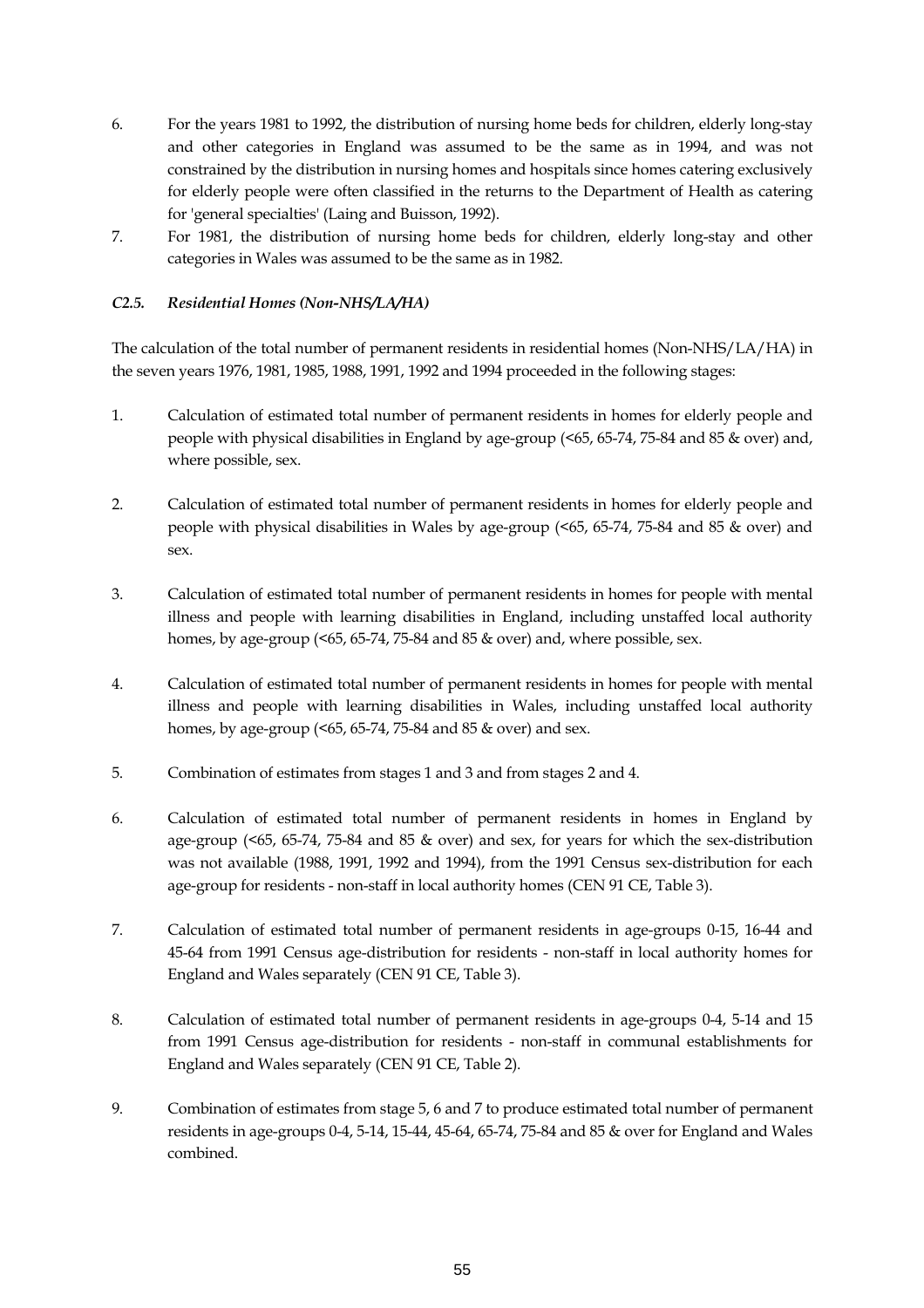#### *Notes on the Calculations*

- (a) Elderly and Physically Disabled
- 1. For years in which the age-distribution of permanent residents was not available or was incomplete, the age-distribution of permanent residents was assumed to be the same as for all residents (England: 1976, 1981, 1988, 1991, 1992 and 1994; Wales: 1991, 1992 and 1994).
- 2. The age-distribution of permanent residents for whom the age was recorded as not known was assumed to be the same as for residents for whom the age was recorded (England: 1988).
- (b) Mental Illness and Learning Disabilities
- 1. As a consequence of the variability in the age-groupings used in the sources of statistics on homes for people with mental illness or learning disabilities, initial estimates for England for 1976 to 1992 and for Wales for 1976 to 1994 were obtained for residents aged under 65 and for residents aged 65 and over, and the proportions of residents in the age-groups 65-74, 75-84 and 85 and over were then assumed to be the same as in residential homes for people with mental illness or learning disabilities in England in 1994.
- 2. For 1976, the total number of permanent residents by sex in both England and Wales was calculated as the number of residents in homes by sex, assuming that the sex-distribution for each age-group was the same as in England in 1981, adjusted by the ratio of permanent to all supported residents in homes in England in 1994.
- 3. For 1981, 1985 and 1988, the total number of permanent residents in England was calculated as the number of supported residents, adjusted by:
	- (i) the ratio of permanent to all supported residents in England in 1994;
	- (ii) the ratio of residents to supported residents for 1989 (the nearest year for which information was available).
- 4. For 1991 and 1992, the total number of permanent residents in England was calculated as the number of supported residents, adjusted by:
	- (i) the ratio of permanent to all supported residents in England in 1994;
	- (ii) the ratio of residents to supported residents.
- 5. For 1994, the total number of permanent residents in England was calculated as the number of supported permanent residents, adjusted by:
	- (i) removal of the estimated number of supported permanent residents in homes for elderly mentally infirm people, assumed to correspond to the increase in supported persons aged 65 and over in homes for people with mental illness between 1993 and 1994, adjusted by the ratio of supported permanent residents to all supported residents;
	- (ii) the ratio of residents to supported residents, assuming that the age-distribution of residents in small homes corresponds to that for homes with 4 or more residents.
- 6. For 1981 to 1992, the total number of permanent residents by sex in Wales was calculated as the number of residents in homes by sex, assuming that the sex-distribution for each age-group was the same as in England, adjusted by the ratio of permanent to all supported residents in homes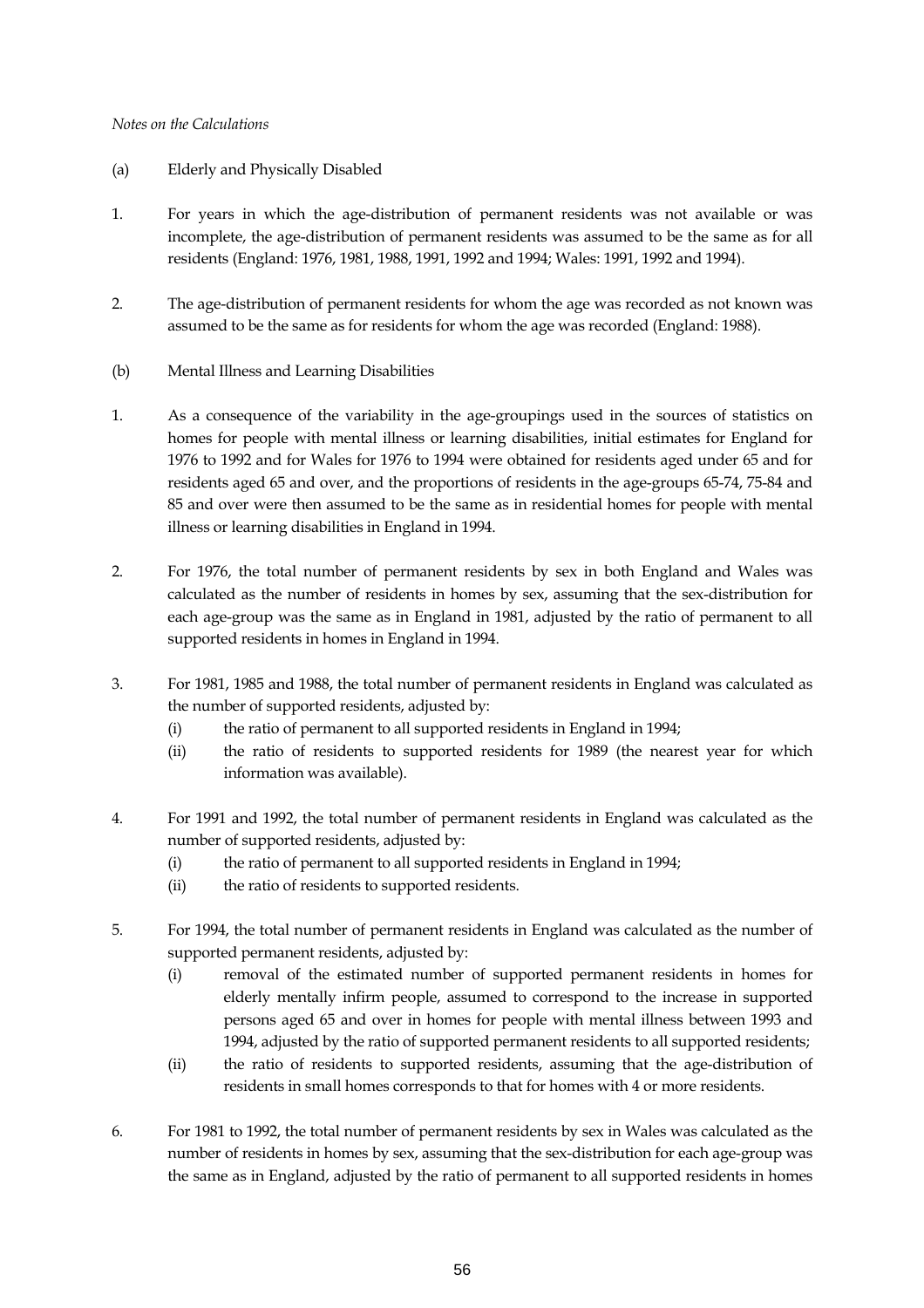in England in 1994.

7. For 1994, the total number of permanent residents in Wales was calculated as the number of residents in homes, adjusted by the ratio of permanent to all supported residents in homes in England in 1994.

### *C2.6. Total*

The estimated total number of permanent residents in the above categories of communal establishment in the seven years 1976, 1981, 1985, 1988, 1991, 1992 and 1994 by age-group (0-4, 5-14, 15-44, 45-64, 65-74, 75-84 and 85 & over) and sex was obtained by summation. For elderly people, the estimated total number of permanent residents in quinary age-groups (65-69, 70-74, 75-79, 80-84 and 85 & over) by sex was also obtained using the 1991 Census age-distribution for residents - non-staff in communal establishments (CEN 91 CE, Table 2).

### **C3. Sources of Information**

- *C3.1. NHS Hospitals/Homes Psychiatric; NHS Hospitals/Homes Other; Non-NHS Hospitals - Psychiatric; Non-NHS Hospitals - Other*
- 1981: Office of Population Censuses and Surveys (1983) *Census 1981. Communal Establishments. Great Britain*, CEN 81 CE, HMSO, London.
- 1991: Office of Population Censuses and Surveys (1993) *1991 Census. Communal Establishments. Great Britain*, CEN 91 CE, HMSO, London.

# *C3.2. Local Authority Homes; Residential Homes (Non-NHS/LA/HA)*

- (a) Elderly and Physically Disabled: England
- 1976: Department of Health and Social Security. *The Statistics of Residential Accommodation for the Elderly and for Younger Physically Handicapped People. At 31 March 1976. All Residents in Local Authority, Voluntary and Private Homes. RA/1976/2*.
- 1981: Department of Health and Social Security (1982) *The Statistics of Residential Accommodation for the Elderly and for Younger Physically Handicapped People at 31 March 1981. England. All Residents in Local Authority, Voluntary and Private Homes. RA/81/2*.
- 1985: Department of Health and Social Security. *Residential Accommodation 1985. Analysis of Permanent Residents by Home-Type, Function, Age and Sex for Each LA; Analysis of Short-Stay Residents by Home-Type, Function, Age and Sex for Each LA*.
- 1988: Department of Health. *Residential Accommodation for Elderly and for Younger Physically Handicapped People: All Residents in Local Authority, Voluntary and Private Homes. Year Ending 31 March 1988. England. RA/88/2*.
- 1991: Department of Health. *Residential Accommodation for Elderly and for Younger Physically*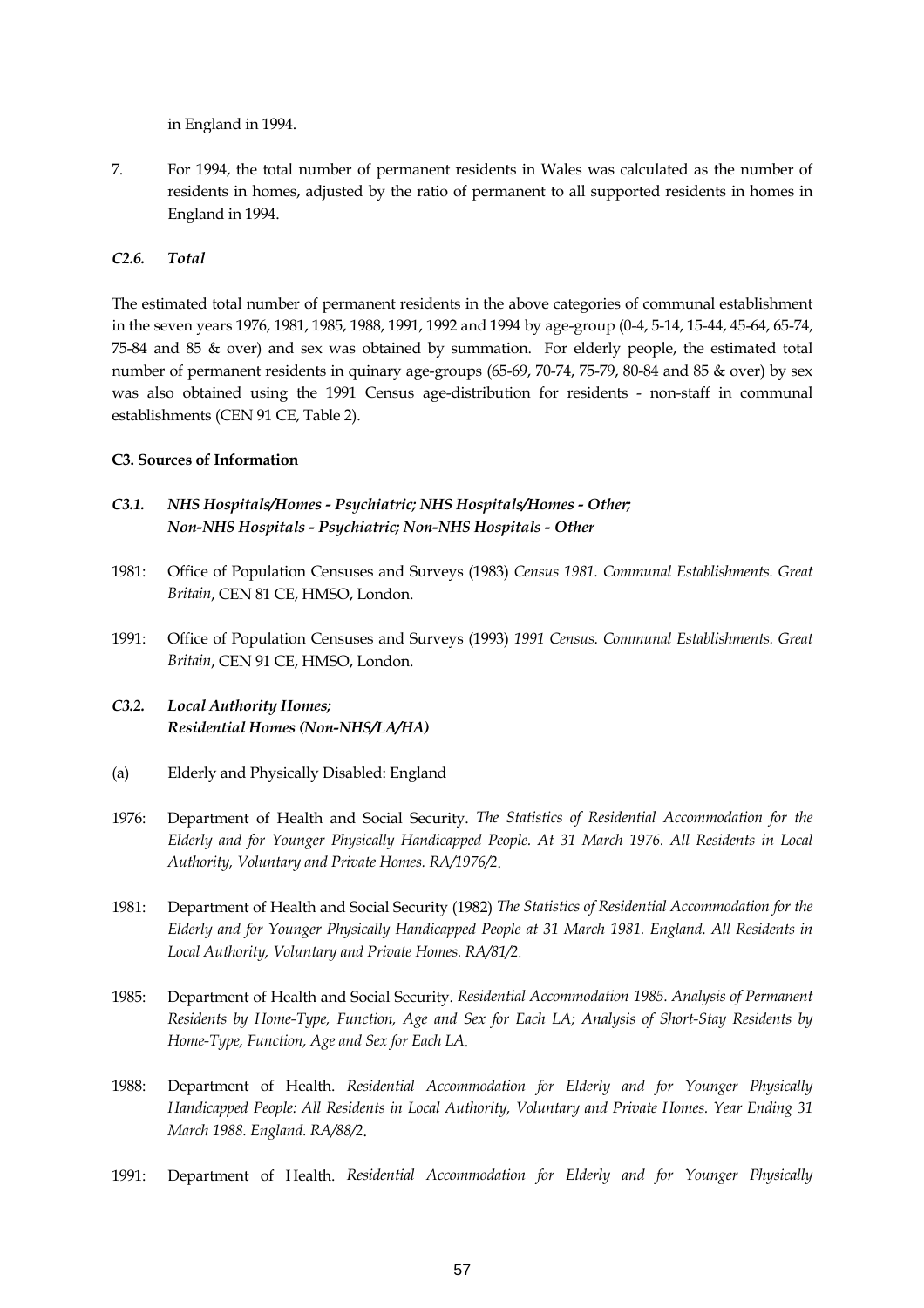*Handicapped People: All Residents in Local Authority, Voluntary and Private Homes. Year Ending 31 March 1991. England. RA/91/2*.

- 1992: Department of Health (1993) *Residential Accommodation for Elderly and for Younger Physically Disabled People: All Residents in Local Authority, Voluntary and Private Homes. Year Ending 31 March 1992. England. RA/92/2*.
- 1994: Department of Health (1995) *Residential Accommodation for Elderly People and People with Physical and/or Sensory Disabilities: All Residents in Local Authority, Voluntary and Private Homes. Year Ending 31 March 1994. England. RA/94/2*.
- (b) Elderly and Physically Disabled: Wales
- 1976: Welsh Office. *Residential Accommodation for the Elderly and Younger Physically Handicapped. Year Ended 31st March 1976*.
- 1981: Welsh Office. *Residential Accommodation for the Elderly, Younger Physically Handicapped and Blind. Year Ended 31st March 1981*.
- 1985: Welsh Office (1985) *Residential Accommodation for the Elderly, Younger Physically Handicapped and Blind: Year Ended 31/3/85*, Welsh Office, Cardiff.
- 1988: Welsh Office (1989) *Residential Accommodation for the Elderly, Younger Physically Handicapped and Blind: Year Ended 31/3/88*, Welsh Office, Cardiff.
- 1991: Welsh Office (1992) *Residential Accommodation for Elderly People and People with Physical or Visual Disabilities: Year Ended 31/3/91*, Welsh Office, Cardiff.
- 1992: Welsh Office (1993) *Residential Accommodation for Elderly People and People with Physical or Visual Disabilities: Year Ended 31/3/92*, Welsh Office, Cardiff.
- 1994: Welsh Office (1995) *Residential Care Homes and Nursing Homes in Wales: 1994*, Welsh Office, Cardiff.
- (c) Mental Illness and Learning Disabilities: England
- 1976: Department of Health and Social Security. *Homes and Hostels for the Mentally Ill and Mentally Handicapped at 31 March 1976. England. A/F 76/11*.
- 1981: Department of Health and Social Security. *Homes and Hostels for the Mentally Ill and Mentally Handicapped at 31 March 1981. England. A/F 81/11*.
- 1985: Department of Health and Social Security. *Homes and Hostels for the Mentally Ill and the Mentally Handicapped, at 31 March 1985. England. A/F 85/11*.
- 1988: Department of Health. *Residential Accommodation for Mentally Ill and Mentally Handicapped People: Local Authority Supported Residents at 31 March 1988. England. A/F 88/11B*.
- 1991: Department of Health. *Residential Accommodation for People with Mental Illness and People with*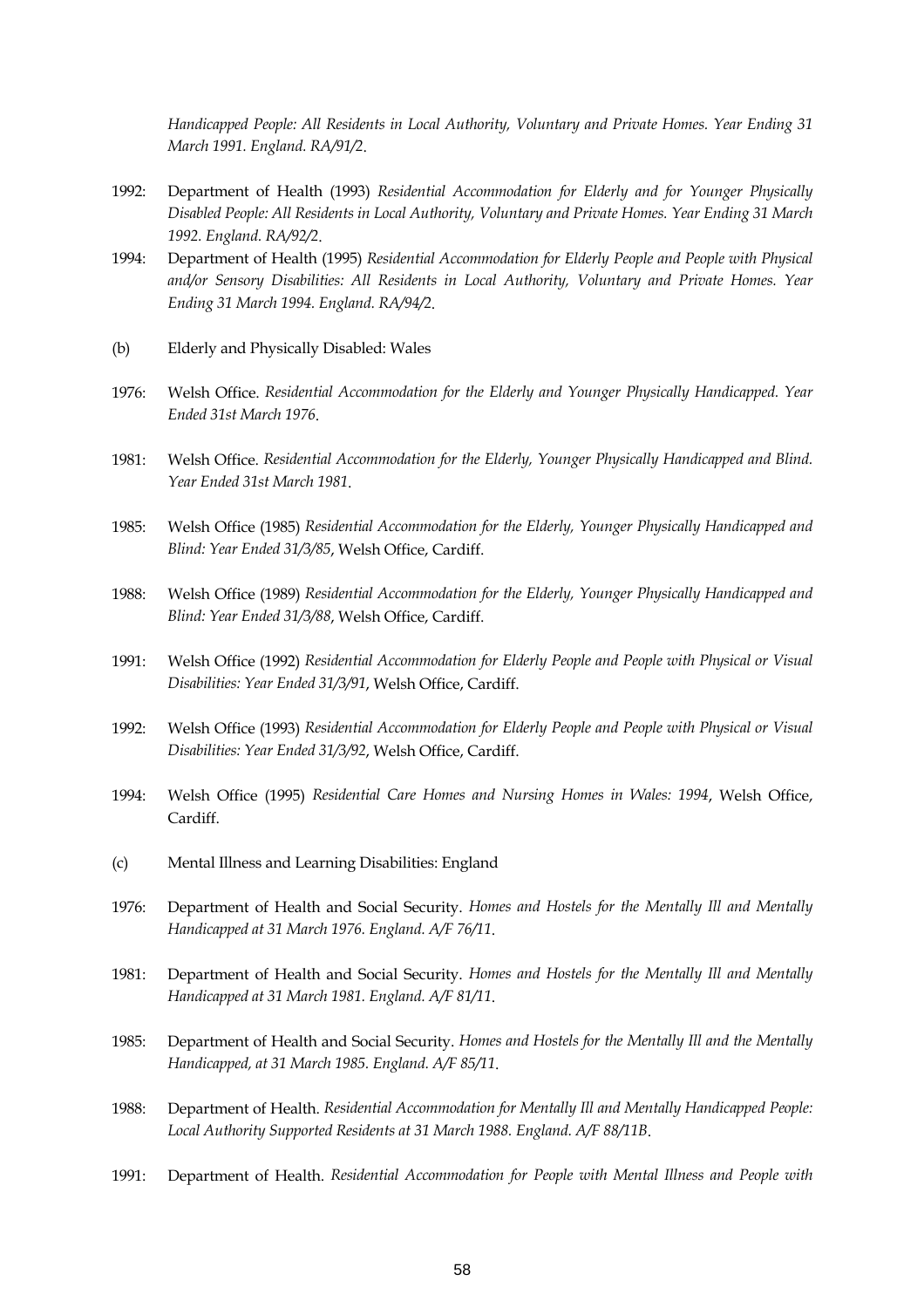*Learning Disabilities: Local Authority Supported Residents at 31 March 1991. England. A/F 91/11B*.

- 1992: Department of Health. *Residential Accommodation for People with Mental Illness and People with Learning Disabilities: Local Authority Supported Residents at 31 March 1992. England. A/F 92/11B*.
- 1994: Department of Health (1995) *Residential Accommodation for People with Mental Illness and People*  with Learning Disabilities: Local Authority Supported Residents. Year Ending 31 March 1994. England. *A/F 94/11B*.
- (d) Mental Illness and Learning Disabilities: Wales
- 1976: Welsh Office. *Activities of Social Services Departments. Year Ended 31st March 1976*.
- 1981: Welsh Office. *Activities of Social Services Departments. Year Ended 31st March 1981*.
- 1985: Welsh Office (1986) *Activities of Social Services Departments: Year Ended 31/3/85*, Welsh Office, Cardiff.
- 1988: Welsh Office (1989) *Activities of Social Services Departments: Year Ended 31/3/88*, Welsh Office, Cardiff.
- 1991: Welsh Office (1992) *Activities of Social Services Departments: Year Ended 31/3/91*, Welsh Office, Cardiff.
- 1992: Welsh Office (1993) *Activities of Social Services Departments: Year Ended 31/3/92*, Welsh Office, Cardiff.
- 1994: Welsh Office (1995) *Activities of Social Services Departments: 1993-94*, Welsh Office, Cardiff.

Welsh Office (1995) *Residential Care Homes and Nursing Homes in Wales: 1994*, Welsh Office, Cardiff.

- *C3.3. Housing Association Homes and Hostels*
- 1991: Office of Population Censuses and Surveys (1993) *1991 Census. Communal Establishments. Great Britain*, CEN 91 CE, HMSO, London.
- *C3.4 Nursing Homes (Non-NHS/LA/HA)*
- (a) England
- 1981: Cmnd 8173 (1981) *Growing Older*, HMSO, London.

Department of Health and Social Security. *Independent Sector Hospitals, Nursing Homes and Clinics in England. A National and Regional Analysis of Information Recorded on Form SBH 212 about Institutions Registered with English District Health Authorities Under the Nursing Homes Act 1975 on 31 December 1982*.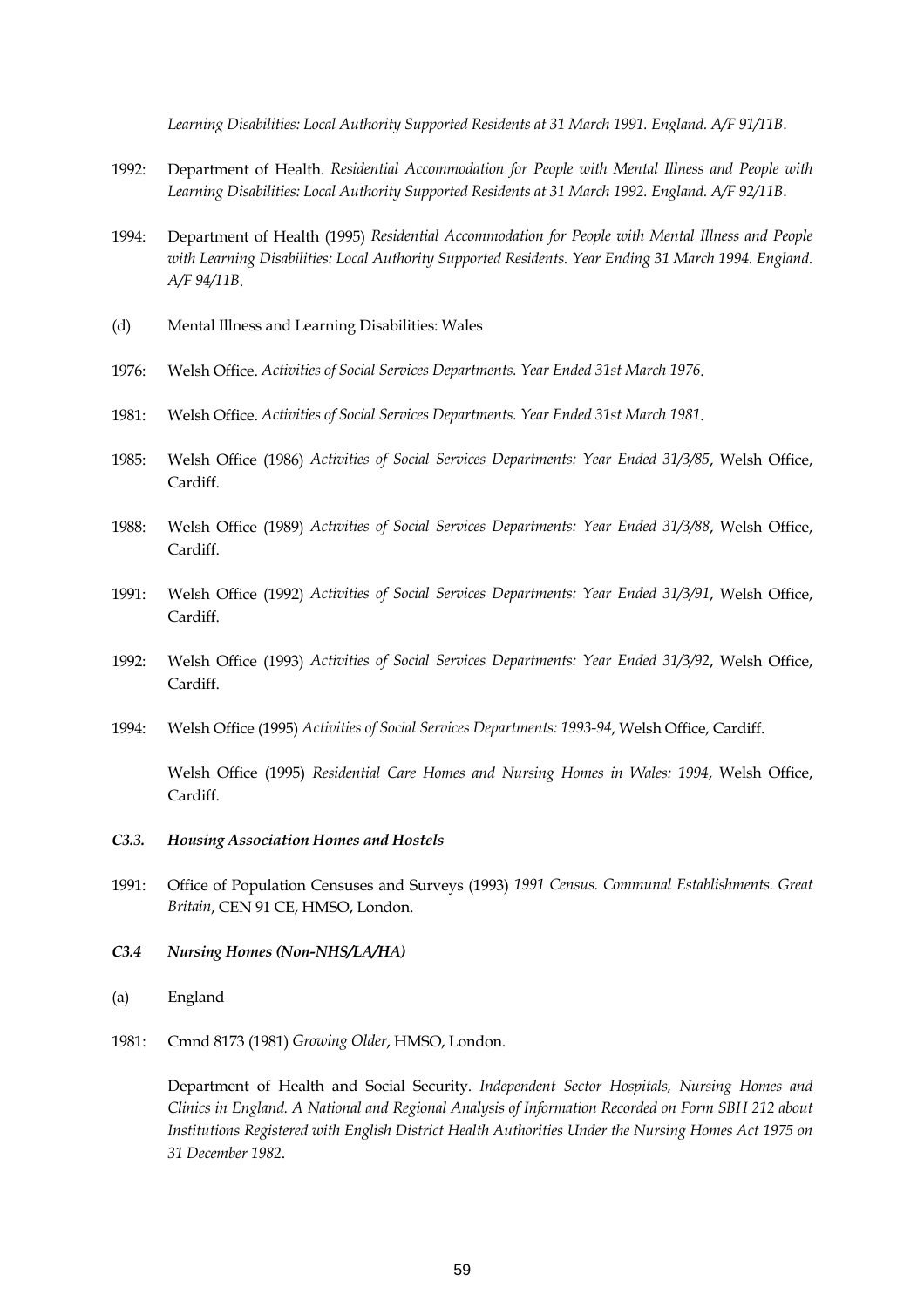1985: Department of Health and Social Security (1987) *Private Hospitals, Homes and Clinics Registered Under Section 3 of the Nursing Homes Act 1975, as amended by the Health Services Act 1980 and Paragraph 24 of Schedule 4 to the Health and Social Services and Social Security Adjudications Act 1983. 31 December 1984. National and Regional Summaries*.

Department of Health and Social Security (1986) *Private Hospitals, Homes and Clinics Registered Under Section 23 of the Registered Homes Act 1984. 31 December 1985. National, Regional and District Summaries*.

- 1988: Department of Health (1989) *Private Hospitals, Homes and Clinics Registered Under Section 23 of The Registered Homes Act 1984. England. National, Regional and District Summaries for the Financial Year 1987/88*.
- 1991: Department of Health (1992) *Private Hospitals, Homes and Clinics Registered Under Section 23 of The Registered Homes Act 1984. England - Position as at 31 March 1991*.
- 1992: Department of Health (1993) *Private Hospitals, Homes and Clinics Registered Under Section 23 of the Registered Homes Act 1984. England - Position at 31 March 1992*.
- 1994: Department of Health (1995) *Private Hospitals, Homes and Clinics Registered Under Section 23 of the Registered Homes Act 1984. Volume 1 - England, Regional Health Authorities and Regional Office Areas. Financial Year 1993-94*.
- (b) Wales
- 1981: Cmnd 8173 (1981) *Growing Older*, HMSO, London. Form SBH 212. Position as at 31 December 1982.
- 1985: Form SBH 212. Position as at 31 December 1984. Form SBH 212. Position as at 31 December 1985.
- 1988: Form SBH 212. Position as at 31 December 1987. Welsh Office (1990) *Health and Personal Social Services Statistics for Wales. No. 16, 1989*, Welsh Office, Cardiff.
- 1991: Welsh Office (1992) *Health and Personal Social Services Statistics for Wales. No. 18, 1991*, Welsh Office, Cardiff.
- 1992: Welsh Office (1993) *Health and Personal Social Services Statistics for Wales. No. 19, 1992*, Welsh Office, Cardiff.
- 1992: Welsh Office (1995) *Health and Personal Social Services Statistics for Wales. No. 21, 1994*, Welsh Office, Cardiff.

### **C4. Additional References**

Department of Health (1994) *Statistical Bulletin, 1994/13. Personal Social Services: Residential Accommodation in England 1994*, HMSO, London.